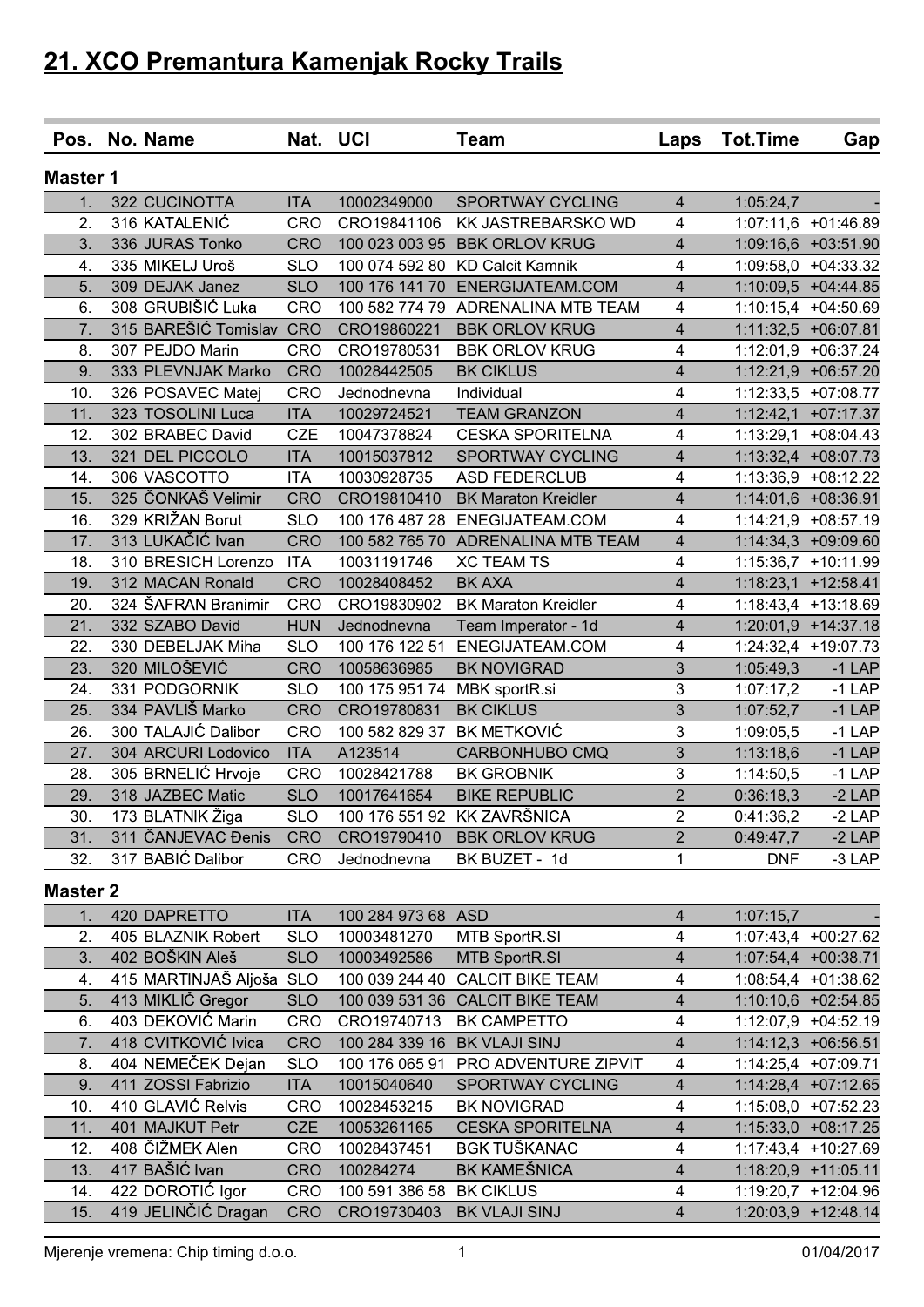| Pos.             | No. Name             | Nat. UCI   |                | <b>Team</b>                       | Laps                    | <b>Tot.Time</b> | Gap                   |
|------------------|----------------------|------------|----------------|-----------------------------------|-------------------------|-----------------|-----------------------|
| 16.              | 423 OREL Daniel      | <b>CRO</b> | 10028420374    | <b>BK CIKLUS</b>                  | $\overline{4}$          |                 | 1:20:33,6 +13:17.87   |
| 17.              | 421 HABUŠ Ivan       | <b>CRO</b> | 10028445434    | <b>BK Ciklus</b>                  | $\overline{4}$          |                 | 1:23:15,4 +15:59.68   |
| 18.              | 412 VELEPIČ Marko    | <b>CRO</b> | CRO19760117    | <b>BK CRIKVENICA</b>              | 4                       |                 | 1:23:56,6 +16:40.88   |
| 19.              | 424 PRANZO Marco     | <b>ITA</b> | 100 314 149 47 | <b>ASD</b>                        | 3                       | 1:07:26,2       | $-1$ LAP              |
| 20.              | 728 RADULOVIĆ        | <b>CRO</b> | 100 284 512 92 | <b>BBK Orlov krug</b>             | $\mathbf{3}$            | 1:08:51,3       | $-1$ LAP              |
| 21.              | 406 MIKLETIĆ Robert  | <b>CRO</b> | 10058276671    | <b>BK DUGO SELO</b>               | 3                       | 1:08:53,6       | $-1$ LAP              |
| 22.              | 508 ŠKARJA Marko     | <b>SLO</b> | 100 176 437 75 | ENEGIJATEAM.COM                   | $\overline{2}$          | 0:44:56,8       | $-2$ LAP              |
| 23.              | 414 STARMAN Jan      | <b>SLO</b> | 100 176 044 70 | <b>CALCIT BIKE TEAM</b>           | $\overline{2}$          | 0:46:29,2       | $-2$ LAP              |
| 24.              | 416 VERMES Csaba,    | <b>HUN</b> | Jednodnevna    | Team Imperator - 1d               | $\mathbf 0$             | <b>DNF</b>      | -4 LAP                |
| <b>Master 3</b>  |                      |            |                |                                   |                         |                 |                       |
| 1.               | 503 VESEL Peter      | <b>SLO</b> |                | 100 175 677 91 UNI TEAM LJUBLJANA | $\mathfrak{S}$          | 0:53:54,7       |                       |
| 2.               | 504 ZUPAN Tine       | <b>SLO</b> | 10017647819    | <b>KRK SOVA SCOTT</b>             | $\mathbf{3}$            |                 | 0:58:09,5 +04:14.84   |
| 3.               | 510 BRANCATI         | <b>ITA</b> | 10028566884    | Caprivesi                         | 3                       |                 | 0:59:26,7 +05:31.98   |
| 4.               | 506 KEMPRL Bojan     | <b>SLO</b> | 100 175 726 43 | <b>CALCIT BIKE TEAM</b>           | $\mathbf{3}$            |                 | 1:02:06,3 +08:11.61   |
| 5.               | 511 MARASSI Giovani  | <b>ITA</b> | 7906854        | <b>GS AZZIDA</b>                  | 3                       |                 | 1:02:22,0 +08:27.28   |
| 6.               | 500 BOBEN Aleš       | <b>SLO</b> | 100161975 66   | MTB TRBOVLJE MTB.SI               | 3                       |                 | 1:02:23,2 +08:28.50   |
| $\overline{7}$ . | 501 ZUCCON           | <b>CRO</b> | Jednodnevna    | Individual                        | 3                       |                 | 1:04:48,5 +10:53.80   |
| 8.               | 502 PAVIČIĆ Krešimir | <b>CRO</b> | 10028416334    | <b>BBK POŽEGA</b>                 | $\overline{3}$          |                 | 1:06:29,3 +12:34.67   |
| 9.               | 509 MULE Domenico    | <b>ITA</b> | A053953        | <b>ASD GRUPPO GENERALI</b>        | 3                       |                 | 1:08:00,6 +14:05.96   |
| 10.              | 505 BUKOVAC Denis    | <b>CRO</b> | 10028430882    | <b>BK NOVIGRAD</b>                | 3                       |                 | 1:09:37,6 +15:42.97   |
|                  |                      |            |                |                                   |                         |                 |                       |
| <b>Master 4</b>  |                      |            |                |                                   |                         |                 |                       |
| 1.               | 522 MATAIJA Gršo     | <b>CRO</b> | CRO19540108    | <b>BK CRIKVENICA</b>              | $\mathfrak{Z}$          | 1:10:07,7       |                       |
| 2.               | 523 GOMOJIC Ćiro     | <b>CRO</b> | CRO19540612    | MTB Istra Pazin                   | $\mathfrak{B}$          |                 | 1:13:14,2 +03:06.51   |
| 3.               | 521 MURETA Saša      | <b>CRO</b> | CRO19480610    | <b>BK CRIKVENICA</b>              | $\overline{2}$          | 1:21:37,6       | $-1$ LAP              |
| <b>Sport</b>     |                      |            |                |                                   |                         |                 |                       |
| 1.               | 160 GRUJIĆ Matko     | <b>CRO</b> | 10013837638    | <b>ADRENALINA MTB TEAM</b>        | $\overline{\mathbf{4}}$ | 1:07:21,8       |                       |
| $\overline{2}$ . | 170 RUŽMAN Ivan      | <b>CRO</b> | CRO19881207    | <b>BK Maraton Kreidler</b>        | $\overline{4}$          |                 | 1:11:32,3 +04:10.44   |
| 3.               | 164 BORLINIĆ Matija  | <b>CRO</b> | 10013837739    | <b>BGK TUŠKANAC</b>               | 4                       |                 | 1:15:20,8 +07:59.02   |
| 4.               | 168 JERKOVIĆ Marko   | <b>CRO</b> | CRO19900818    | <b>BK CRIKVENICA</b>              | $\overline{\mathbf{4}}$ |                 | 1:17:05,0 +09:43.17   |
| 5.               | 166 MARGIĆ Marijo    | <b>CRO</b> | CRO19910305    | BK VID ROČIĆ                      | 4                       |                 | 1:17:05,0 +09:43.19   |
| 6.               | 172 ĆUK Zvonimir     | <b>CRO</b> | 10058964058    | <b>BK Adrion Oros</b>             | $\overline{4}$          |                 | 1:17:07,6 +09:45.82   |
| 7.               | 161 RADAKOVIĆ Ivan   | CRO        | CRO19881122    | BK FAUST VRANČIĆ                  | $\overline{4}$          |                 | 1:18:01,7 +10:39.92   |
| 8.               | 167 IŠTUK Luka       | <b>CRO</b> | CRO19900610    | BK VID ROČIĆ                      | 4                       |                 | 1:21:30,8 +14:09.01   |
| 9.               | 163 PALINIĆ Stipe    | CRO        | 100 592 422 27 | <b>BBK ORLOV KRUG</b>             | $\overline{\mathbf{4}}$ |                 | 1:22:05,5 +14:43.70   |
| 10.              | 174 PEHAR Marko      | <b>CRO</b> | CRO19890618    | <b>BK Adrion Oros</b>             | $\overline{\mathbf{4}}$ |                 | 1:22:26,6 +15:04.79   |
| 11.              | 171 MIHALEC Dragan   | <b>CRO</b> | CRO19880811    | <b>BK Maraton Kreidler</b>        | $\overline{\mathbf{4}}$ | 1:26:57,1       | +19:35.29             |
| 12.              | 169 KOVAČ Dario      | <b>CRO</b> | CRO19981116    | <b>BK CRIKVENICA</b>              | $\overline{2}$          | <b>DNF</b>      | $-2$ LAP              |
| 13.              | 162 LOIACONO         | <b>ITA</b> | 10012771446    | <b>ASD SIX BOSCARO</b>            | 1                       | <b>DNF</b>      | $-3$ LAP              |
| 14.              | 165 VRBANC Nikola    | <b>CRO</b> | CRO19910416    | <b>BK VID ROČIĆ</b>               | $\pmb{0}$               | <b>DNF</b>      | $-4$ LAP              |
| <b>Hobby</b>     |                      |            |                |                                   |                         |                 |                       |
| 1.               | 264 MATARUGA         | <b>CRO</b> | Jednodnevna    | <b>BBK TEAM RODEO</b>             | $\mathbf{2}$            | 0:40:38,7       |                       |
| 2.               | 273 ŠARLIJA Ante     | <b>CRO</b> | CRO19830709    | <b>BBK ORLOV KRUG</b>             | $\overline{2}$          |                 | $0:42:04,1$ +01:25.44 |
| 3.               | 266 JARIĆ Ivo        | CRO        | Jednodnevna    | Individual                        | $\overline{2}$          |                 | $0:42:32,0$ +01:53.34 |
| 4.               | 267 ŠUKURMA Nenad    | <b>CRO</b> | 10028428357    | BK DUGO SELO                      | $\overline{2}$          |                 | $0:43:12,8$ +02:34.06 |
| 5.               | 269 RAKIĆ Jurica     | <b>CRO</b> | CRO19860820    | <b>BBK ORLOV KRUG</b>             | $\sqrt{2}$              |                 | $0:43:25,9$ +02:47.19 |
| 6.               | 727 ČOGELJA Danijel  | <b>CRO</b> | 100 284 411 88 | <b>BK Fortica</b>                 | $\overline{2}$          |                 | $0:44:30,9$ +03:52.23 |
| 7.               | 260 KLIBA Kristian   | <b>CRO</b> | 10028438562    | ADRENALINA MTB TEAM               | $\overline{2}$          |                 | $0:45:20,9$ +04:42.25 |
| 8.               | 274 MILKO Zec        | <b>CRO</b> | Jednodnevna    | Individual                        | 2 <sup>1</sup>          |                 | $0:45:38,9$ +05:00.21 |

Mjerenje vremena: Chip timing d.o.o. 2 01/04/2017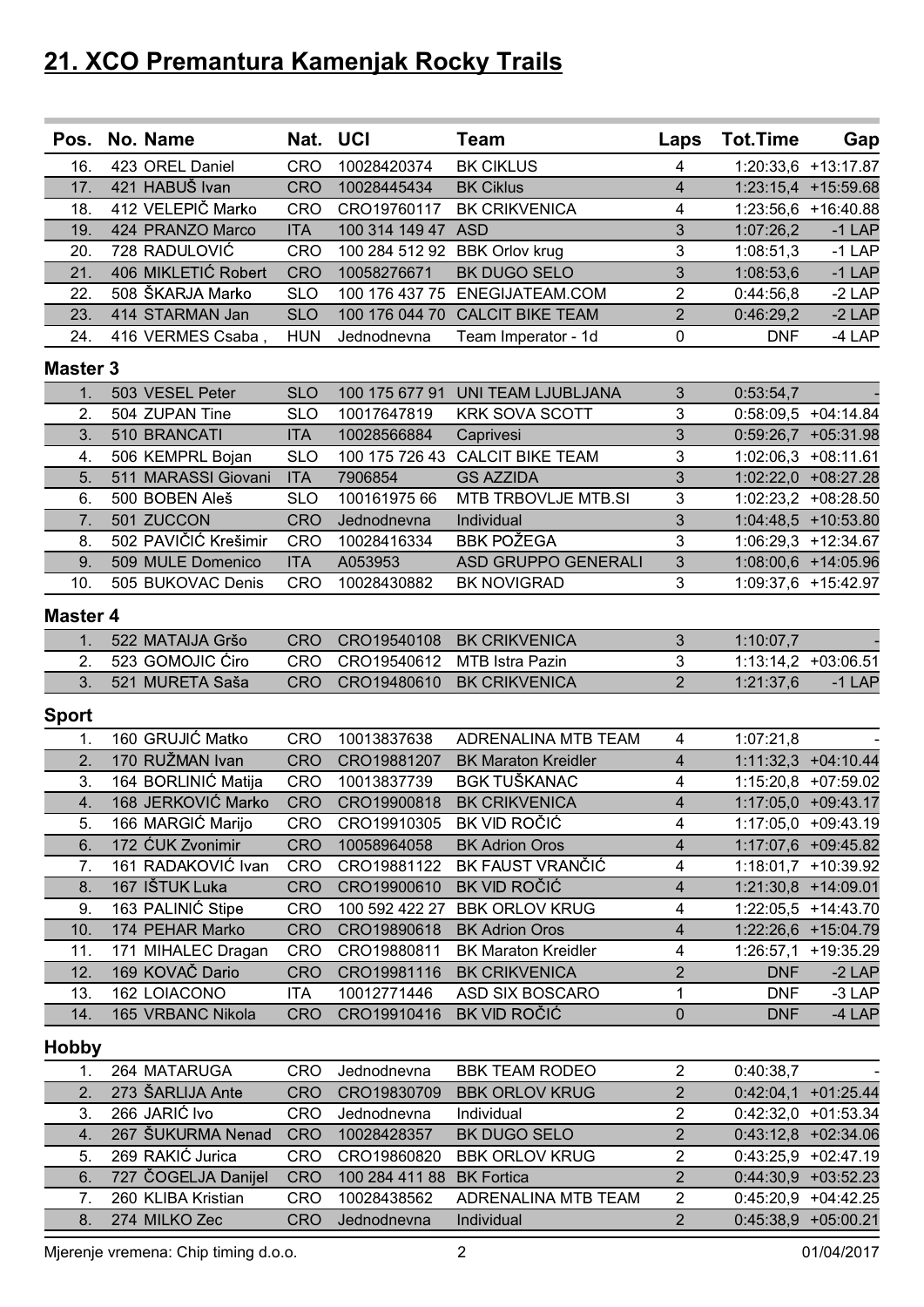| Pos.          | No. Name                | Nat. UCI   |                              | <b>Team</b>                     |                | Laps Tot.Time          | Gap                             |
|---------------|-------------------------|------------|------------------------------|---------------------------------|----------------|------------------------|---------------------------------|
| 9.            | 275 ŠKILJIĆ Jurica      | <b>CRO</b> | 10028450989                  | <b>BBK PAKOŠTANE</b>            | $\overline{2}$ |                        | $0:45:47,1$ +05:08.41           |
| 10.           | 276 ERCEG Antonijo      | <b>CRO</b> | CRO19771128                  | BK FAUST VRANČIĆ                | $\overline{2}$ |                        | $0:46:58,0$ +06:19.33           |
| 11.           | 278 JURIČIN Vjekoslav   | CRO        | Jednodnevna                  | BBK PAKOŠTANE - 1dn             | $\overline{2}$ |                        | $0:47:50,2$ +07:11.54           |
| 12.           | 277 KURTOV Ivan         | <b>CRO</b> | Jednodnevna                  | BBK PAKOŠTANE - 1dn             | $\overline{2}$ |                        | $0:50:20,6$ +09:41.89           |
| 13.           | 270 ĐULA Josip          | <b>CRO</b> | 100582815                    | <b>BK KAMEŠNICA</b>             | $\overline{2}$ |                        | $0:52:06,8$ +11:28.13           |
| 14.           | 265 DREŠAR LOVRO        | <b>CRO</b> | 100 111 548 79               | <b>BBK ŠIŠMIŠ</b>               | $\overline{2}$ |                        | $0:53:23,1$ +12:44.43           |
| 15.           | 271 BAŠIĆ Tino          | <b>CRO</b> | 100582794                    | <b>BK KAMEŠNICA</b>             | $\overline{2}$ |                        | $0:53:36,5$ +12:57.77           |
| 16.           | 272 JALŠOVEC            | <b>CRO</b> | CRO19750623                  | <b>BK Maraton Kreidler</b>      | $\overline{2}$ |                        | $0:55:36,5$ +14:57.82           |
| 17.           | 268 LJUBIČIĆ Jure       | <b>CRO</b> | CRO20010703                  | BK VID ROČIĆ                    | $\overline{2}$ |                        | $0:59:21,9$ +18:43.19           |
| Kadet / U17 M |                         |            |                              |                                 |                |                        |                                 |
| 1.            | 629 DUDEK Tomaš         | <b>CZE</b> | 10047226654                  | Expres CZ Scott Team            | $\mathfrak{S}$ | 0:49:02,7              |                                 |
| 2.            | 630 SMOLNIKAR           | <b>SLO</b> |                              | 100 176 494 35 ENEGIJATEAM.COM  | 3              |                        | $0:50:11,7$ +01:09.01           |
| 3.            | 631 KLEMENČIČ Jakob SLO |            | 100 175 825 45 MBK sportR.si |                                 | 3              |                        | $0:50:20,8$ +01:18.14           |
| 4.            | 611 PEČNIK Teo          | <b>SLO</b> | 10017651051                  | <b>KK RAVNE</b>                 | 3              |                        | $0:50:43,9$ +01:41.15           |
| 5.            | 607 CAPRA Manuel        | <b>ITA</b> | 10029227902                  | <b>GS LAGORAI BIKE</b>          | 3              |                        | $0:51:57,9$ +02:55.19           |
| 6.            | 619 KOFLER Georg        | <b>ITA</b> | 10032224289                  | <b>SUNSHINE RACERS</b>          | 3              |                        | $0:52:42,2$ +03:39.47           |
| 7.            | 621 KOCEN Timotej       | <b>CRO</b> | CRO20010925                  | <b>BK Maraton Kreidler</b>      | 3              |                        | $0:53:13,7$ +04:11.01           |
| 8.            | 622 HUNJAK Stjepan      | <b>CRO</b> | CRO20011118                  | <b>BK Maraton Kreidler</b>      | 3              |                        | $0:54:30,1$ +05:27.39           |
| 9.            | 606 ANDRIOLLO Elia      | <b>ITA</b> | 10029315909                  | <b>GS LAGORAI BIKE</b>          | 3              |                        | $0:54:50,7$ +05:47.97           |
| 10.           | 613 OKMAŽIĆ Luka        | <b>CRO</b> | 10028416233                  | <b>BK MAKARSKA</b>              | 3              |                        | 0:55:00,8 +05:58.09             |
| 11.           | 632 DOLENŠEK Anže       | <b>SLO</b> | 100 176 476 17               | <b>KK ZAVRŠNICA</b>             | 3              |                        | 0:55:55,2 +06:52.48             |
| 12.           | 617 KRANJEC ŽAGAR       | <b>SLO</b> | 100 175 545 56               | <b>CALCIT BIKE TEAM</b>         | $\mathbf{3}$   |                        | $0:56:18,0$ +07:15.32           |
| 13.           | 616 GOLMAJER Ažbe       | <b>SLO</b> | 100 175 647 61               | <b>CALCIT BIKE TEAM</b>         | 3              |                        | $0:57:16,9$ +08:14.16           |
| 14.           | 615 HRIBAR Jernej       | <b>SLO</b> |                              | 100 175 645 59 CALCIT BIKE TEAM | 3              |                        | $0:57:44,8$ +08:42.11           |
| 15.           | 612 ŽGALIN Andrej       | <b>CRO</b> | 10058279301                  | BK DUGO SELO                    | 3              |                        | 1:00:58,6 +11:55.94             |
| 16.           | 604 LUKIĆ Siniša        | BIH        | 10056388710                  | <b>BK KOZARA</b>                | $\mathbf{3}$   |                        | $1:01:54,5$ +12:51.75           |
| 17.           | 614 KERNJUS Deni        | <b>CRO</b> | 10028435431                  | <b>BK NOVIGRAD</b>              | 3              |                        | $1:02:53,3$ +13:50.57           |
| 18.           | 620 POSEL Lovro         | <b>CRO</b> | 10028436643                  | BK MURA AVANTURA                | 3              |                        | 1:03:02,7 +14:00.04             |
| 19.           | 618 STARMAN Jaka        | <b>SLO</b> |                              | 100 175 725 42 CALCIT BIKE TEAM | 3              |                        | 1:04:52,6 +15:49.86             |
| 20.           | 626 PILAT Noel          | <b>CRO</b> | CRO20010619                  | MTB Istra Pazin                 | $\mathbf{3}$   |                        | $1:05:01,3$ +15:58.64           |
| 21.           | 605 TOFFOLO Daniele ITA |            | 10032537925                  | <b>TRIVIUM - FROGGY</b>         | 3              |                        | 1:05:50,0 +16:47.34             |
| 22.           | 608 BERTOVIĆ Noa        | <b>CRO</b> | CRO20011125                  | <b>BK AXA</b>                   | 3              |                        | $1:06:00,3$ +16:57.55           |
| 23.           | 725 PAŠKALIN Bruno      | <b>CRO</b> | 100 519 258 01 BK Fortica    |                                 | $\mathfrak{S}$ |                        | 1:06:57,0 +17:54.34             |
| 24.           | 610 KOTARSKI            | <b>CRO</b> | 100 284 525 08 BBK ŠIŠMIŠ    |                                 | 3              |                        | 1:10:01,4 +20:58.65             |
| 25.           | 623 BUDIMLIĆ Mirko      | <b>CRO</b> | CRO20010611                  | <b>BK Maraton Kreidler</b>      | 3              |                        | 1:12:34,4 +23:31.73             |
| 26.           | 602 CAMOZZI Valerio     | <b>ITA</b> |                              | 100 304 825 35 CARBONHUBO CMQ   | 3              |                        | 1:14:57,8 +25:55.09             |
| 27.           | 603 MACETTI Andrea      | <b>ITA</b> |                              | 100 289 728 70 CARBONHUBO CMQ   | $\mathfrak{Z}$ |                        |                                 |
| 28.           | 601 BINDONI Paolo       | <b>ITA</b> |                              | 100 302 248 77 CARBONHUBO CMQ   | $\overline{2}$ | 0:38:32,0              | 1:16:00,5 +26:57.79<br>$-1$ LAP |
| 29.           | 624 MARGETIĆ Ivan       | <b>CRO</b> | 100 284 155 26 BK GROBNIK    |                                 | $\overline{2}$ |                        |                                 |
| 30.           | 609 PAVIČIĆ Nino        | <b>CRO</b> | 10028403604                  | <b>BBK POŽEGA</b>               | 1              | 0:58:14,2<br>1:15:11,3 | $-1$ LAP<br>$-2$ LAP            |
| 31.           |                         | <b>CRO</b> | 100 284 290 64 BK GROBNIK    |                                 | 1              |                        |                                 |
|               | 625 KUKULJAN Roko       |            |                              |                                 |                | <b>DNF</b>             | $-2$ LAP                        |
| Kadet / U17 W |                         |            |                              |                                 |                |                        |                                 |
| 1.            | 640 THURNER             | ITA        | 10032223885                  | <b>SUNSHINE RACERS</b>          | $\overline{2}$ | 0:43:36,2              |                                 |
| 2.            | 637 ŠKILJIĆ Karmen      | <b>CRO</b> | 10028452710                  | <b>BBK PAKOŠTANE</b>            | $\overline{2}$ |                        | $0:46:04,8$ +02:28.64           |
| 3.            | 643 JANEŽIČ Ana         | <b>SLO</b> | 100 176 439 77               | ENEGIJATEAM.COM                 | $\overline{2}$ |                        | $0:46:15,5$ +02:39.34           |
| 4.            | 641 FILIPOVIĆ Jana      | <b>CRO</b> | 100 284 289 63 BK BIKER      |                                 | $\overline{2}$ |                        | $0:47:45,2$ +04:09.04           |
| 5.            | 639 DEČMAN Nika         | <b>SLO</b> |                              | 100 175 727 44 CALCIT BIKE TEAM | $\overline{2}$ |                        | $0:50:07,4$ +06:31.25           |
| 6.            | 636 BOŠNJAK LARISA      | <b>CRO</b> | 100 582 853 61               | <b>BBK ŠIŠMIŠ</b>               | $\overline{2}$ |                        | $0:53:10,0$ +09:33.87           |
| 7.            | 638 FERRIOLO Ilaria     | <b>ITA</b> | 10030789703                  | TRIVIUM - FROGGY                | $\overline{2}$ |                        | $0:53:10,1$ +09:33.90           |

Mjerenje vremena: Chip timing d.o.o. 3 01/04/2017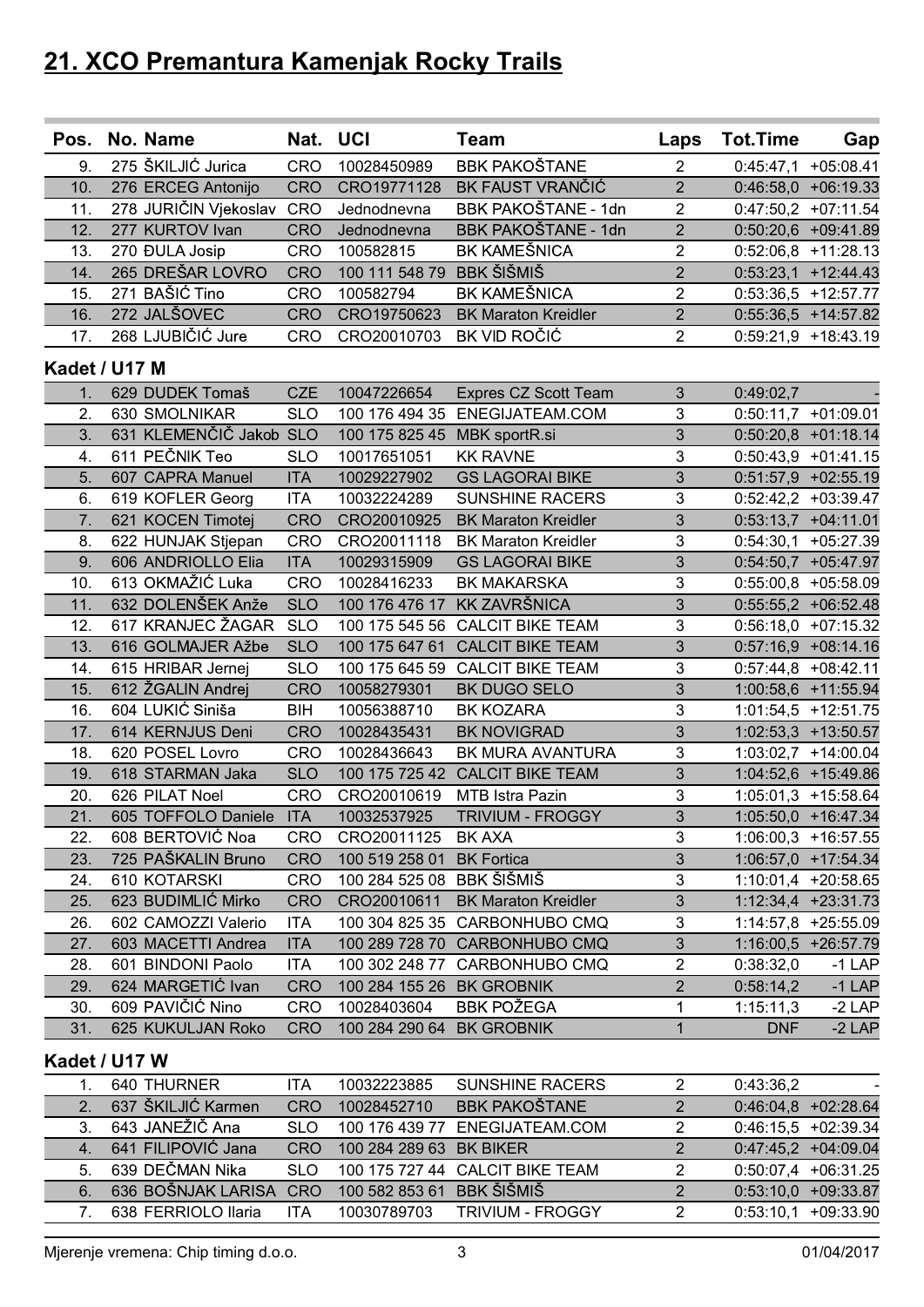| <b>CRO</b><br>CRO20010106<br><b>BK Maraton Kreidler</b><br>642 HORVAT Laura<br>$\overline{2}$<br>$0:56:52,8$ +13:16.65<br>8.<br>635 SAMIRIĆ Nikolina<br>$\overline{2}$<br>9.<br><b>CRO</b><br>100 284 399 76 BK AKS<br>$1:00:42,3$ +17:06.17<br>Junior M / U19 M<br>203 NIEBORAS<br><b>POL</b><br>100 160 158 92 JBG-2 PROFESSIONAL<br>$\overline{4}$<br>1:01:34<br>1 <sub>1</sub><br>2.<br>201 BRANCATI Alberto<br><b>ITA</b><br>100 110 642 46 UC CAPRIVESI<br>4<br>1:02:46 +01:12.13<br>100 266 463 85 Team PIVOT EC ANDUZE<br>3.<br>234 WEISS Hugo<br><b>FRA</b><br>$\overline{\mathbf{4}}$<br>1:03:00 +01:26.15<br>206 LIARDET Arthur<br><b>FRA</b><br>100 260 004 28 LOOK BEAUME DE<br>1:03:34 +01:59.27<br>4.<br>4<br>241 KLEMENČIČ Miha<br><b>SLO</b><br>$\overline{4}$<br>5.<br>100 175 780 00 MBK sportR.si<br>1:03:57 +02:22.50<br><b>SLO</b><br>6.<br>240 GOVEKAR Matevž<br>100 175 824 44 MBK sportR.si<br>4<br>1:04:39 +03:04.68<br>7.<br>239 IVARTNIK David<br><b>SLO</b><br>100 161 252 22 ENEGIJATEAM.COM<br>4<br>1:04:56 +03:21.91<br>8.<br>227 VAS Balazs<br><b>HUN</b><br>100 236 563 61 MERIDA MARATON TEAM<br>4<br>1:04:59 +03:24.69<br>202 VUJEVIĆ Marko<br>100 110 427 25 BGK TUŠKANAC<br>$\overline{4}$<br>9.<br><b>CRO</b><br>1:05:03 +03:29.03<br>243 MARTINUZZI<br>100 298 829 53 ASD LIBERTAS<br>1:05:04 +03:29.47<br>10.<br><b>ITA</b><br>4<br>FRA<br>100 235 708 79 Team Pivot EC Anduze<br>4<br>11.<br>235 CAVAILLE Quentin<br>1:05:07 +03:32.66<br>12.<br>246 TSORTOUKTSIDIS GRE<br>100 110 221 13 SMF TEAM<br>$\overline{4}$<br>1:05:52 +04:17.91<br><b>SLO</b><br>100 175 837 57<br>4<br>13.<br>242 LOZAR Matjaž<br>MBK sportR.si<br>1:06:07 +04:33.21<br>248 TOMAŠEK Alvin<br><b>CZE</b><br>100 234 790 34 Expres CZ Scott Team<br>4<br>14.<br>1:06:25 +04:50.88<br><b>CZE</b><br>15.<br>207 SCHIERL Jakub<br>100 165 180 70 Expres CZ Scott Team<br>4<br>1:06:26 +04:51.68<br>$\overline{4}$<br><b>ITA</b><br>100 156 335 52 SUPERBIKE TEAM<br>16.<br>210 GIULIETTI Diego<br>1:06:27 +04:52.52<br>221 BERTOLETTI<br>100 323 681 73 TOKENS CICLI BETTONI<br>17.<br>1:06:56 +05:21.68<br><b>ITA</b><br>4<br>200 MEŠTRIĆ Josip<br><b>CRO</b><br>100 110 424 22 BK Maraton Kreidler<br>1:07:24 +05:49.64<br>18.<br>4<br>19.<br>211 FAVALE Francesco ITA<br>100 157 200 44 CARBONHUBO CMQ<br>$\overline{4}$<br>1:07:32 +05:57.76<br>20.<br>244 MERLINO Gabriele ITA<br>100 234 913 60 ASD LIBERTAS<br>4<br>1:07:55 +06:20.28<br>21.<br>100 298 460 72 TEAM PIEMONTE FCI<br>4<br>216 OLIVETTI Mattia<br>1:07:55 +06:20.94<br><b>ITA</b><br>22.<br>204 PACURAR Vlad<br><b>ROM</b><br>100 540 631 34 ACS SPORT<br>4<br>1:07:56 +06:21.49<br>23.<br><b>ITA</b><br>100 154 746 15 SUPERBIKE TEAM<br>$\overline{4}$<br>212 ARINGOLO<br>1:08:34 +06:59.43<br>100 176 526 67 KK ZAVRŠNICA<br>24.<br>232 HIRCI Jernej<br><b>SLO</b><br>4<br>1:08:36 +07:01.46<br>220 MARIETTI Enrico<br>100 295 433 52 GS LAGORAI BIKE<br>$\overline{4}$<br>25.<br><b>ITA</b><br>1:09:29 +07:55.15<br>26.<br>245 ZIAKAS Vasileios<br><b>GRE</b><br>100 111 694 31 GREEK NATIONAL TEAM<br>1:09:31 +07:57.05<br>4<br>$\overline{4}$<br>27.<br>230 SANKTJOHANSER ITA<br>100 156 367 84 SUNSHINE RACERS<br>1:09:54 +08:20.03<br>238 KERŽAN Žiga<br>28.<br>4<br><b>SLO</b><br>100 176 493 34 ENEGIJATEAM.COM<br>1:10:14 +08:40.07<br>247 TONOLI Emanuele ITA<br>100 325 754 12 CARBONHUBO CMQ<br>$\overline{4}$<br>1:10:27 +08:53.14<br>29.<br>$\overline{4}$<br>30.<br>236 BERTON<br><b>ITA</b><br>100 301 906 26 A.S.D. TEAM<br>31.<br>214 SEGANTINI<br><b>ITA</b><br>100 156 320 37 SUPERBIKE TEAM<br>$\overline{4}$<br>1:11:04 +09:29.94<br>32.<br>218 COLAUTTI<br>100 291 746 51 TRIVIUM - FROGGY<br>$\overline{\mathbf{4}}$<br><b>ITA</b><br>1:11:22 +09:47.56<br>208 HÁTLE Ondrej<br><b>CZE</b><br>33.<br>100 154 259 13 Expres CZ Scott Team<br>4<br>1:11:22 +09:47.98<br>209 FRŽOP Roko<br>$\overline{\mathbf{4}}$<br>34.<br><b>CRO</b><br>100 284 044 12 BBK ORLOV KRUG<br>1:11:59 +10:24.82<br>35.<br>228 ŠTAJNER Mihael<br><b>SLO</b><br>100 175 644 58 CALCIT BIKE TEAM<br>$\overline{4}$<br>1:13:07 +11:32.45<br>205 BUDIMIR Kristijan<br>CRO<br>100 112 046 92 BK FORTICA<br>4<br>1:14:40 +13:05.47<br>36.<br>37.<br>219 DEL LUCA CEROS ITA<br>100 133 096 93 TRIVIUM - FROGGY<br>$\overline{\mathbf{4}}$<br>1:14:50 +13:15.55<br>$\overline{4}$<br>100 303 594 65 UC CAPRIVESI<br>38.<br>223 AZZANO Daniele<br><b>ITA</b><br>1:15:45 +14:10.84<br>233 BOSMAN Luka<br>100 157 201 45 KK ZAVRŠNICA<br>$\overline{4}$<br>39.<br><b>SLO</b><br>1:18:31 +16:57.03<br>217 DERONJA Ivan<br><b>BIH</b><br>100 583 656 88 BK LIVNO<br>$\overline{\mathbf{4}}$<br>1:20:30 +18:56.08<br>40.<br>$\overline{3}$<br>41.<br>213 MAZZIERI<br>100 156 318 35 SUPERBIKE TEAM<br><b>ITA</b><br>$-1$ LAP<br>1:02:55<br>3<br>42.<br>231 VINKO Nikola<br><b>CRO</b><br>100 284 114 82 BK MURA AVANTURA<br>$-1$ LAP<br>1:04:42<br>229 BARAĆ Filip<br><b>CRO</b><br>43.<br>CRO19990424 BK KAIROS<br>3 <sup>2</sup><br>1:10:01<br>$-1$ LAP<br>226 PANDUREVIĆ<br>100 586 675 03 BGK TUŠKANAC<br><b>CRO</b><br>3<br>1:10:39<br>$-1$ LAP<br>44.<br>$\mathfrak{S}$<br>225 NOVOSAD Emil<br><b>CRO</b><br>100 284 033 01 BGK TUŠKANAC<br>$-1$ LAP<br>45.<br>1:23:02<br>$\overline{2}$<br>100 158 197 71 BBK ŠIŠMIŠ<br>46.<br>224 BAŽDAR LEON<br><b>CRO</b><br><b>DNF</b><br>$-2$ LAP<br>215 PETTIGIANI<br>47.<br><b>ITA</b><br>100 157 780 42 TEAM PIEMONTE FCI<br>$\mathbf{1}$<br><b>DNF</b><br>$-3$ LAP |  | Pos. No. Name | Nat. UCI | <b>Team</b> | Laps | Tot.Time | Gap |
|----------------------------------------------------------------------------------------------------------------------------------------------------------------------------------------------------------------------------------------------------------------------------------------------------------------------------------------------------------------------------------------------------------------------------------------------------------------------------------------------------------------------------------------------------------------------------------------------------------------------------------------------------------------------------------------------------------------------------------------------------------------------------------------------------------------------------------------------------------------------------------------------------------------------------------------------------------------------------------------------------------------------------------------------------------------------------------------------------------------------------------------------------------------------------------------------------------------------------------------------------------------------------------------------------------------------------------------------------------------------------------------------------------------------------------------------------------------------------------------------------------------------------------------------------------------------------------------------------------------------------------------------------------------------------------------------------------------------------------------------------------------------------------------------------------------------------------------------------------------------------------------------------------------------------------------------------------------------------------------------------------------------------------------------------------------------------------------------------------------------------------------------------------------------------------------------------------------------------------------------------------------------------------------------------------------------------------------------------------------------------------------------------------------------------------------------------------------------------------------------------------------------------------------------------------------------------------------------------------------------------------------------------------------------------------------------------------------------------------------------------------------------------------------------------------------------------------------------------------------------------------------------------------------------------------------------------------------------------------------------------------------------------------------------------------------------------------------------------------------------------------------------------------------------------------------------------------------------------------------------------------------------------------------------------------------------------------------------------------------------------------------------------------------------------------------------------------------------------------------------------------------------------------------------------------------------------------------------------------------------------------------------------------------------------------------------------------------------------------------------------------------------------------------------------------------------------------------------------------------------------------------------------------------------------------------------------------------------------------------------------------------------------------------------------------------------------------------------------------------------------------------------------------------------------------------------------------------------------------------------------------------------------------------------------------------------------------------------------------------------------------------------------------------------------------------------------------------------------------------------------------------------------------------------------------------------------------------------------------------------------------------------------------------------------------------------------------------------------------------------------------------------------------------------------------------------------------------------------------------------------------------------------------------------------------------------------------------------------------------------------------------------------------------------------------------------------------------------------------------------------------------------------------------------------------------------------------------------------------------------------------------------------------------------------------------------------------------------------------------------------------------------------------------------------------------------------------------------------------------------|--|---------------|----------|-------------|------|----------|-----|
|                                                                                                                                                                                                                                                                                                                                                                                                                                                                                                                                                                                                                                                                                                                                                                                                                                                                                                                                                                                                                                                                                                                                                                                                                                                                                                                                                                                                                                                                                                                                                                                                                                                                                                                                                                                                                                                                                                                                                                                                                                                                                                                                                                                                                                                                                                                                                                                                                                                                                                                                                                                                                                                                                                                                                                                                                                                                                                                                                                                                                                                                                                                                                                                                                                                                                                                                                                                                                                                                                                                                                                                                                                                                                                                                                                                                                                                                                                                                                                                                                                                                                                                                                                                                                                                                                                                                                                                                                                                                                                                                                                                                                                                                                                                                                                                                                                                                                                                                                                                                                                                                                                                                                                                                                                                                                                                                                                                                                                                                                              |  |               |          |             |      |          |     |
|                                                                                                                                                                                                                                                                                                                                                                                                                                                                                                                                                                                                                                                                                                                                                                                                                                                                                                                                                                                                                                                                                                                                                                                                                                                                                                                                                                                                                                                                                                                                                                                                                                                                                                                                                                                                                                                                                                                                                                                                                                                                                                                                                                                                                                                                                                                                                                                                                                                                                                                                                                                                                                                                                                                                                                                                                                                                                                                                                                                                                                                                                                                                                                                                                                                                                                                                                                                                                                                                                                                                                                                                                                                                                                                                                                                                                                                                                                                                                                                                                                                                                                                                                                                                                                                                                                                                                                                                                                                                                                                                                                                                                                                                                                                                                                                                                                                                                                                                                                                                                                                                                                                                                                                                                                                                                                                                                                                                                                                                                              |  |               |          |             |      |          |     |
| 1:11:02 +09:27.67                                                                                                                                                                                                                                                                                                                                                                                                                                                                                                                                                                                                                                                                                                                                                                                                                                                                                                                                                                                                                                                                                                                                                                                                                                                                                                                                                                                                                                                                                                                                                                                                                                                                                                                                                                                                                                                                                                                                                                                                                                                                                                                                                                                                                                                                                                                                                                                                                                                                                                                                                                                                                                                                                                                                                                                                                                                                                                                                                                                                                                                                                                                                                                                                                                                                                                                                                                                                                                                                                                                                                                                                                                                                                                                                                                                                                                                                                                                                                                                                                                                                                                                                                                                                                                                                                                                                                                                                                                                                                                                                                                                                                                                                                                                                                                                                                                                                                                                                                                                                                                                                                                                                                                                                                                                                                                                                                                                                                                                                            |  |               |          |             |      |          |     |
|                                                                                                                                                                                                                                                                                                                                                                                                                                                                                                                                                                                                                                                                                                                                                                                                                                                                                                                                                                                                                                                                                                                                                                                                                                                                                                                                                                                                                                                                                                                                                                                                                                                                                                                                                                                                                                                                                                                                                                                                                                                                                                                                                                                                                                                                                                                                                                                                                                                                                                                                                                                                                                                                                                                                                                                                                                                                                                                                                                                                                                                                                                                                                                                                                                                                                                                                                                                                                                                                                                                                                                                                                                                                                                                                                                                                                                                                                                                                                                                                                                                                                                                                                                                                                                                                                                                                                                                                                                                                                                                                                                                                                                                                                                                                                                                                                                                                                                                                                                                                                                                                                                                                                                                                                                                                                                                                                                                                                                                                                              |  |               |          |             |      |          |     |
|                                                                                                                                                                                                                                                                                                                                                                                                                                                                                                                                                                                                                                                                                                                                                                                                                                                                                                                                                                                                                                                                                                                                                                                                                                                                                                                                                                                                                                                                                                                                                                                                                                                                                                                                                                                                                                                                                                                                                                                                                                                                                                                                                                                                                                                                                                                                                                                                                                                                                                                                                                                                                                                                                                                                                                                                                                                                                                                                                                                                                                                                                                                                                                                                                                                                                                                                                                                                                                                                                                                                                                                                                                                                                                                                                                                                                                                                                                                                                                                                                                                                                                                                                                                                                                                                                                                                                                                                                                                                                                                                                                                                                                                                                                                                                                                                                                                                                                                                                                                                                                                                                                                                                                                                                                                                                                                                                                                                                                                                                              |  |               |          |             |      |          |     |
|                                                                                                                                                                                                                                                                                                                                                                                                                                                                                                                                                                                                                                                                                                                                                                                                                                                                                                                                                                                                                                                                                                                                                                                                                                                                                                                                                                                                                                                                                                                                                                                                                                                                                                                                                                                                                                                                                                                                                                                                                                                                                                                                                                                                                                                                                                                                                                                                                                                                                                                                                                                                                                                                                                                                                                                                                                                                                                                                                                                                                                                                                                                                                                                                                                                                                                                                                                                                                                                                                                                                                                                                                                                                                                                                                                                                                                                                                                                                                                                                                                                                                                                                                                                                                                                                                                                                                                                                                                                                                                                                                                                                                                                                                                                                                                                                                                                                                                                                                                                                                                                                                                                                                                                                                                                                                                                                                                                                                                                                                              |  |               |          |             |      |          |     |
|                                                                                                                                                                                                                                                                                                                                                                                                                                                                                                                                                                                                                                                                                                                                                                                                                                                                                                                                                                                                                                                                                                                                                                                                                                                                                                                                                                                                                                                                                                                                                                                                                                                                                                                                                                                                                                                                                                                                                                                                                                                                                                                                                                                                                                                                                                                                                                                                                                                                                                                                                                                                                                                                                                                                                                                                                                                                                                                                                                                                                                                                                                                                                                                                                                                                                                                                                                                                                                                                                                                                                                                                                                                                                                                                                                                                                                                                                                                                                                                                                                                                                                                                                                                                                                                                                                                                                                                                                                                                                                                                                                                                                                                                                                                                                                                                                                                                                                                                                                                                                                                                                                                                                                                                                                                                                                                                                                                                                                                                                              |  |               |          |             |      |          |     |
|                                                                                                                                                                                                                                                                                                                                                                                                                                                                                                                                                                                                                                                                                                                                                                                                                                                                                                                                                                                                                                                                                                                                                                                                                                                                                                                                                                                                                                                                                                                                                                                                                                                                                                                                                                                                                                                                                                                                                                                                                                                                                                                                                                                                                                                                                                                                                                                                                                                                                                                                                                                                                                                                                                                                                                                                                                                                                                                                                                                                                                                                                                                                                                                                                                                                                                                                                                                                                                                                                                                                                                                                                                                                                                                                                                                                                                                                                                                                                                                                                                                                                                                                                                                                                                                                                                                                                                                                                                                                                                                                                                                                                                                                                                                                                                                                                                                                                                                                                                                                                                                                                                                                                                                                                                                                                                                                                                                                                                                                                              |  |               |          |             |      |          |     |
|                                                                                                                                                                                                                                                                                                                                                                                                                                                                                                                                                                                                                                                                                                                                                                                                                                                                                                                                                                                                                                                                                                                                                                                                                                                                                                                                                                                                                                                                                                                                                                                                                                                                                                                                                                                                                                                                                                                                                                                                                                                                                                                                                                                                                                                                                                                                                                                                                                                                                                                                                                                                                                                                                                                                                                                                                                                                                                                                                                                                                                                                                                                                                                                                                                                                                                                                                                                                                                                                                                                                                                                                                                                                                                                                                                                                                                                                                                                                                                                                                                                                                                                                                                                                                                                                                                                                                                                                                                                                                                                                                                                                                                                                                                                                                                                                                                                                                                                                                                                                                                                                                                                                                                                                                                                                                                                                                                                                                                                                                              |  |               |          |             |      |          |     |
|                                                                                                                                                                                                                                                                                                                                                                                                                                                                                                                                                                                                                                                                                                                                                                                                                                                                                                                                                                                                                                                                                                                                                                                                                                                                                                                                                                                                                                                                                                                                                                                                                                                                                                                                                                                                                                                                                                                                                                                                                                                                                                                                                                                                                                                                                                                                                                                                                                                                                                                                                                                                                                                                                                                                                                                                                                                                                                                                                                                                                                                                                                                                                                                                                                                                                                                                                                                                                                                                                                                                                                                                                                                                                                                                                                                                                                                                                                                                                                                                                                                                                                                                                                                                                                                                                                                                                                                                                                                                                                                                                                                                                                                                                                                                                                                                                                                                                                                                                                                                                                                                                                                                                                                                                                                                                                                                                                                                                                                                                              |  |               |          |             |      |          |     |
|                                                                                                                                                                                                                                                                                                                                                                                                                                                                                                                                                                                                                                                                                                                                                                                                                                                                                                                                                                                                                                                                                                                                                                                                                                                                                                                                                                                                                                                                                                                                                                                                                                                                                                                                                                                                                                                                                                                                                                                                                                                                                                                                                                                                                                                                                                                                                                                                                                                                                                                                                                                                                                                                                                                                                                                                                                                                                                                                                                                                                                                                                                                                                                                                                                                                                                                                                                                                                                                                                                                                                                                                                                                                                                                                                                                                                                                                                                                                                                                                                                                                                                                                                                                                                                                                                                                                                                                                                                                                                                                                                                                                                                                                                                                                                                                                                                                                                                                                                                                                                                                                                                                                                                                                                                                                                                                                                                                                                                                                                              |  |               |          |             |      |          |     |
|                                                                                                                                                                                                                                                                                                                                                                                                                                                                                                                                                                                                                                                                                                                                                                                                                                                                                                                                                                                                                                                                                                                                                                                                                                                                                                                                                                                                                                                                                                                                                                                                                                                                                                                                                                                                                                                                                                                                                                                                                                                                                                                                                                                                                                                                                                                                                                                                                                                                                                                                                                                                                                                                                                                                                                                                                                                                                                                                                                                                                                                                                                                                                                                                                                                                                                                                                                                                                                                                                                                                                                                                                                                                                                                                                                                                                                                                                                                                                                                                                                                                                                                                                                                                                                                                                                                                                                                                                                                                                                                                                                                                                                                                                                                                                                                                                                                                                                                                                                                                                                                                                                                                                                                                                                                                                                                                                                                                                                                                                              |  |               |          |             |      |          |     |
|                                                                                                                                                                                                                                                                                                                                                                                                                                                                                                                                                                                                                                                                                                                                                                                                                                                                                                                                                                                                                                                                                                                                                                                                                                                                                                                                                                                                                                                                                                                                                                                                                                                                                                                                                                                                                                                                                                                                                                                                                                                                                                                                                                                                                                                                                                                                                                                                                                                                                                                                                                                                                                                                                                                                                                                                                                                                                                                                                                                                                                                                                                                                                                                                                                                                                                                                                                                                                                                                                                                                                                                                                                                                                                                                                                                                                                                                                                                                                                                                                                                                                                                                                                                                                                                                                                                                                                                                                                                                                                                                                                                                                                                                                                                                                                                                                                                                                                                                                                                                                                                                                                                                                                                                                                                                                                                                                                                                                                                                                              |  |               |          |             |      |          |     |
|                                                                                                                                                                                                                                                                                                                                                                                                                                                                                                                                                                                                                                                                                                                                                                                                                                                                                                                                                                                                                                                                                                                                                                                                                                                                                                                                                                                                                                                                                                                                                                                                                                                                                                                                                                                                                                                                                                                                                                                                                                                                                                                                                                                                                                                                                                                                                                                                                                                                                                                                                                                                                                                                                                                                                                                                                                                                                                                                                                                                                                                                                                                                                                                                                                                                                                                                                                                                                                                                                                                                                                                                                                                                                                                                                                                                                                                                                                                                                                                                                                                                                                                                                                                                                                                                                                                                                                                                                                                                                                                                                                                                                                                                                                                                                                                                                                                                                                                                                                                                                                                                                                                                                                                                                                                                                                                                                                                                                                                                                              |  |               |          |             |      |          |     |
|                                                                                                                                                                                                                                                                                                                                                                                                                                                                                                                                                                                                                                                                                                                                                                                                                                                                                                                                                                                                                                                                                                                                                                                                                                                                                                                                                                                                                                                                                                                                                                                                                                                                                                                                                                                                                                                                                                                                                                                                                                                                                                                                                                                                                                                                                                                                                                                                                                                                                                                                                                                                                                                                                                                                                                                                                                                                                                                                                                                                                                                                                                                                                                                                                                                                                                                                                                                                                                                                                                                                                                                                                                                                                                                                                                                                                                                                                                                                                                                                                                                                                                                                                                                                                                                                                                                                                                                                                                                                                                                                                                                                                                                                                                                                                                                                                                                                                                                                                                                                                                                                                                                                                                                                                                                                                                                                                                                                                                                                                              |  |               |          |             |      |          |     |
|                                                                                                                                                                                                                                                                                                                                                                                                                                                                                                                                                                                                                                                                                                                                                                                                                                                                                                                                                                                                                                                                                                                                                                                                                                                                                                                                                                                                                                                                                                                                                                                                                                                                                                                                                                                                                                                                                                                                                                                                                                                                                                                                                                                                                                                                                                                                                                                                                                                                                                                                                                                                                                                                                                                                                                                                                                                                                                                                                                                                                                                                                                                                                                                                                                                                                                                                                                                                                                                                                                                                                                                                                                                                                                                                                                                                                                                                                                                                                                                                                                                                                                                                                                                                                                                                                                                                                                                                                                                                                                                                                                                                                                                                                                                                                                                                                                                                                                                                                                                                                                                                                                                                                                                                                                                                                                                                                                                                                                                                                              |  |               |          |             |      |          |     |
|                                                                                                                                                                                                                                                                                                                                                                                                                                                                                                                                                                                                                                                                                                                                                                                                                                                                                                                                                                                                                                                                                                                                                                                                                                                                                                                                                                                                                                                                                                                                                                                                                                                                                                                                                                                                                                                                                                                                                                                                                                                                                                                                                                                                                                                                                                                                                                                                                                                                                                                                                                                                                                                                                                                                                                                                                                                                                                                                                                                                                                                                                                                                                                                                                                                                                                                                                                                                                                                                                                                                                                                                                                                                                                                                                                                                                                                                                                                                                                                                                                                                                                                                                                                                                                                                                                                                                                                                                                                                                                                                                                                                                                                                                                                                                                                                                                                                                                                                                                                                                                                                                                                                                                                                                                                                                                                                                                                                                                                                                              |  |               |          |             |      |          |     |
|                                                                                                                                                                                                                                                                                                                                                                                                                                                                                                                                                                                                                                                                                                                                                                                                                                                                                                                                                                                                                                                                                                                                                                                                                                                                                                                                                                                                                                                                                                                                                                                                                                                                                                                                                                                                                                                                                                                                                                                                                                                                                                                                                                                                                                                                                                                                                                                                                                                                                                                                                                                                                                                                                                                                                                                                                                                                                                                                                                                                                                                                                                                                                                                                                                                                                                                                                                                                                                                                                                                                                                                                                                                                                                                                                                                                                                                                                                                                                                                                                                                                                                                                                                                                                                                                                                                                                                                                                                                                                                                                                                                                                                                                                                                                                                                                                                                                                                                                                                                                                                                                                                                                                                                                                                                                                                                                                                                                                                                                                              |  |               |          |             |      |          |     |
|                                                                                                                                                                                                                                                                                                                                                                                                                                                                                                                                                                                                                                                                                                                                                                                                                                                                                                                                                                                                                                                                                                                                                                                                                                                                                                                                                                                                                                                                                                                                                                                                                                                                                                                                                                                                                                                                                                                                                                                                                                                                                                                                                                                                                                                                                                                                                                                                                                                                                                                                                                                                                                                                                                                                                                                                                                                                                                                                                                                                                                                                                                                                                                                                                                                                                                                                                                                                                                                                                                                                                                                                                                                                                                                                                                                                                                                                                                                                                                                                                                                                                                                                                                                                                                                                                                                                                                                                                                                                                                                                                                                                                                                                                                                                                                                                                                                                                                                                                                                                                                                                                                                                                                                                                                                                                                                                                                                                                                                                                              |  |               |          |             |      |          |     |
|                                                                                                                                                                                                                                                                                                                                                                                                                                                                                                                                                                                                                                                                                                                                                                                                                                                                                                                                                                                                                                                                                                                                                                                                                                                                                                                                                                                                                                                                                                                                                                                                                                                                                                                                                                                                                                                                                                                                                                                                                                                                                                                                                                                                                                                                                                                                                                                                                                                                                                                                                                                                                                                                                                                                                                                                                                                                                                                                                                                                                                                                                                                                                                                                                                                                                                                                                                                                                                                                                                                                                                                                                                                                                                                                                                                                                                                                                                                                                                                                                                                                                                                                                                                                                                                                                                                                                                                                                                                                                                                                                                                                                                                                                                                                                                                                                                                                                                                                                                                                                                                                                                                                                                                                                                                                                                                                                                                                                                                                                              |  |               |          |             |      |          |     |
|                                                                                                                                                                                                                                                                                                                                                                                                                                                                                                                                                                                                                                                                                                                                                                                                                                                                                                                                                                                                                                                                                                                                                                                                                                                                                                                                                                                                                                                                                                                                                                                                                                                                                                                                                                                                                                                                                                                                                                                                                                                                                                                                                                                                                                                                                                                                                                                                                                                                                                                                                                                                                                                                                                                                                                                                                                                                                                                                                                                                                                                                                                                                                                                                                                                                                                                                                                                                                                                                                                                                                                                                                                                                                                                                                                                                                                                                                                                                                                                                                                                                                                                                                                                                                                                                                                                                                                                                                                                                                                                                                                                                                                                                                                                                                                                                                                                                                                                                                                                                                                                                                                                                                                                                                                                                                                                                                                                                                                                                                              |  |               |          |             |      |          |     |
|                                                                                                                                                                                                                                                                                                                                                                                                                                                                                                                                                                                                                                                                                                                                                                                                                                                                                                                                                                                                                                                                                                                                                                                                                                                                                                                                                                                                                                                                                                                                                                                                                                                                                                                                                                                                                                                                                                                                                                                                                                                                                                                                                                                                                                                                                                                                                                                                                                                                                                                                                                                                                                                                                                                                                                                                                                                                                                                                                                                                                                                                                                                                                                                                                                                                                                                                                                                                                                                                                                                                                                                                                                                                                                                                                                                                                                                                                                                                                                                                                                                                                                                                                                                                                                                                                                                                                                                                                                                                                                                                                                                                                                                                                                                                                                                                                                                                                                                                                                                                                                                                                                                                                                                                                                                                                                                                                                                                                                                                                              |  |               |          |             |      |          |     |
|                                                                                                                                                                                                                                                                                                                                                                                                                                                                                                                                                                                                                                                                                                                                                                                                                                                                                                                                                                                                                                                                                                                                                                                                                                                                                                                                                                                                                                                                                                                                                                                                                                                                                                                                                                                                                                                                                                                                                                                                                                                                                                                                                                                                                                                                                                                                                                                                                                                                                                                                                                                                                                                                                                                                                                                                                                                                                                                                                                                                                                                                                                                                                                                                                                                                                                                                                                                                                                                                                                                                                                                                                                                                                                                                                                                                                                                                                                                                                                                                                                                                                                                                                                                                                                                                                                                                                                                                                                                                                                                                                                                                                                                                                                                                                                                                                                                                                                                                                                                                                                                                                                                                                                                                                                                                                                                                                                                                                                                                                              |  |               |          |             |      |          |     |
|                                                                                                                                                                                                                                                                                                                                                                                                                                                                                                                                                                                                                                                                                                                                                                                                                                                                                                                                                                                                                                                                                                                                                                                                                                                                                                                                                                                                                                                                                                                                                                                                                                                                                                                                                                                                                                                                                                                                                                                                                                                                                                                                                                                                                                                                                                                                                                                                                                                                                                                                                                                                                                                                                                                                                                                                                                                                                                                                                                                                                                                                                                                                                                                                                                                                                                                                                                                                                                                                                                                                                                                                                                                                                                                                                                                                                                                                                                                                                                                                                                                                                                                                                                                                                                                                                                                                                                                                                                                                                                                                                                                                                                                                                                                                                                                                                                                                                                                                                                                                                                                                                                                                                                                                                                                                                                                                                                                                                                                                                              |  |               |          |             |      |          |     |
|                                                                                                                                                                                                                                                                                                                                                                                                                                                                                                                                                                                                                                                                                                                                                                                                                                                                                                                                                                                                                                                                                                                                                                                                                                                                                                                                                                                                                                                                                                                                                                                                                                                                                                                                                                                                                                                                                                                                                                                                                                                                                                                                                                                                                                                                                                                                                                                                                                                                                                                                                                                                                                                                                                                                                                                                                                                                                                                                                                                                                                                                                                                                                                                                                                                                                                                                                                                                                                                                                                                                                                                                                                                                                                                                                                                                                                                                                                                                                                                                                                                                                                                                                                                                                                                                                                                                                                                                                                                                                                                                                                                                                                                                                                                                                                                                                                                                                                                                                                                                                                                                                                                                                                                                                                                                                                                                                                                                                                                                                              |  |               |          |             |      |          |     |
|                                                                                                                                                                                                                                                                                                                                                                                                                                                                                                                                                                                                                                                                                                                                                                                                                                                                                                                                                                                                                                                                                                                                                                                                                                                                                                                                                                                                                                                                                                                                                                                                                                                                                                                                                                                                                                                                                                                                                                                                                                                                                                                                                                                                                                                                                                                                                                                                                                                                                                                                                                                                                                                                                                                                                                                                                                                                                                                                                                                                                                                                                                                                                                                                                                                                                                                                                                                                                                                                                                                                                                                                                                                                                                                                                                                                                                                                                                                                                                                                                                                                                                                                                                                                                                                                                                                                                                                                                                                                                                                                                                                                                                                                                                                                                                                                                                                                                                                                                                                                                                                                                                                                                                                                                                                                                                                                                                                                                                                                                              |  |               |          |             |      |          |     |
|                                                                                                                                                                                                                                                                                                                                                                                                                                                                                                                                                                                                                                                                                                                                                                                                                                                                                                                                                                                                                                                                                                                                                                                                                                                                                                                                                                                                                                                                                                                                                                                                                                                                                                                                                                                                                                                                                                                                                                                                                                                                                                                                                                                                                                                                                                                                                                                                                                                                                                                                                                                                                                                                                                                                                                                                                                                                                                                                                                                                                                                                                                                                                                                                                                                                                                                                                                                                                                                                                                                                                                                                                                                                                                                                                                                                                                                                                                                                                                                                                                                                                                                                                                                                                                                                                                                                                                                                                                                                                                                                                                                                                                                                                                                                                                                                                                                                                                                                                                                                                                                                                                                                                                                                                                                                                                                                                                                                                                                                                              |  |               |          |             |      |          |     |
|                                                                                                                                                                                                                                                                                                                                                                                                                                                                                                                                                                                                                                                                                                                                                                                                                                                                                                                                                                                                                                                                                                                                                                                                                                                                                                                                                                                                                                                                                                                                                                                                                                                                                                                                                                                                                                                                                                                                                                                                                                                                                                                                                                                                                                                                                                                                                                                                                                                                                                                                                                                                                                                                                                                                                                                                                                                                                                                                                                                                                                                                                                                                                                                                                                                                                                                                                                                                                                                                                                                                                                                                                                                                                                                                                                                                                                                                                                                                                                                                                                                                                                                                                                                                                                                                                                                                                                                                                                                                                                                                                                                                                                                                                                                                                                                                                                                                                                                                                                                                                                                                                                                                                                                                                                                                                                                                                                                                                                                                                              |  |               |          |             |      |          |     |
|                                                                                                                                                                                                                                                                                                                                                                                                                                                                                                                                                                                                                                                                                                                                                                                                                                                                                                                                                                                                                                                                                                                                                                                                                                                                                                                                                                                                                                                                                                                                                                                                                                                                                                                                                                                                                                                                                                                                                                                                                                                                                                                                                                                                                                                                                                                                                                                                                                                                                                                                                                                                                                                                                                                                                                                                                                                                                                                                                                                                                                                                                                                                                                                                                                                                                                                                                                                                                                                                                                                                                                                                                                                                                                                                                                                                                                                                                                                                                                                                                                                                                                                                                                                                                                                                                                                                                                                                                                                                                                                                                                                                                                                                                                                                                                                                                                                                                                                                                                                                                                                                                                                                                                                                                                                                                                                                                                                                                                                                                              |  |               |          |             |      |          |     |
|                                                                                                                                                                                                                                                                                                                                                                                                                                                                                                                                                                                                                                                                                                                                                                                                                                                                                                                                                                                                                                                                                                                                                                                                                                                                                                                                                                                                                                                                                                                                                                                                                                                                                                                                                                                                                                                                                                                                                                                                                                                                                                                                                                                                                                                                                                                                                                                                                                                                                                                                                                                                                                                                                                                                                                                                                                                                                                                                                                                                                                                                                                                                                                                                                                                                                                                                                                                                                                                                                                                                                                                                                                                                                                                                                                                                                                                                                                                                                                                                                                                                                                                                                                                                                                                                                                                                                                                                                                                                                                                                                                                                                                                                                                                                                                                                                                                                                                                                                                                                                                                                                                                                                                                                                                                                                                                                                                                                                                                                                              |  |               |          |             |      |          |     |
|                                                                                                                                                                                                                                                                                                                                                                                                                                                                                                                                                                                                                                                                                                                                                                                                                                                                                                                                                                                                                                                                                                                                                                                                                                                                                                                                                                                                                                                                                                                                                                                                                                                                                                                                                                                                                                                                                                                                                                                                                                                                                                                                                                                                                                                                                                                                                                                                                                                                                                                                                                                                                                                                                                                                                                                                                                                                                                                                                                                                                                                                                                                                                                                                                                                                                                                                                                                                                                                                                                                                                                                                                                                                                                                                                                                                                                                                                                                                                                                                                                                                                                                                                                                                                                                                                                                                                                                                                                                                                                                                                                                                                                                                                                                                                                                                                                                                                                                                                                                                                                                                                                                                                                                                                                                                                                                                                                                                                                                                                              |  |               |          |             |      |          |     |
|                                                                                                                                                                                                                                                                                                                                                                                                                                                                                                                                                                                                                                                                                                                                                                                                                                                                                                                                                                                                                                                                                                                                                                                                                                                                                                                                                                                                                                                                                                                                                                                                                                                                                                                                                                                                                                                                                                                                                                                                                                                                                                                                                                                                                                                                                                                                                                                                                                                                                                                                                                                                                                                                                                                                                                                                                                                                                                                                                                                                                                                                                                                                                                                                                                                                                                                                                                                                                                                                                                                                                                                                                                                                                                                                                                                                                                                                                                                                                                                                                                                                                                                                                                                                                                                                                                                                                                                                                                                                                                                                                                                                                                                                                                                                                                                                                                                                                                                                                                                                                                                                                                                                                                                                                                                                                                                                                                                                                                                                                              |  |               |          |             |      |          |     |
|                                                                                                                                                                                                                                                                                                                                                                                                                                                                                                                                                                                                                                                                                                                                                                                                                                                                                                                                                                                                                                                                                                                                                                                                                                                                                                                                                                                                                                                                                                                                                                                                                                                                                                                                                                                                                                                                                                                                                                                                                                                                                                                                                                                                                                                                                                                                                                                                                                                                                                                                                                                                                                                                                                                                                                                                                                                                                                                                                                                                                                                                                                                                                                                                                                                                                                                                                                                                                                                                                                                                                                                                                                                                                                                                                                                                                                                                                                                                                                                                                                                                                                                                                                                                                                                                                                                                                                                                                                                                                                                                                                                                                                                                                                                                                                                                                                                                                                                                                                                                                                                                                                                                                                                                                                                                                                                                                                                                                                                                                              |  |               |          |             |      |          |     |
|                                                                                                                                                                                                                                                                                                                                                                                                                                                                                                                                                                                                                                                                                                                                                                                                                                                                                                                                                                                                                                                                                                                                                                                                                                                                                                                                                                                                                                                                                                                                                                                                                                                                                                                                                                                                                                                                                                                                                                                                                                                                                                                                                                                                                                                                                                                                                                                                                                                                                                                                                                                                                                                                                                                                                                                                                                                                                                                                                                                                                                                                                                                                                                                                                                                                                                                                                                                                                                                                                                                                                                                                                                                                                                                                                                                                                                                                                                                                                                                                                                                                                                                                                                                                                                                                                                                                                                                                                                                                                                                                                                                                                                                                                                                                                                                                                                                                                                                                                                                                                                                                                                                                                                                                                                                                                                                                                                                                                                                                                              |  |               |          |             |      |          |     |
|                                                                                                                                                                                                                                                                                                                                                                                                                                                                                                                                                                                                                                                                                                                                                                                                                                                                                                                                                                                                                                                                                                                                                                                                                                                                                                                                                                                                                                                                                                                                                                                                                                                                                                                                                                                                                                                                                                                                                                                                                                                                                                                                                                                                                                                                                                                                                                                                                                                                                                                                                                                                                                                                                                                                                                                                                                                                                                                                                                                                                                                                                                                                                                                                                                                                                                                                                                                                                                                                                                                                                                                                                                                                                                                                                                                                                                                                                                                                                                                                                                                                                                                                                                                                                                                                                                                                                                                                                                                                                                                                                                                                                                                                                                                                                                                                                                                                                                                                                                                                                                                                                                                                                                                                                                                                                                                                                                                                                                                                                              |  |               |          |             |      |          |     |
|                                                                                                                                                                                                                                                                                                                                                                                                                                                                                                                                                                                                                                                                                                                                                                                                                                                                                                                                                                                                                                                                                                                                                                                                                                                                                                                                                                                                                                                                                                                                                                                                                                                                                                                                                                                                                                                                                                                                                                                                                                                                                                                                                                                                                                                                                                                                                                                                                                                                                                                                                                                                                                                                                                                                                                                                                                                                                                                                                                                                                                                                                                                                                                                                                                                                                                                                                                                                                                                                                                                                                                                                                                                                                                                                                                                                                                                                                                                                                                                                                                                                                                                                                                                                                                                                                                                                                                                                                                                                                                                                                                                                                                                                                                                                                                                                                                                                                                                                                                                                                                                                                                                                                                                                                                                                                                                                                                                                                                                                                              |  |               |          |             |      |          |     |
|                                                                                                                                                                                                                                                                                                                                                                                                                                                                                                                                                                                                                                                                                                                                                                                                                                                                                                                                                                                                                                                                                                                                                                                                                                                                                                                                                                                                                                                                                                                                                                                                                                                                                                                                                                                                                                                                                                                                                                                                                                                                                                                                                                                                                                                                                                                                                                                                                                                                                                                                                                                                                                                                                                                                                                                                                                                                                                                                                                                                                                                                                                                                                                                                                                                                                                                                                                                                                                                                                                                                                                                                                                                                                                                                                                                                                                                                                                                                                                                                                                                                                                                                                                                                                                                                                                                                                                                                                                                                                                                                                                                                                                                                                                                                                                                                                                                                                                                                                                                                                                                                                                                                                                                                                                                                                                                                                                                                                                                                                              |  |               |          |             |      |          |     |
|                                                                                                                                                                                                                                                                                                                                                                                                                                                                                                                                                                                                                                                                                                                                                                                                                                                                                                                                                                                                                                                                                                                                                                                                                                                                                                                                                                                                                                                                                                                                                                                                                                                                                                                                                                                                                                                                                                                                                                                                                                                                                                                                                                                                                                                                                                                                                                                                                                                                                                                                                                                                                                                                                                                                                                                                                                                                                                                                                                                                                                                                                                                                                                                                                                                                                                                                                                                                                                                                                                                                                                                                                                                                                                                                                                                                                                                                                                                                                                                                                                                                                                                                                                                                                                                                                                                                                                                                                                                                                                                                                                                                                                                                                                                                                                                                                                                                                                                                                                                                                                                                                                                                                                                                                                                                                                                                                                                                                                                                                              |  |               |          |             |      |          |     |
|                                                                                                                                                                                                                                                                                                                                                                                                                                                                                                                                                                                                                                                                                                                                                                                                                                                                                                                                                                                                                                                                                                                                                                                                                                                                                                                                                                                                                                                                                                                                                                                                                                                                                                                                                                                                                                                                                                                                                                                                                                                                                                                                                                                                                                                                                                                                                                                                                                                                                                                                                                                                                                                                                                                                                                                                                                                                                                                                                                                                                                                                                                                                                                                                                                                                                                                                                                                                                                                                                                                                                                                                                                                                                                                                                                                                                                                                                                                                                                                                                                                                                                                                                                                                                                                                                                                                                                                                                                                                                                                                                                                                                                                                                                                                                                                                                                                                                                                                                                                                                                                                                                                                                                                                                                                                                                                                                                                                                                                                                              |  |               |          |             |      |          |     |
|                                                                                                                                                                                                                                                                                                                                                                                                                                                                                                                                                                                                                                                                                                                                                                                                                                                                                                                                                                                                                                                                                                                                                                                                                                                                                                                                                                                                                                                                                                                                                                                                                                                                                                                                                                                                                                                                                                                                                                                                                                                                                                                                                                                                                                                                                                                                                                                                                                                                                                                                                                                                                                                                                                                                                                                                                                                                                                                                                                                                                                                                                                                                                                                                                                                                                                                                                                                                                                                                                                                                                                                                                                                                                                                                                                                                                                                                                                                                                                                                                                                                                                                                                                                                                                                                                                                                                                                                                                                                                                                                                                                                                                                                                                                                                                                                                                                                                                                                                                                                                                                                                                                                                                                                                                                                                                                                                                                                                                                                                              |  |               |          |             |      |          |     |
|                                                                                                                                                                                                                                                                                                                                                                                                                                                                                                                                                                                                                                                                                                                                                                                                                                                                                                                                                                                                                                                                                                                                                                                                                                                                                                                                                                                                                                                                                                                                                                                                                                                                                                                                                                                                                                                                                                                                                                                                                                                                                                                                                                                                                                                                                                                                                                                                                                                                                                                                                                                                                                                                                                                                                                                                                                                                                                                                                                                                                                                                                                                                                                                                                                                                                                                                                                                                                                                                                                                                                                                                                                                                                                                                                                                                                                                                                                                                                                                                                                                                                                                                                                                                                                                                                                                                                                                                                                                                                                                                                                                                                                                                                                                                                                                                                                                                                                                                                                                                                                                                                                                                                                                                                                                                                                                                                                                                                                                                                              |  |               |          |             |      |          |     |
|                                                                                                                                                                                                                                                                                                                                                                                                                                                                                                                                                                                                                                                                                                                                                                                                                                                                                                                                                                                                                                                                                                                                                                                                                                                                                                                                                                                                                                                                                                                                                                                                                                                                                                                                                                                                                                                                                                                                                                                                                                                                                                                                                                                                                                                                                                                                                                                                                                                                                                                                                                                                                                                                                                                                                                                                                                                                                                                                                                                                                                                                                                                                                                                                                                                                                                                                                                                                                                                                                                                                                                                                                                                                                                                                                                                                                                                                                                                                                                                                                                                                                                                                                                                                                                                                                                                                                                                                                                                                                                                                                                                                                                                                                                                                                                                                                                                                                                                                                                                                                                                                                                                                                                                                                                                                                                                                                                                                                                                                                              |  |               |          |             |      |          |     |
|                                                                                                                                                                                                                                                                                                                                                                                                                                                                                                                                                                                                                                                                                                                                                                                                                                                                                                                                                                                                                                                                                                                                                                                                                                                                                                                                                                                                                                                                                                                                                                                                                                                                                                                                                                                                                                                                                                                                                                                                                                                                                                                                                                                                                                                                                                                                                                                                                                                                                                                                                                                                                                                                                                                                                                                                                                                                                                                                                                                                                                                                                                                                                                                                                                                                                                                                                                                                                                                                                                                                                                                                                                                                                                                                                                                                                                                                                                                                                                                                                                                                                                                                                                                                                                                                                                                                                                                                                                                                                                                                                                                                                                                                                                                                                                                                                                                                                                                                                                                                                                                                                                                                                                                                                                                                                                                                                                                                                                                                                              |  |               |          |             |      |          |     |
|                                                                                                                                                                                                                                                                                                                                                                                                                                                                                                                                                                                                                                                                                                                                                                                                                                                                                                                                                                                                                                                                                                                                                                                                                                                                                                                                                                                                                                                                                                                                                                                                                                                                                                                                                                                                                                                                                                                                                                                                                                                                                                                                                                                                                                                                                                                                                                                                                                                                                                                                                                                                                                                                                                                                                                                                                                                                                                                                                                                                                                                                                                                                                                                                                                                                                                                                                                                                                                                                                                                                                                                                                                                                                                                                                                                                                                                                                                                                                                                                                                                                                                                                                                                                                                                                                                                                                                                                                                                                                                                                                                                                                                                                                                                                                                                                                                                                                                                                                                                                                                                                                                                                                                                                                                                                                                                                                                                                                                                                                              |  |               |          |             |      |          |     |
|                                                                                                                                                                                                                                                                                                                                                                                                                                                                                                                                                                                                                                                                                                                                                                                                                                                                                                                                                                                                                                                                                                                                                                                                                                                                                                                                                                                                                                                                                                                                                                                                                                                                                                                                                                                                                                                                                                                                                                                                                                                                                                                                                                                                                                                                                                                                                                                                                                                                                                                                                                                                                                                                                                                                                                                                                                                                                                                                                                                                                                                                                                                                                                                                                                                                                                                                                                                                                                                                                                                                                                                                                                                                                                                                                                                                                                                                                                                                                                                                                                                                                                                                                                                                                                                                                                                                                                                                                                                                                                                                                                                                                                                                                                                                                                                                                                                                                                                                                                                                                                                                                                                                                                                                                                                                                                                                                                                                                                                                                              |  |               |          |             |      |          |     |
|                                                                                                                                                                                                                                                                                                                                                                                                                                                                                                                                                                                                                                                                                                                                                                                                                                                                                                                                                                                                                                                                                                                                                                                                                                                                                                                                                                                                                                                                                                                                                                                                                                                                                                                                                                                                                                                                                                                                                                                                                                                                                                                                                                                                                                                                                                                                                                                                                                                                                                                                                                                                                                                                                                                                                                                                                                                                                                                                                                                                                                                                                                                                                                                                                                                                                                                                                                                                                                                                                                                                                                                                                                                                                                                                                                                                                                                                                                                                                                                                                                                                                                                                                                                                                                                                                                                                                                                                                                                                                                                                                                                                                                                                                                                                                                                                                                                                                                                                                                                                                                                                                                                                                                                                                                                                                                                                                                                                                                                                                              |  |               |          |             |      |          |     |
|                                                                                                                                                                                                                                                                                                                                                                                                                                                                                                                                                                                                                                                                                                                                                                                                                                                                                                                                                                                                                                                                                                                                                                                                                                                                                                                                                                                                                                                                                                                                                                                                                                                                                                                                                                                                                                                                                                                                                                                                                                                                                                                                                                                                                                                                                                                                                                                                                                                                                                                                                                                                                                                                                                                                                                                                                                                                                                                                                                                                                                                                                                                                                                                                                                                                                                                                                                                                                                                                                                                                                                                                                                                                                                                                                                                                                                                                                                                                                                                                                                                                                                                                                                                                                                                                                                                                                                                                                                                                                                                                                                                                                                                                                                                                                                                                                                                                                                                                                                                                                                                                                                                                                                                                                                                                                                                                                                                                                                                                                              |  |               |          |             |      |          |     |
|                                                                                                                                                                                                                                                                                                                                                                                                                                                                                                                                                                                                                                                                                                                                                                                                                                                                                                                                                                                                                                                                                                                                                                                                                                                                                                                                                                                                                                                                                                                                                                                                                                                                                                                                                                                                                                                                                                                                                                                                                                                                                                                                                                                                                                                                                                                                                                                                                                                                                                                                                                                                                                                                                                                                                                                                                                                                                                                                                                                                                                                                                                                                                                                                                                                                                                                                                                                                                                                                                                                                                                                                                                                                                                                                                                                                                                                                                                                                                                                                                                                                                                                                                                                                                                                                                                                                                                                                                                                                                                                                                                                                                                                                                                                                                                                                                                                                                                                                                                                                                                                                                                                                                                                                                                                                                                                                                                                                                                                                                              |  |               |          |             |      |          |     |
|                                                                                                                                                                                                                                                                                                                                                                                                                                                                                                                                                                                                                                                                                                                                                                                                                                                                                                                                                                                                                                                                                                                                                                                                                                                                                                                                                                                                                                                                                                                                                                                                                                                                                                                                                                                                                                                                                                                                                                                                                                                                                                                                                                                                                                                                                                                                                                                                                                                                                                                                                                                                                                                                                                                                                                                                                                                                                                                                                                                                                                                                                                                                                                                                                                                                                                                                                                                                                                                                                                                                                                                                                                                                                                                                                                                                                                                                                                                                                                                                                                                                                                                                                                                                                                                                                                                                                                                                                                                                                                                                                                                                                                                                                                                                                                                                                                                                                                                                                                                                                                                                                                                                                                                                                                                                                                                                                                                                                                                                                              |  |               |          |             |      |          |     |
|                                                                                                                                                                                                                                                                                                                                                                                                                                                                                                                                                                                                                                                                                                                                                                                                                                                                                                                                                                                                                                                                                                                                                                                                                                                                                                                                                                                                                                                                                                                                                                                                                                                                                                                                                                                                                                                                                                                                                                                                                                                                                                                                                                                                                                                                                                                                                                                                                                                                                                                                                                                                                                                                                                                                                                                                                                                                                                                                                                                                                                                                                                                                                                                                                                                                                                                                                                                                                                                                                                                                                                                                                                                                                                                                                                                                                                                                                                                                                                                                                                                                                                                                                                                                                                                                                                                                                                                                                                                                                                                                                                                                                                                                                                                                                                                                                                                                                                                                                                                                                                                                                                                                                                                                                                                                                                                                                                                                                                                                                              |  |               |          |             |      |          |     |

Mjerenje vremena: Chip timing d.o.o. 4 01/04/2017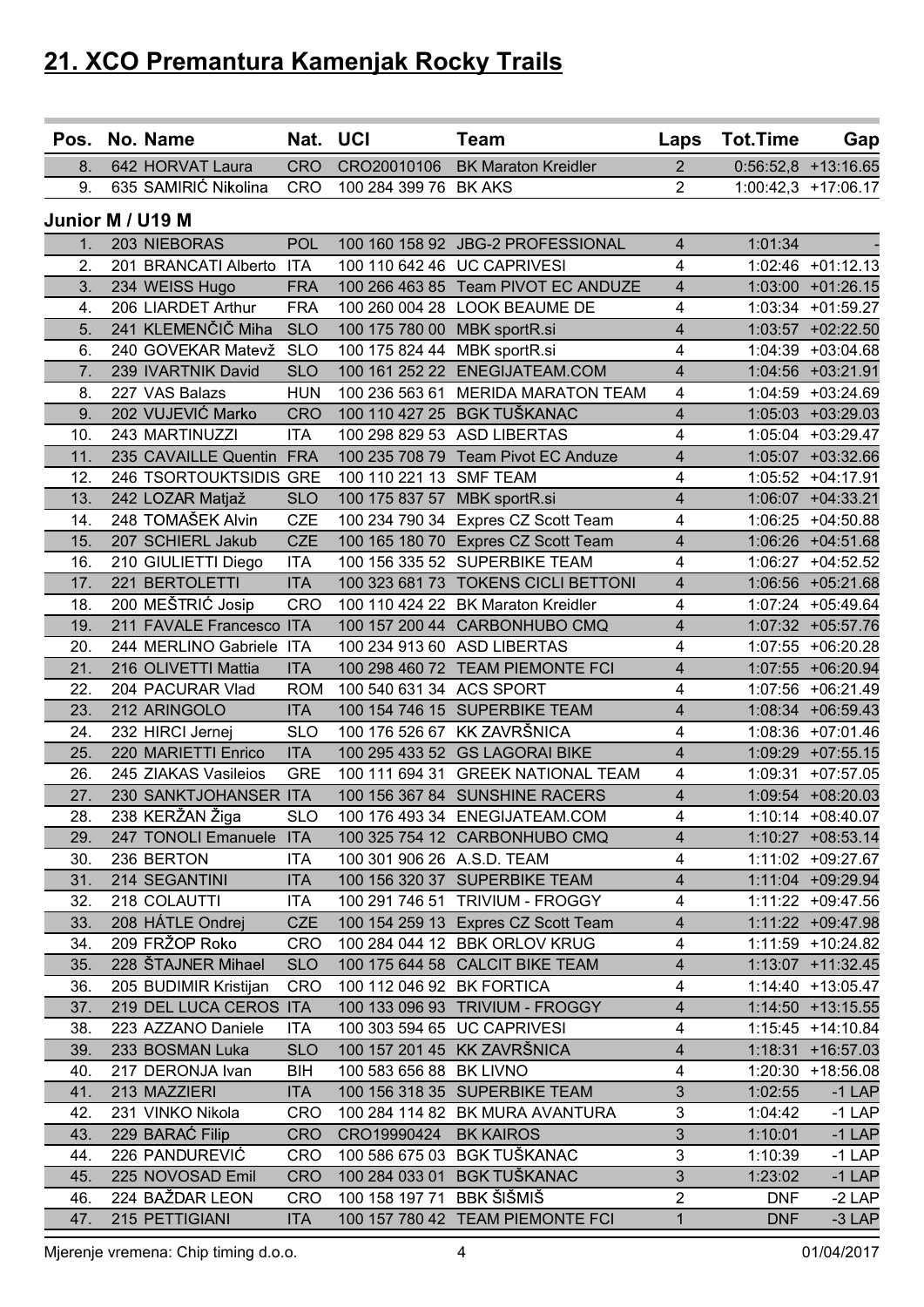| Pos.             | No. Name               | Nat. UCI   |                             | <b>Team</b>                         | Laps                    | <b>Tot.Time</b> | Gap                   |
|------------------|------------------------|------------|-----------------------------|-------------------------------------|-------------------------|-----------------|-----------------------|
| 48.              | 222 MENICACCI          | <b>ITA</b> |                             | 100 299 053 83 RACE MOUNTAIN        | 0                       | <b>DNF</b>      | $-4$ LAP              |
| 49.              | 237 BRAJKOVIĆ Karlo    | <b>CRO</b> | 100 111 830 70 BBK Grožnjan |                                     | 0                       | <b>DNF</b>      | $-4$ LAP              |
| Junior W / U19 W |                        |            |                             |                                     |                         |                 |                       |
| 1.               | 250 STEGAGNOLO         | <b>ITA</b> |                             | 100 110 065 51 TEAM PIEMONTE FCI    | 3                       | 0:58:15,7       |                       |
| 2.               | 255 MOVRIN Vita        | <b>SLO</b> |                             | 100 175 901 24 ENEGIJATEAM.COM      | 3                       |                 | $0:58:46,6$ +00:30.93 |
| 3.               | 254 KRUPOVA Lucie      | <b>CZE</b> |                             | 100 110 082 68 Expres CZ Scott Team | 3                       |                 | $1:00:40,0$ +02:24.34 |
| 4.               | 253 ŽUFIĆ Ania         | <b>CRO</b> |                             | 100 153 042 57 BK Maraton Kreidler  | 3                       |                 | 1:05:11,5 +06:55.78   |
| 5.               | 252 FILIPOVIĆ Ema      | <b>CRO</b> | 100 110 442 40 BK BIKER     |                                     | 3                       |                 | 1:08:36,2 +10:20.53   |
| 6.               | 251 CUDICIO Sara       | <b>ITA</b> |                             | 100 316 324 88 TRIVIUM - FROGGY     | $\overline{0}$          | <b>DNF</b>      | $-3$ LAP              |
| <b>Elite W</b>   |                        |            |                             |                                     |                         |                 |                       |
| 1.               | 131 ŽAKELJ Tanja       | <b>SLO</b> |                             | 100 046 044 50 UNIOR TOOLS TEAM     | 5                       | 1:21:52         |                       |
| 2.               | 134 SOLUS-MISKOWIT POL |            |                             | 100 046 073 79 VOLKSWAGEN           | 5                       |                 | 1:25:05 +03:12.64     |
| 3.               | 133 SKARNITZLOVA       | <b>CZE</b> | 100 060 490 43              | <b>CESKA SPORITELNA</b>             | 5                       | 1:26:37         | $+04:45.06$           |
| 4.               | 132 ŠTEPÁNOVÁ Karla    | <b>CZE</b> | 100 081 434 35 N1 TEAM      |                                     | 5                       |                 | 1:27:33 +05:40.53     |
| 5.               | 135 PRUDKOVÁ           | <b>CZE</b> |                             | 100 088 227 38 TEAM SUPERIOR        | 5                       | 1:28:21         | $+06:28.41$           |
| 6.               | 138 TEŽAK Gorana       | <b>CRO</b> |                             | 100 081 428 29 ADRENALINA MTB TEAM  | 5                       |                 | 1:31:07 +09:14.48     |
| 7.               | 136 TANOVIĆ Lejla      | <b>BIH</b> | 100 091 674 90 SMF TEAM     |                                     | 5                       |                 | 1:31:34 +09:42.26     |
| 8.               | 145 ZIOLKOWSKA         | POL        |                             | 100 074 015 85 VOLKSWAGEN           | 5                       |                 | 1:31:47 +09:55.06     |
| 9.               | 137 FASOI Varvara      | <b>GRE</b> | 100 079 346 81              | <b>GREEK NATIONAL TEAM</b>          | 5                       |                 | 1:33:02 +11:09.59     |
| 10.              | 141 GASPARDINO         | <b>ITA</b> |                             | 100 076 780 37 TEAM PIEMONTE FCI    | 5                       |                 | 1:39:20 +17:27.66     |
| 11.              | 146 CAMPANARI          | <b>ITA</b> |                             | 100 106 479 54 SUPERBIKE TEAM       | 5                       |                 | 1:39:53 +18:00.75     |
| 12.              | 149 DORING Maria       | <b>GER</b> |                             | 100 108 271 03 TSV GROBSCHONAU      | $\overline{\mathbf{4}}$ | 1:23:15         | $-1$ LAP              |
| 13.              | 143 GOLTL-ZELENIJ      | <b>HUN</b> | 100 108 339 71              | PILIS CROSS COUNTRY                 | 4                       | 1:24:14         | $-1$ LAP              |
| 14.              | <b>139 STROUMPOULI</b> | <b>GRE</b> |                             | 100 046 789 19 GREEK NATIONAL TEAM  | $\overline{\mathbf{4}}$ | 1:24:43         | $-1$ LAP              |
| 15.              | 142 TACHE Marike       | <b>ROM</b> | 100 101 026 33              | SPEED-WAY TEAM                      | 4                       | 1:29:03         | $-1$ LAP              |
| 16.              | 140 HORVAT Majda       | <b>CRO</b> |                             | 100 110 477 75 BK MURA AVANTURA     | 3                       | 1:08:40         | $-2$ LAP              |
| 17.              | 147 LJUBA Maja Ena     | CRO        |                             | 100 157 155 96 BK FAUST VRANČIĆ     | $\overline{2}$          | 0:51:42         | $-3$ LAP              |
| 18.              | 144 ŠAROTAR            | <b>CRO</b> | 100 107 049 42              | <b>BK CIKLUS</b>                    | $\overline{2}$          | 0:51:56         | $-3$ LAP              |
| 19.              | 150 JERBIĆ Lucija      | CRO        | 100 109 057 13 BK BIKER     |                                     | $\overline{2}$          | 0:53:54         | $-3$ LAP              |

Number of records: 214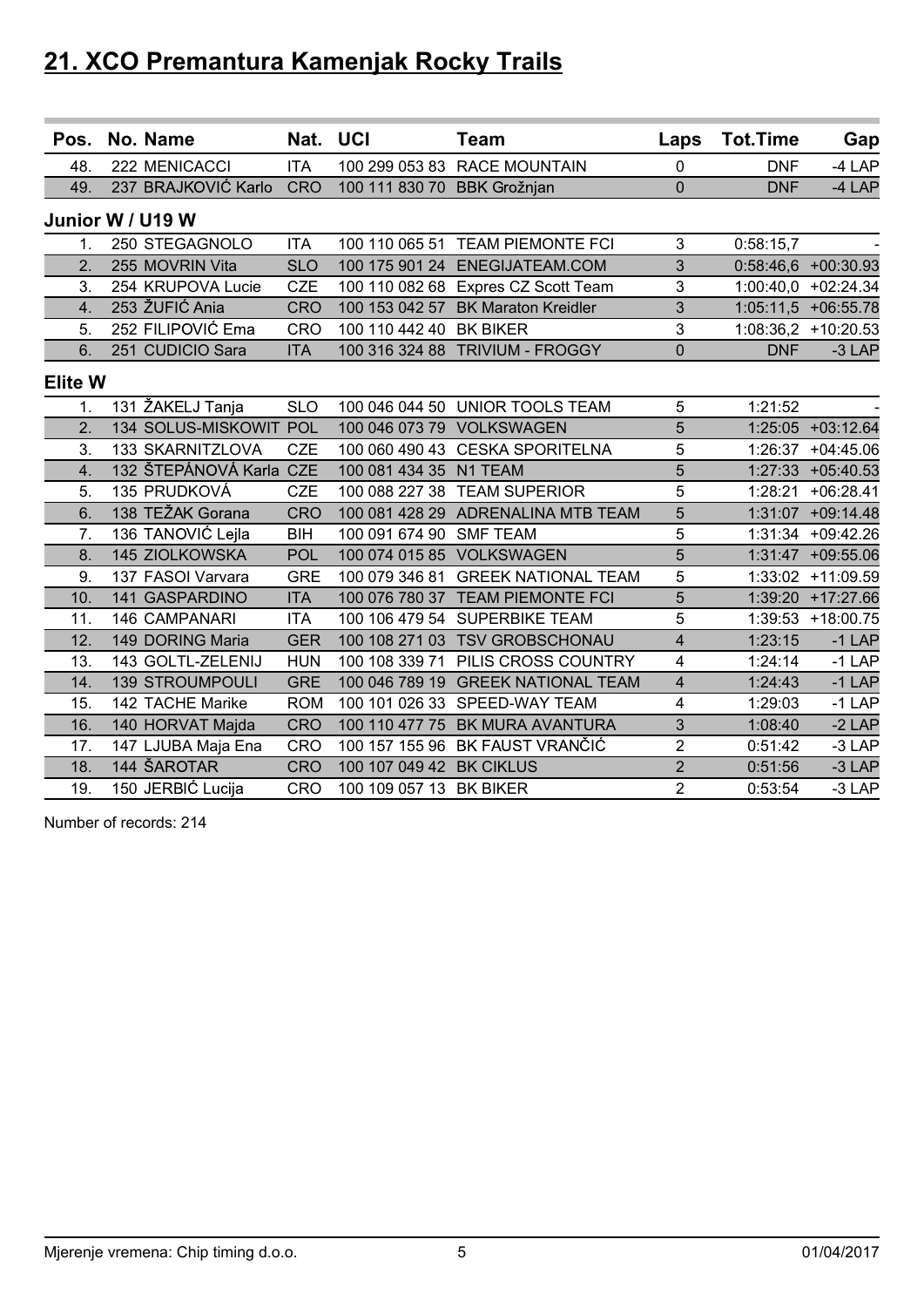|                  | No. Name               | <b>Team</b>                | <b>Time</b> | <b>InLap</b>                  | Lap1                          |             |
|------------------|------------------------|----------------------------|-------------|-------------------------------|-------------------------------|-------------|
| <b>Master 1</b>  |                        |                            |             |                               |                               |             |
| 1.               | 322 CUCINOTTA Claudio  | SPORTWAY CYCLING TEAM      |             |                               | 1:05:24,7 0:06:15,3 0:14:15,9 |             |
| 2.               | 316 KATALENIĆ Tomislav | KK JASTREBARSKO WD 40 BIKE |             | 1:07:11,6 0:06:21,7           | 0:14:57,2                     | 0           |
| 3.               | 336 JURAS Tonko        | <b>BBK ORLOV KRUG</b>      |             | 1:09:16,6 0:06:35,4 0:15:40,5 |                               |             |
| 4.               | 335 MIKELJ Uroš        | <b>KD Calcit Kamnik</b>    |             | 1:09:58,0 0:06:48,2 0:15:28,2 |                               | 0           |
| 5.               | 309 DEJAK Janez        | ENERGIJATEAM.COM           |             | 1:10:09,5 0:06:35,9 0:15:45,0 |                               |             |
| 6.               | 308 GRUBIŠIĆ Luka      | <b>ADRENALINA MTB TEAM</b> |             | 1:10:15,4 0:06:54,0 0:15:53,2 |                               |             |
| $\overline{7}$ . | 315 BAREŠIĆ Tomislav   | <b>BBK ORLOV KRUG</b>      |             | 1:11:32,5 0:07:02,5 0:16:25,4 |                               |             |
| 8.               | 307 PEJDO Marin        | <b>BBK ORLOV KRUG</b>      |             | 1:12:01,9 0:06:57,5 0:16:29,7 |                               | $\Omega$    |
| 9.               | 333 PLEVNJAK Marko     | <b>BK CIKLUS</b>           |             | 1:12:21,9 0:07:19,8 0:16:48,9 |                               |             |
| 10.              | 326 POSAVEC Matej      | Individual                 |             | 1:12:33,5 0:07:03,1 0:16:38,1 |                               | 0           |
| 11.              | 323 TOSOLINI Luca      | <b>TEAM GRANZON</b>        |             | 1:12:42,1 0:06:49,3 0:16:03,3 |                               |             |
| 12.              | 302 BRABEC David       | CESKA SPORITELNA ACCOLADE  | 1:13:29,1   | 0:06:52,0 0:16:33,1           |                               |             |
| 13.              | 321 DEL PICCOLO Andrea | SPORTWAY CYCLING TEAM      |             | 1:13:32,4 0:06:28,2 0:16:35,6 |                               |             |
| 14.              | 306 VASCOTTO Cristian  | ASD FEDERCLUB TRIESTE      |             | 1:13:36,9 0:06:44,5 0:16:39,1 |                               | 0           |
| 15.              | 325 ČONKAŠ Velimir     | <b>BK Maraton Kreidler</b> |             | 1:14:01,6 0:07:11,0 0:16:42,5 |                               |             |
| 16.              | 329 KRIŽAN Borut       | ENEGIJATEAM.COM            |             | 1:14:21,9 0:06:58,2 0:16:20,5 |                               |             |
| 17.              | 313 LUKAČIĆ Ivan       | <b>ADRENALINA MTB TEAM</b> |             | 1:14:34,3 0:07:05,1 0:16:58,8 |                               |             |
| 18.              | 310 BRESICH Lorenzo    | <b>XC TEAM TS</b>          |             | 1:15:36,7 0:06:56,8 0:16:46,2 |                               |             |
| 19.              | 312 MACAN Ronald       | <b>BK AXA</b>              | 1:18:23,1   | 0:07:27,3 0:17:46,5           |                               |             |
| 20.              | 324 ŠAFRAN Branimir    | <b>BK Maraton Kreidler</b> |             | 1:18:43,4 0:07:29,2 0:17:52,3 |                               | 0           |
| 21.              | 332 SZABO David Marko  | Team Imperator - 1d        |             | 1:20:01,9 0:07:18,7 0:18:32,0 |                               |             |
| 22.              | 330 DEBELJAK Miha      | ENEGIJATEAM.COM            |             | 1:24:32,4 0:07:36,1           | 0:19:24,4                     |             |
| 23.              | 320 MILOŠEVIĆ Manuel   | <b>BK NOVIGRAD</b>         |             | 1:05:49,3 0:07:32,5 0:18:15,9 |                               |             |
| 24.              | 331 PODGORNIK Tadej    | MBK sportR.si              |             | 1:07:17,2 0:06:49,6           | 0:27:36,4                     |             |
| 25.              | 334 PAVLIŠ Marko       | <b>BK CIKLUS</b>           |             | 1:07:52,7 0:08:19,9 0:19:30,0 |                               |             |
| 26.              | 300 TALAJIĆ Dalibor    | <b>BK METKOVIĆ</b>         |             | 1:09:05,5 0:08:38,9           | 0:20:54,2                     | O           |
| 27.              | 304 ARCURI Lodovico    | CARBONHUBO CMQ INFOTRE     |             | 1:13:18,6 0:08:27,4 0:20:37,1 |                               | $\mathbf 0$ |
| 28.              | 305 BRNELIĆ Hrvoje     | <b>BK GROBNIK</b>          |             | 1:14:50,5 0:08:50,0 0:21:50,6 |                               | 0           |
| 29.              | 318 JAZBEC Matic       | <b>BIKE REPUBLIC</b>       |             | 0:36:18,3 0:06:23,9 0:14:55,8 |                               |             |
| 30.              | 173 BLATNIK Žiga       | <b>KK ZAVRŠNICA</b>        |             | 0:41:36,2 0:07:29,7           | 0:17:23,7                     | $\Omega$    |
| 31.              | 311 ČANJEVAC Đenis     | <b>BBK ORLOV KRUG</b>      |             | 0:49:47,7 0:07:35,4 0:17:53,5 |                               | O           |
|                  |                        |                            |             |                               |                               |             |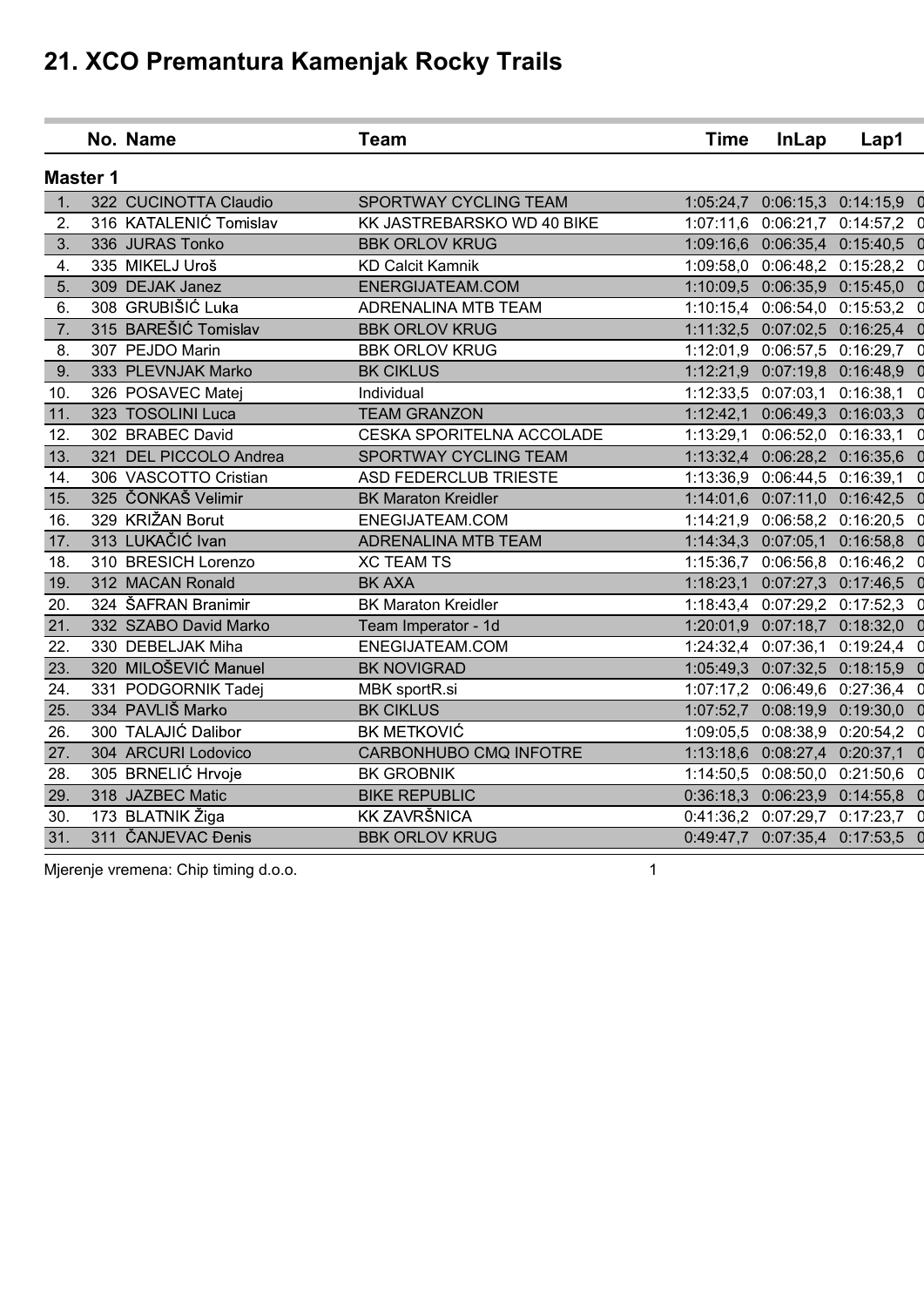|     |                 | No. Name                 | <b>Team</b>                      | <b>Time</b> | <b>InLap</b>                  | Lap1                            |   |
|-----|-----------------|--------------------------|----------------------------------|-------------|-------------------------------|---------------------------------|---|
| 32. |                 | 317 BABIĆ Dalibor        | BK BUZET - 1d                    |             | DNF 0:06:35,1                 | 0:23:48,2                       |   |
|     | <b>Master 2</b> |                          |                                  |             |                               |                                 |   |
| 1.  |                 | 420 DAPRETTO Gianpiero   | <b>ASD FEDERCLUBTRIESTE</b>      |             |                               | 1:07:15,7 0:06:13,9 0:15:23,7 0 |   |
| 2.  |                 | 405 BLAZNIK Robert       | <b>MTB SportR.SI</b>             | 1:07:43,4   | 0:06:54,5                     | 0:15:44,7                       | 0 |
| 3.  |                 | 402 BOŠKIN Aleš          | <b>MTB SportR.SI</b>             |             | 1:07:54,4 0:06:55,1           | 0:15:43,1                       |   |
| 4.  |                 | 415 MARTINJAŠ Aljoša     | <b>CALCIT BIKE TEAM</b>          |             | 1:08:54,4 0:06:29,3           | 0:15:37,9                       |   |
| 5.  |                 | 413 MIKLIČ Gregor        | <b>CALCIT BIKE TEAM</b>          |             | 1:10:10,6 0:07:06,1           | 0:16:13,4                       |   |
| 6.  |                 | 403 DEKOVIĆ Marin        | <b>BK CAMPETTO</b>               |             | 1:12:07,9 0:07:03,7           | 0:16:00,3                       |   |
| 7.  |                 | 418 CVITKOVIĆ Ivica      | <b>BK VLAJI SINJ</b>             |             | 1:14:12,3 0:07:28,2 0:16:53,5 |                                 |   |
| 8.  |                 | 404 NEMEČEK Dejan        | PRO ADVENTURE ZIPVIT SPORT       |             | 1:14:25,4 0:07:16,4 0:17:01,4 |                                 |   |
| 9.  |                 | 411 ZOSSI Fabrizio       | SPORTWAY CYCLING TEAM            | 1:14:28,4   | 0:07:08,2 0:17:06,6           |                                 |   |
| 10. |                 | 410 GLAVIĆ Relvis        | <b>BK NOVIGRAD</b>               | 1:15:08,0   | 0:07:34,1                     | 0:17:04,6                       |   |
| 11. |                 | 401 MAJKUT Petr          | <b>CESKA SPORITELNA ACCOLADE</b> |             | 1:15:33,0 0:06:59,7           | 0:16:55,8                       |   |
| 12. |                 | 408 ČIŽMEK Alen          | <b>BGK TUŠKANAC</b>              |             | 1:17:43,4 0:08:18,1           | 0:18:02,7                       | 0 |
| 13. |                 | 417 BAŠIĆ Ivan           | <b>BK KAMEŠNICA</b>              |             | 1:18:20,9 0:07:30,2 0:17:41,5 |                                 |   |
| 14. |                 | 422 DOROTIĆ Igor         | <b>BK CIKLUS</b>                 | 1:19:20,7   | 0:07:41,2                     | 0:19:28,1                       |   |
| 15. |                 | 419 JELINČIĆ Dragan      | <b>BK VLAJI SINJ</b>             |             | 1:20:03,9 0:07:43,7 0:17:44,5 |                                 |   |
| 16. |                 | 423 OREL Daniel          | <b>BK CIKLUS</b>                 |             | 1:20:33,6 0:07:40,3           | 0:18:29,5                       |   |
| 17. |                 | 421 HABUŠ Ivan           | <b>BK Ciklus</b>                 |             | 1:23:15,4 0:08:28,0           | 0:17:38,6                       |   |
| 18. |                 | 412 VELEPIČ Marko        | <b>BK CRIKVENICA</b>             | 1:23:56,6   | 0:08:04,3                     | 0:18:48,4                       |   |
| 19. |                 | 424 PRANZO Marco Teodoro | <b>ASD FEDERCLUBTRIESTE</b>      |             | 1:07:26,2 0:08:06,9 0:19:06,0 |                                 |   |
| 20. |                 | 728 RADULOVIĆ Siniša     | <b>BBK Orlov krug</b>            |             | 1:08:51,3 0:08:36,6           | 0:19:57,4                       |   |
| 21. |                 | 406 MIKLETIĆ Robert      | BK DUGO SELO                     |             | 1:08:53,6 0:08:15,2 0:19:31,0 |                                 |   |
| 22. |                 | 508 ŠKARJA Marko         | ENEGIJATEAM.COM                  |             | 0:44:56,8 0:07:44,7           | 0:17:24,4                       |   |
| 23. |                 | 414 STARMAN Jan          | <b>CALCIT BIKE TEAM</b>          | 0:46:29,2   |                               | $0.08:06,4$ $0.18:51,4$         |   |
| 24. |                 | 416 VERMES Csaba, Dr.    | Team Imperator - 1d              |             | DNF 0:09:16,5                 |                                 |   |
|     | <b>Master 3</b> |                          |                                  |             |                               |                                 |   |
|     |                 |                          |                                  |             |                               |                                 |   |

| 503 VESEL Peter       | UNI TEAM LJUBLJANA      | $0.53:54.7$ $0.06:50.5$ $0.15:47.0$ |  |
|-----------------------|-------------------------|-------------------------------------|--|
| 504 ZUPAN Tine        | <b>KRK SOVA SCOTT</b>   | $0.58.09.5$ $0.07.26.6$ $0.17.26.2$ |  |
| 510 BRANCATI Giuliano | Caprivesi               | $0:59:26,7$ $0:07:13,9$ $0:17:28,8$ |  |
| 506 KEMPRL Boian      | <b>CALCIT BIKE TEAM</b> | 1:02:06,3 0:07:38,4 0:18:40,1       |  |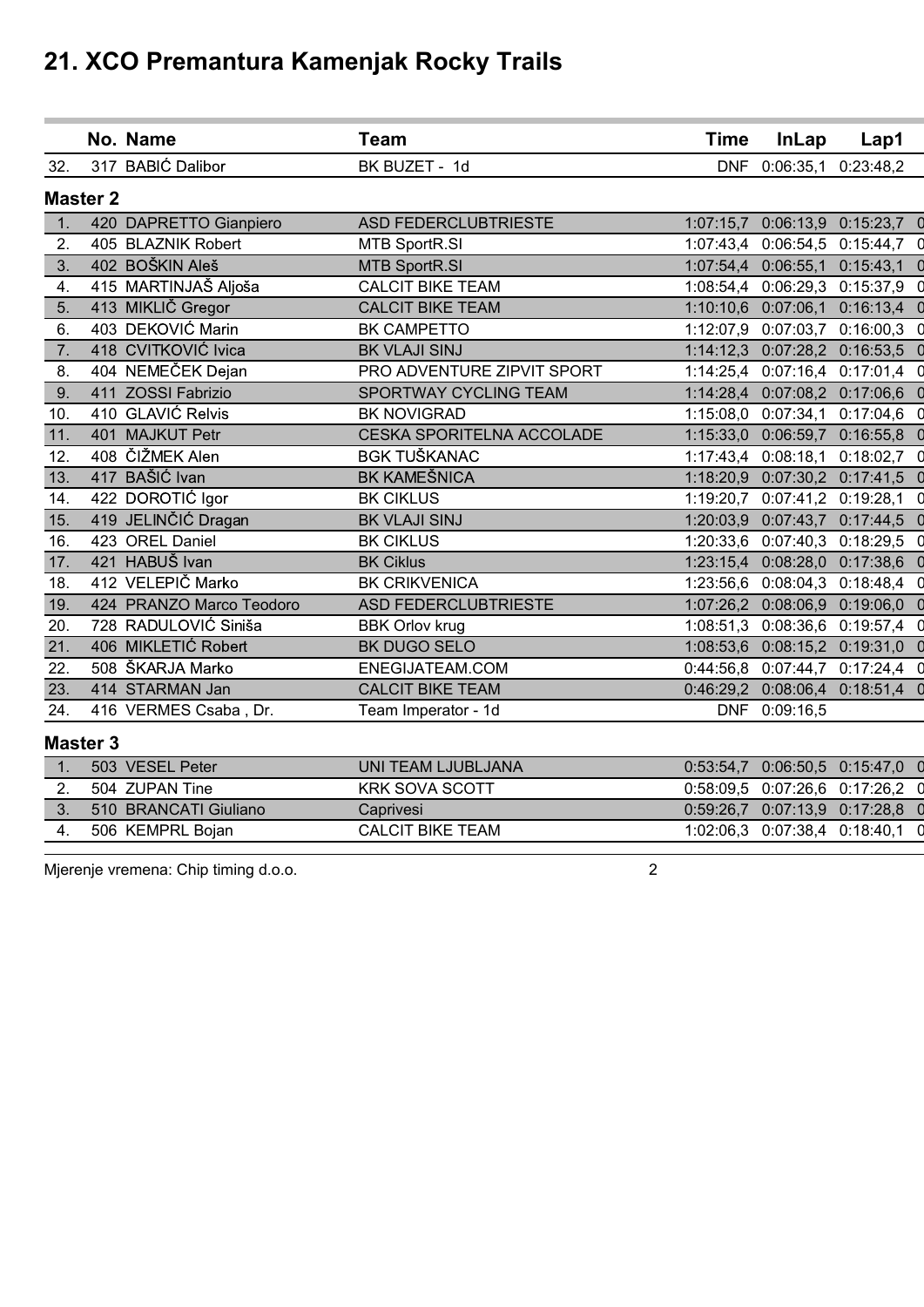|                 | No. Name                | <b>Team</b>                 | <b>Time</b> | <b>InLap</b>                  | Lap1                                |                |
|-----------------|-------------------------|-----------------------------|-------------|-------------------------------|-------------------------------------|----------------|
| 5.              | 511 MARASSI Giovani     | <b>GS AZZIDA</b>            |             | 1:02:22,0 0:08:05,3           | 0:18:49,4                           |                |
| 6.              | 500 BOBEN Aleš          | MTB TRBOVLJE MTB.SI         |             |                               | 1:02:23,2 0:08:08,5 0:18:03,4       | O              |
| 7.              | 501 ZUCCON Gianfranco   | Individual                  |             |                               | 1:04:48,5 0:08:23,1 0:18:36,7       | $\overline{0}$ |
| 8.              | 502 PAVIČIĆ Krešimir    | <b>BBK POŽEGA</b>           |             | 1:06:29,3 0:08:39,5 0:19:13,2 |                                     | 0              |
| 9.              | 509 MULE Domenico       | ASD GRUPPO GENERALI TRIESTE |             | 1:08:00,6 0:08:14,4 0:19:43,0 |                                     |                |
| 10.             | 505 BUKOVAC Denis       | <b>BK NOVIGRAD</b>          |             |                               | 1:09:37,6 0:08:35,1 0:20:13,7       | $\Omega$       |
| <b>Master 4</b> |                         |                             |             |                               |                                     |                |
| 1.              | 522 MATAIJA Gršo        | <b>BK CRIKVENICA</b>        |             |                               | 1:10:07,7 0:08:50,8 0:20:33,3 0     |                |
| 2.              | 523 GOMOJIC Ćiro        | MTB Istra Pazin             |             |                               | 1:13:14,2 0:08:59,5 0:21:08,2       | 0              |
| 3.              | 521 MURETA Saša         | <b>BK CRIKVENICA</b>        |             |                               | 1:21:37,6 0:12:18,6 0:35:57,4       |                |
| <b>Sport</b>    |                         |                             |             |                               |                                     |                |
| $\mathbf{1}$ .  | 160 GRUJIĆ Matko        | ADRENALINA MTB TEAM         |             |                               | 1:07:21,8 0:06:33,9 0:14:47,0 0     |                |
| 2.              | 170 RUŽMAN Ivan         | <b>BK Maraton Kreidler</b>  |             | 1:11:32,3 0:06:29,8 0:15:50,6 |                                     |                |
| 3.              | 164 BORLINIĆ Matija     | <b>BGK TUŠKANAC</b>         |             | 1:15:20,8 0:07:03,9 0:16:34,3 |                                     | 0              |
| 4.              | 168 JERKOVIĆ Marko      | <b>BK CRIKVENICA</b>        |             |                               | 1:17:05.0  0:07:05,0  0:16:58,2     | $\Omega$       |
| 5.              | 166 MARGIC Marijo       | BK VID ROČIĆ                |             | 1:17:05,0 0:07:08,0 0:16:39,1 |                                     | $\Omega$       |
| 6.              | 172 ĆUK Zvonimir        | <b>BK Adrion Oros</b>       |             | 1:17:07,6 0:06:50,7 0:16:30,0 |                                     |                |
| 7.              | 161 RADAKOVIĆ Ivan      | <b>BK FAUST VRANČIĆ</b>     |             |                               | 1:18:01,7 0:07:16,0 0:17:32,2       | 0              |
| 8.              | 167 IŠTUK Luka          | <b>BK VID ROČIĆ</b>         |             | 1:21:30,8 0:07:23,7 0:18:13,8 |                                     | $\mathbf 0$    |
| 9.              | 163 PALINIĆ Stipe       | <b>BBK ORLOV KRUG</b>       |             | 1:22:05,5 0:06:58,5 0:17:53,5 |                                     | 0              |
| 10.             | 174 PEHAR Marko         | <b>BK Adrion Oros</b>       |             | 1:22:26,6 0:07:14,5 0:18:16,9 |                                     |                |
| 11.             | 171 MIHALEC Dragan      | <b>BK Maraton Kreidler</b>  |             | 1:26:57,1 0:07:21,8 0:18:29,9 |                                     | 0              |
| 12.             | 169 KOVAČ Dario         | <b>BK CRIKVENICA</b>        |             | DNF 0:07:50,2 0:19:49,1       |                                     | $\mathbf 0$    |
| 13.             | 162 LOIACONO Stefano    | <b>ASD SIX BOSCARO</b>      |             | DNF 0:06:28,2 0:15:20,6       |                                     |                |
| 14.             | 165 VRBANC Nikola       | <b>BK VID ROČIĆ</b>         |             | DNF 0:07:22,6                 |                                     |                |
| <b>Hobby</b>    |                         |                             |             |                               |                                     |                |
| 1.              | 264 MATARUGA Aleksandar | <b>BBK TEAM RODEO</b>       |             |                               | 0:40:38,7 0:07:13,9 0:16:58,7 0     |                |
| 2.              | 273 ŠARLIJA Ante        | <b>BBK ORLOV KRUG</b>       |             |                               | 0:42:04,1 0:07:18,8 0:17:29,5       | $\mathbf 0$    |
| 3.              | 266 JARIĆ Ivo           | Individual                  |             |                               | $0.42.32,0$ $0.07.14,8$ $0.18.18,3$ | $\mathsf{C}$   |
| 4.              | 267 ŠUKURMA Nenad       | <b>BK DUGO SELO</b>         |             |                               | 0:43:12,8 0:07:43,3 0:17:51,9 0     |                |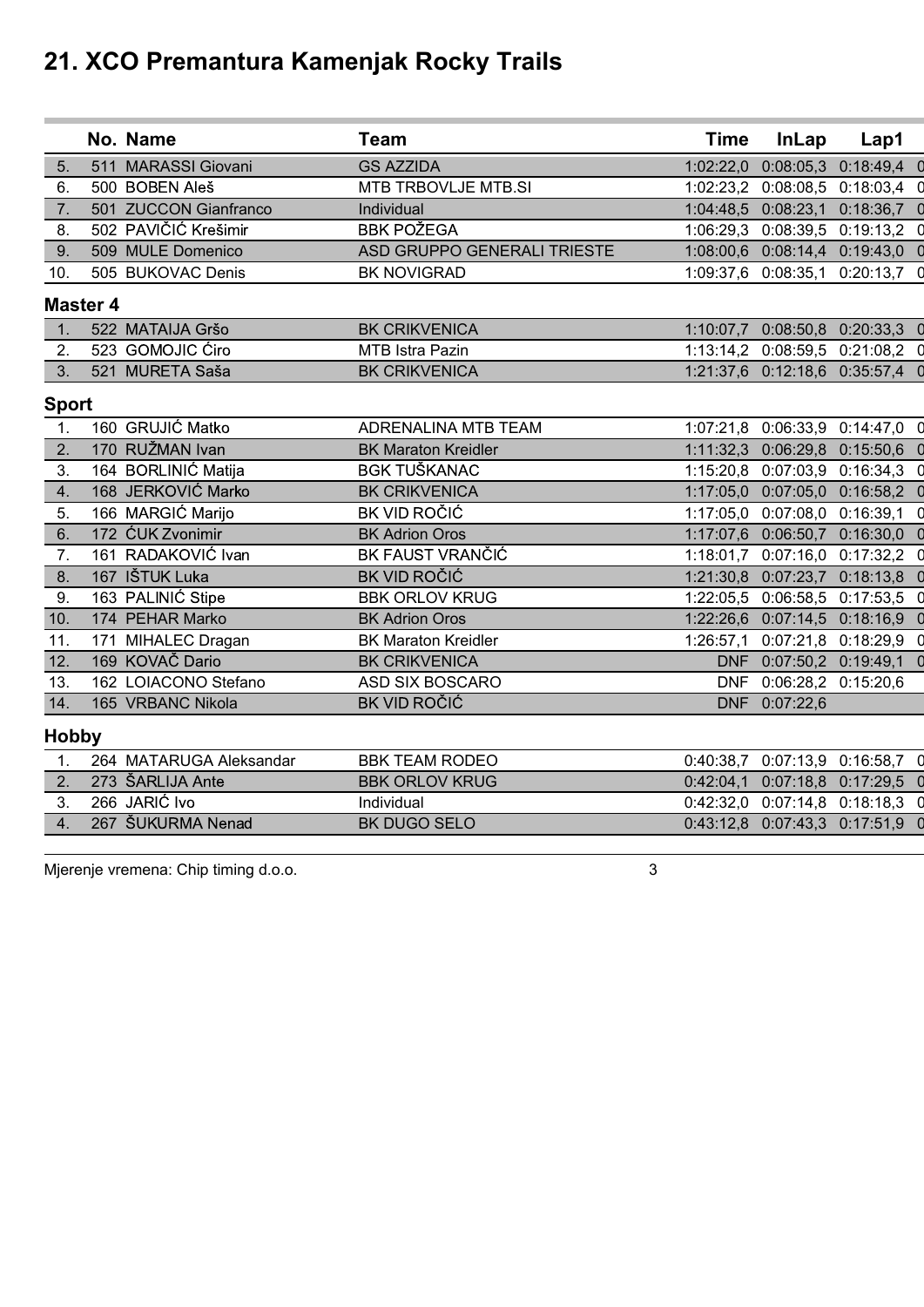|                  | No. Name                | <b>Team</b>                | <b>Time</b> | <b>InLap</b>                        | Lap1                            |             |
|------------------|-------------------------|----------------------------|-------------|-------------------------------------|---------------------------------|-------------|
| 5.               | 269 RAKIĆ Jurica        | <b>BBK ORLOV KRUG</b>      |             | 0:43:25,9 0:07:54,7                 | 0:17:55,3                       |             |
| 6.               | 727 ČOGELJA Danijel     | <b>BK Fortica</b>          |             | 0:44:30,9 0:07:57,5 0:18:26,2       |                                 | O           |
| 7.               | 260 KLIBA Kristian      | <b>ADRENALINA MTB TEAM</b> |             | 0:45:20,9 0:07:47,5 0:18:57,0       |                                 | 0           |
| 8.               | 274 MILKO Zec           | Individual                 |             | 0:45:38,9 0:07:53,1 0:19:18,8       |                                 |             |
| 9.               | 275 ŠKILJIĆ Jurica      | <b>BBK PAKOŠTANE</b>       |             | 0:45:47,1 0:07:38,7 0:18:28,9       |                                 | 0           |
| 10.              | 276 ERCEG Antonijo      | <b>BK FAUST VRANČIĆ</b>    |             | 0:46:58,0 0:07:56,7 0:20:00,6       |                                 |             |
| 11.              | 278 JURIČIN Vjekoslav   | BBK PAKOŠTANE - 1dn        |             | 0:47:50,2 0:08:04,3 0:20:12,8       |                                 | 0           |
| 12.              | 277 KURTOV Ivan         | BBK PAKOŠTANE - 1dn        |             | 0:50:20,6 0:07:42,3 0:20:41,5       |                                 |             |
| 13.              | 270 ĐULA Josip          | <b>BK KAMEŠNICA</b>        |             | 0:52:06,8 0:08:41,1 0:21:11,4       |                                 | 0           |
| 14.              | 265 DREŠAR LOVRO        | <b>BBK ŠIŠMIŠ</b>          |             | 0:53:23,1 0:08:40,2 0:21:23,0       |                                 |             |
| 15.              | 271 BAŠIĆ Tino          | <b>BK KAMEŠNICA</b>        |             | $0:53:36,5$ $0:08:32,3$ $0:22:00,3$ |                                 | 0           |
| 16.              | 272 JALŠOVEC Božidar    | <b>BK Maraton Kreidler</b> |             | 0:55:36,5 0:08:31,1 0:22:14,6       |                                 |             |
| 17.              | 268 LJUBIČIĆ Jure       | BK VID ROČIĆ               |             |                                     | 0:59:21,9 0:09:07,6 0:23:50,7 0 |             |
|                  | Kadet / U17 M           |                            |             |                                     |                                 |             |
| 1.               | 629 DUDEK Tomaš         | Expres CZ Scott Team Kolin |             |                                     | 0:49:02,7 0:05:50,4 0:13:57,7 0 |             |
| 2.               | 630 SMOLNIKAR Jakob     | ENEGIJATEAM.COM            |             | 0:50:11,7 0:06:13,6 0:14:34,3       |                                 | 0           |
| 3.               | 631 KLEMENČIČ Jakob     | MBK sportR.si              |             | 0:50:20,8 0:06:16,3 0:14:29,4       |                                 | $\mathbf 0$ |
| $\overline{4}$ . | 611 PEČNIK Teo          | <b>KK RAVNE</b>            |             | 0:50:43,9 0:06:16,0 0:14:44,1       |                                 | 0           |
| 5.               | 607 CAPRA Manuel        | <b>GS LAGORAI BIKE</b>     |             | 0:51:57,9 0:06:05,6 0:14:41,0       |                                 |             |
| 6.               | 619 KOFLER Georg        | SUNSHINE RACERS NALS       |             | 0:52:42,2 0:06:13,0 0:15:27,0       |                                 | 0           |
| $\overline{7}$ . | 621 KOCEN Timotej       | <b>BK Maraton Kreidler</b> |             | 0:53:13,7 0:06:22,7 0:15:36,2       |                                 |             |
| 8.               | 622 HUNJAK Stjepan      | <b>BK Maraton Kreidler</b> |             | 0:54:30,1 0:06:13,1 0:15:44,5       |                                 | 0           |
| 9.               | 606 ANDRIOLLO Elia      | <b>GS LAGORAI BIKE</b>     |             | 0:54:50,7 0:06:36,6 0:15:24,0       |                                 |             |
| 10.              | 613 OKMAŽIĆ Luka        | <b>BK MAKARSKA</b>         |             | 0:55:00,8 0:06:27,1 0:16:02,9       |                                 | 0           |
| 11.              | 632 DOLENŠEK Anže       | <b>KK ZAVRŠNICA</b>        |             | 0:55:55,2 0:06:50,3 0:15:56,9       |                                 |             |
| 12.              | 617 KRANJEC ŽAGAR Matic | <b>CALCIT BIKE TEAM</b>    |             | 0:56:18,0 0:06:33,7                 | 0:15:55,5                       |             |
| 13.              | 616 GOLMAJER Ažbe       | <b>CALCIT BIKE TEAM</b>    |             | 0:57:16,9 0:07:23,7 0:16:17,5       |                                 | O           |
| 14.              | 615 HRIBAR Jernej       | <b>CALCIT BIKE TEAM</b>    |             | 0:57:44,8 0:06:54,6 0:16:23,0       |                                 | 0           |
| 15.              | 612 ŽGALIN Andrej       | <b>BK DUGO SELO</b>        |             | 1:00:58,6 0:07:10,8 0:17:37,0       |                                 | O           |
| 16.              | 604 LUKIĆ Siniša        | <b>BK KOZARA</b>           |             | 1:01:54,5 0:07:24,7 0:17:38,4       |                                 | 0           |
| 17.              | 614 KERNJUS Deni        | <b>BK NOVIGRAD</b>         |             | 1:02:53,3 0:07:14,3 0:18:45,2       |                                 |             |
| 18.              | 620 POSEL Lovro         | BK MURA AVANTURA           |             | 1:03:02,7 0:06:54,1 0:17:35,3       |                                 | 0           |
|                  |                         |                            |             |                                     |                                 |             |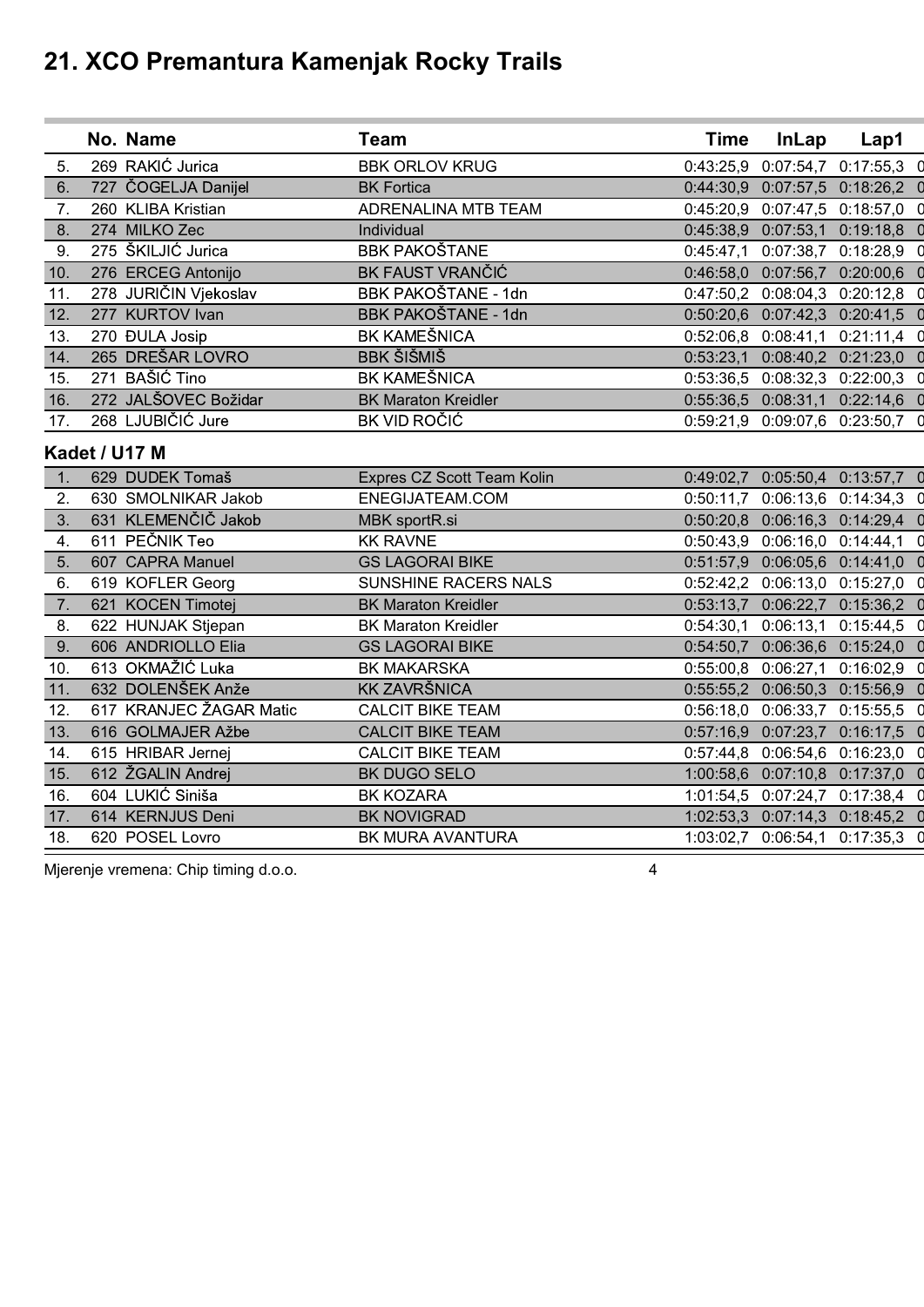|     | No. Name                   | <b>Team</b>                  | <b>Time</b> | <b>InLap</b>                  | Lap1                          |  |
|-----|----------------------------|------------------------------|-------------|-------------------------------|-------------------------------|--|
| 19. | 618 STARMAN Jaka           | <b>CALCIT BIKE TEAM</b>      |             | 1:04:52,6 0:06:42,8           | 0:19:32,8                     |  |
| 20. | 626 PILAT Noel             | MTB Istra Pazin              |             | 1:05:01,3 0:07:18,2 0:18:40,8 |                               |  |
| 21. | 605 TOFFOLO Daniele        | <b>TRIVIUM - FROGGY TEAM</b> | 1:05:50,0   | 0:06:44,2 0:18:08,1           |                               |  |
| 22. | 608 BERTOVIĆ Noa           | <b>BK AXA</b>                |             |                               | 1:06:00,3 0:06:50,1 0:19:47,4 |  |
| 23. | 725 PAŠKALIN Bruno         | <b>BK Fortica</b>            |             | 1:06:57,0 0:07:19,2 0:19:25,1 |                               |  |
| 24. | 610 KOTARSKI MARTIN        | BBK ŠIŠMIŠ                   |             | 1:10:01,4 0:07:49,5 0:19:04,9 |                               |  |
| 25. | 623 BUDIMLIĆ Mirko         | <b>BK Maraton Kreidler</b>   |             | 1:12:34,4 0:06:33,1 0:16:13,7 |                               |  |
| 26. | 602 CAMOZZI Valerio Renato | CARBONHUBO CMQ INFOTRE       |             | 1:14:57,8 0:07:26,4 0:21:16,6 |                               |  |
| 27. | 603 MACETTI Andrea         | CARBONHUBO CMQ INFOTRE       |             | 1:16:00,5 0:08:17,2 0:23:08,3 |                               |  |
| 28. | 601 BINDONI Paolo          | CARBONHUBO CMQ INFOTRE       |             | 0:38:32,0 0:06:12,6 0:15:39,1 |                               |  |
| 29. | 624 MARGETIĆ Ivan          | <b>BK GROBNIK</b>            |             | 0:58:14,2 0:10:37,6 0:22:10,3 |                               |  |
| 30. | 609 PAVIČIĆ Nino           | <b>BBK POŽEGA</b>            |             | 1:15:11,3 0:07:48,9 1:07:22,4 |                               |  |
| 31. | 625 KUKULJAN Roko          | <b>BK GROBNIK</b>            |             | DNF 0:07:13,0 0:23:47,6       |                               |  |
|     | Kadet / U17 W              |                              |             |                               |                               |  |
| 1.  | 640 THURNER Christina      | SUNSHINE RACERS NALS         |             |                               | 0:43:36,2 0:07:11,0 0:18:18,6 |  |
| 2.  | 637 ŠKILJIĆ Karmen         | <b>BBK PAKOŠTANE</b>         |             | 0:46:04,8 0:07:40,6 0:19:01,6 |                               |  |
| 3.  | 643 JANEŽIČ Ana            | ENEGIJATEAM.COM              |             | 0:46:15,5 0:07:50,6 0:19:16,5 |                               |  |
| 4.  | 641 FILIPOVIĆ Jana         | <b>BK BIKER</b>              |             | 0:47:45,2 0:08:07,7 0:19:47,8 |                               |  |
| 5.  | 639 DEČMAN Nika            | <b>CALCIT BIKE TEAM</b>      |             | 0:50:07,4 0:07:57,5 0:20:27,3 |                               |  |
| 6.  | 636 BOŠNJAK LARISA         | <b>BBK ŠIŠMIŠ</b>            | 0:53:10,0   | 0:07:55,7                     | 0:22:12,7                     |  |
| 7.  | 638 FERRIOLO Ilaria        | TRIVIUM - FROGGY TEAM        | 0:53:10,1   | $0:08:26,3$ $0:22:27,2$       |                               |  |
| 8.  | 642 HORVAT Laura           | <b>BK Maraton Kreidler</b>   |             | 0:56:52,8 0:08:33,3 0:23:45,3 |                               |  |
| 9.  | 635 SAMIRIĆ Nikolina       | <b>BK AKS</b>                |             | 1:00:42,3 0:08:35,2 0:25:12,5 |                               |  |

#### **Junior M / U19 M**

|    | 203 NIEBORAS Mateusz           | <b>JBG-2 PROFESSIONAL</b> | 1:01:34 | 0:05:40 | 0:13:44 |
|----|--------------------------------|---------------------------|---------|---------|---------|
|    | <b>BRANCATI Alberto</b><br>201 | <b>UC CAPRIVESI</b>       | 1:02:46 | 0:05:40 | 0:13:44 |
| 3. | 234 WEISS Hugo                 | Team PIVOT EC ANDUZE      | 1:03:00 | 0:05:44 | 0:13:46 |
|    | 206 LIARDET Arthur             | LOOK BEAUME DE VENISE     | 1:03:34 | 0:05:42 | 0:13:52 |
| 5. | 241 KLEMENČIČ Miha             | MBK sportR.si             | 1:03:57 | 0:06:23 | 0:14:04 |
| 6. | 240 GOVEKAR Matevž             | MBK sportR.si             | 1:04:39 | 0:06:23 | 0:14:25 |
|    | 239 IVARTNIK David             | ENEGIJATEAM.COM           | 1:04:56 | 0:06:15 | 0:14:29 |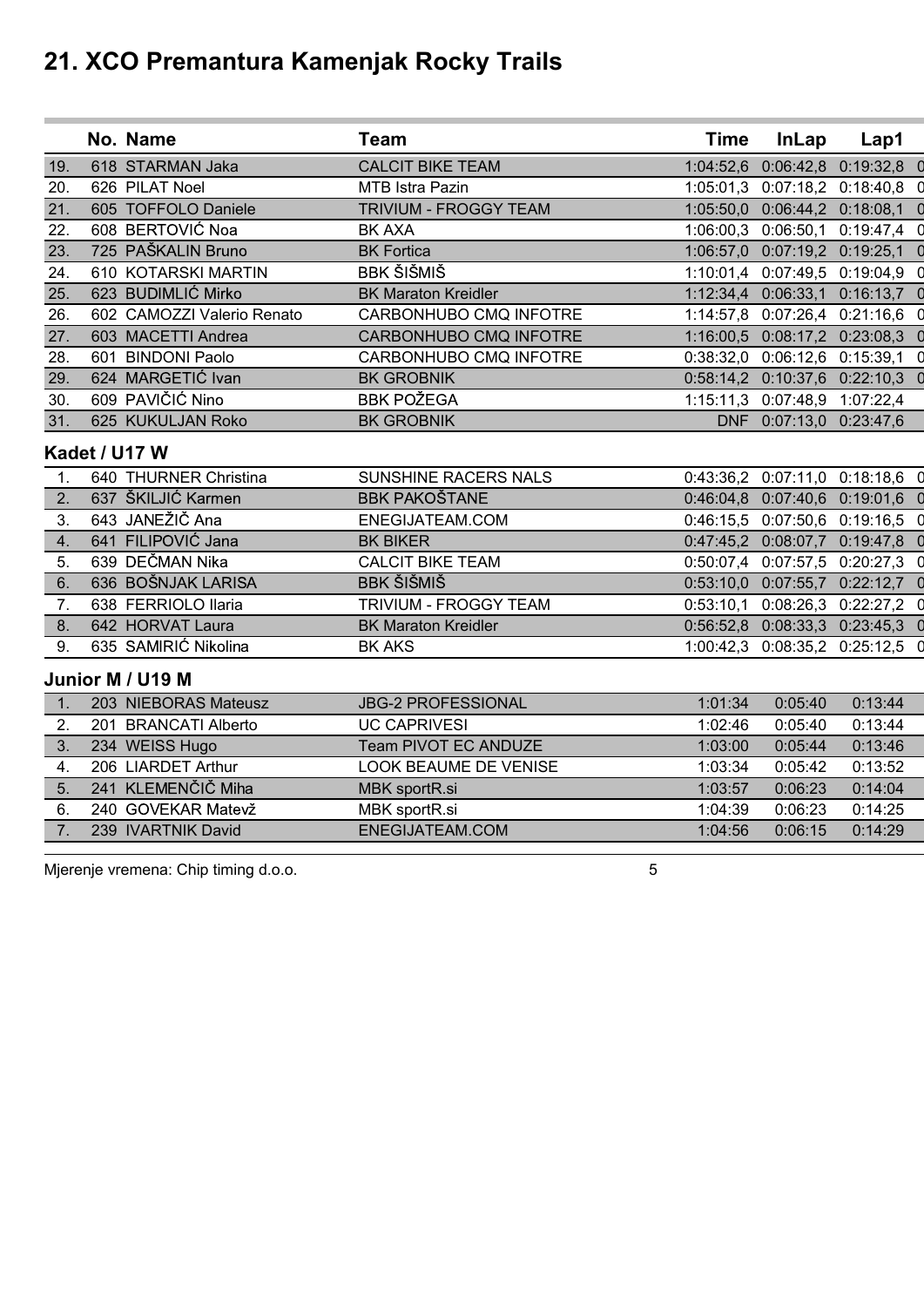|     | No. Name                  | <b>Team</b>                    | <b>Time</b> | <b>InLap</b> | Lap1    |
|-----|---------------------------|--------------------------------|-------------|--------------|---------|
| 8.  | 227 VAS Balazs            | <b>MERIDA MARATON TEAM CST</b> | 1:04:59     | 0:06:03      | 0:14:15 |
| 9.  | 202 VUJEVIĆ Marko         | <b>BGK TUŠKANAC</b>            | 1:05:03     | 0:06:07      | 0:14:36 |
| 10. | 243 MARTINUZZI Christian  | ASD LIBERTAS CERESETTO         | 1:05:04     | 0:06:12      | 0:14:07 |
| 11. | 235 CAVAILLE Quentin      | Team Pivot EC Anduze UCI       | 1:05:07     | 0:06:13      | 0:14:22 |
| 12. | 246 TSORTOUKTSIDIS Ilias  | <b>SMF TEAM</b>                | 1:05:52     | 0:06:15      | 0:14:38 |
| 13. | 242 LOZAR Matjaž          | MBK sportR.si                  | 1:06:07     | 0:06:35      | 0:14:54 |
| 14. | 248 TOMAŠEK Alvin         | Expres CZ Scott Team Kolin     | 1:06:25     | 0:06:37      | 0:14:50 |
| 15. | 207 SCHIERL Jakub         | Expres CZ Scott Team Kolin     | 1:06:26     | 0:05:43      | 0:13:36 |
| 16. | 210 GIULIETTI Diego       | SUPERBIKE TEAM                 | 1:06:27     | 0:06:34      | 0:14:53 |
| 17. | 221 BERTOLETTI Simone     | <b>TOKENS CICLI BETTONI</b>    | 1:06:56     | 0:06:19      | 0:15:01 |
| 18. | 200 MEŠTRIĆ Josip         | <b>BK Maraton Kreidler</b>     | 1:07:24     | 0:06:19      | 0:15:02 |
| 19. | 211 FAVALE Francesco      | CARBONHUBO CMQ INFOTRE         | 1:07:32     | 0:06:36      | 0:15:07 |
| 20. | 244 MERLINO Gabriele      | ASD LIBERTAS CERESETTO         | 1:07:55     | 0:06:37      | 0:14:48 |
| 21. | 216 OLIVETTI Mattia       | <b>TEAM PIEMONTE FCI</b>       | 1:07:55     | 0:06:29      | 0:14:34 |
| 22. | 204 PACURAR Vlad Lucian   | <b>ACS SPORT COMPETITION</b>   | 1:07:56     | 0:06:18      | 0:15:21 |
| 23. | 212 ARINGOLO Lorenzo      | <b>SUPERBIKE TEAM</b>          | 1:08:34     | 0:05:59      | 0:14:11 |
| 24. | 232 HIRCI Jernej          | <b>KK ZAVRŠNICA</b>            | 1:08:36     | 0:06:46      | 0:15:06 |
| 25. | 220 MARIETTI Enrico       | <b>GS LAGORAI BIKE</b>         | 1:09:29     | 0:06:42      | 0:15:27 |
| 26. | 245 ZIAKAS Vasileios      | <b>GREEK NATIONAL TEAM</b>     | 1:09:31     | 0:06:21      | 0:15:01 |
| 27. | 230 SANKTJOHANSER Lukas   | SUNSHINE RACERS NALS           | 1:09:54     | 0:06:14      | 0:15:23 |
| 28. | 238 KERŽAN Žiga           | ENEGIJATEAM.COM                | 1:10:14     | 0:06:47      | 0:15:32 |
| 29. | 247 TONOLI Emanuele       | CARBONHUBO CMQ INFOTRE         | 1:10:27     | 0:06:57      | 0:15:46 |
| 30. | 236 BERTON Alessandro     | A.S.D. TEAM VELOCIRAPTORS      | 1:11:02     | 0:06:15      | 0:15:09 |
| 31. | 214 SEGANTINI Alessandro  | <b>SUPERBIKE TEAM</b>          | 1:11:04     | 0:06:35      | 0:15:34 |
| 32. | 218 COLAUTTI Francesco    | TRIVIUM - FROGGY TEAM          | 1:11:22     | 0:06:29      | 0:15:49 |
| 33. | 208 HÁTLE Ondrej          | Expres CZ Scott Team Kolin     | 1:11:22     | 0:06:08      | 0:15:47 |
| 34. | 209 FRŽOP Roko            | <b>BBK ORLOV KRUG</b>          | 1:11:59     | 0:06:11      | 0:15:31 |
| 35. | 228 ŠTAJNER Mihael        | <b>CALCIT BIKE TEAM</b>        | 1:13:07     | 0:06:35      | 0:16:47 |
| 36. | 205 BUDIMIR Kristijan     | <b>BK FORTICA</b>              | 1:14:40     | 0:06:33      | 0:15:58 |
| 37. | 219 DEL LUCA CEROS Simone | TRIVIUM - FROGGY TEAM          | 1:14:50     | 0:06:45      | 0:15:33 |
| 38. | 223 AZZANO Daniele        | <b>UC CAPRIVESI</b>            | 1:15:45     | 0:06:21      | 0:16:01 |
| 39. | 233 BOSMAN Luka           | <b>KK ZAVRŠNICA</b>            | 1:18:31     | 0:06:59      | 0:16:25 |
|     |                           |                                |             |              |         |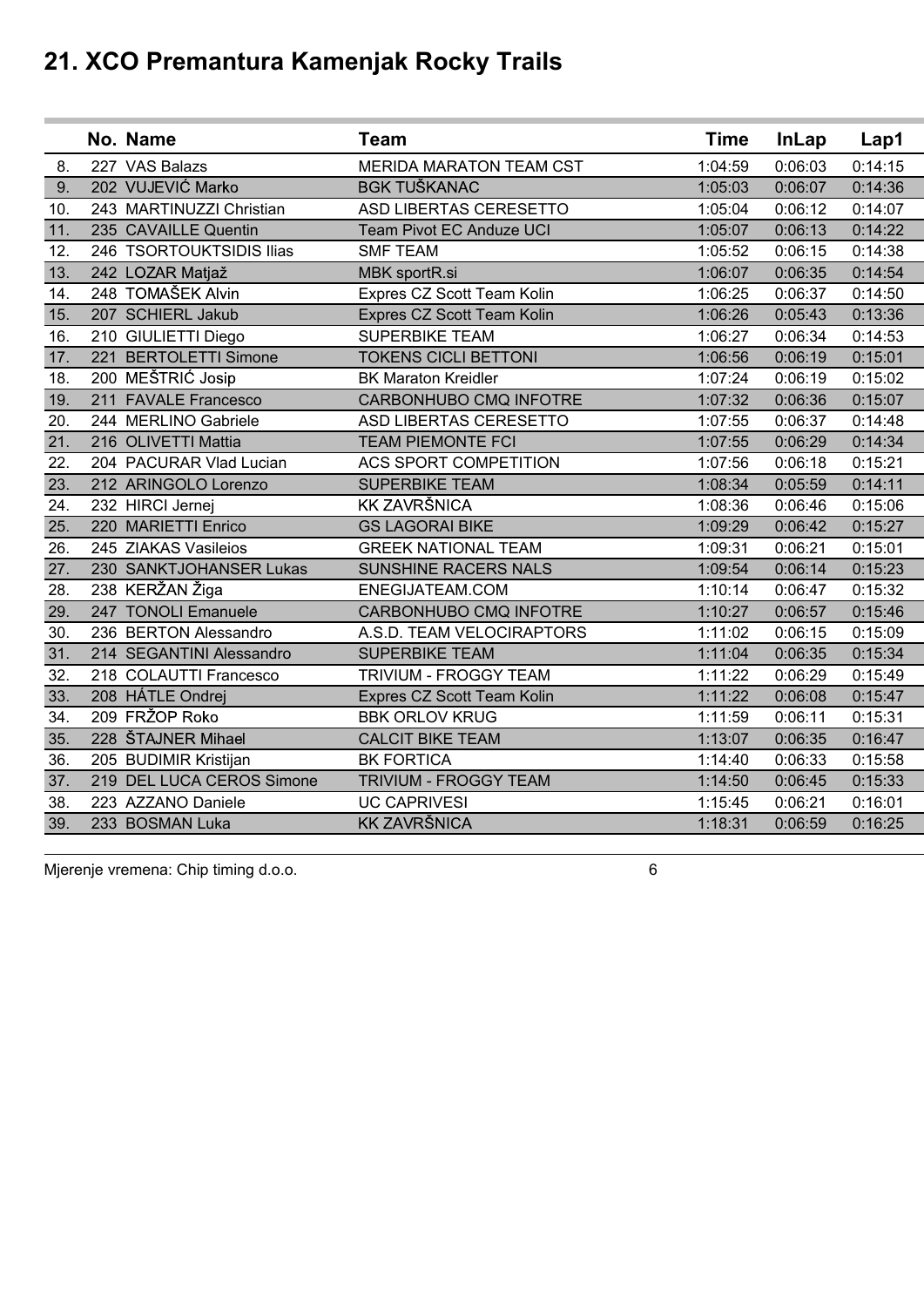|                | No. Name                 | <b>Team</b>                                                 | <b>Time</b> | <b>InLap</b>                  | Lap1                            |   |
|----------------|--------------------------|-------------------------------------------------------------|-------------|-------------------------------|---------------------------------|---|
| 40.            | 217 DERONJA Ivan         | <b>BK LIVNO</b>                                             | 1:20:30     | 0:07:01                       | 0:17:09                         |   |
| 41.            | 213 MAZZIERI Alessandro  | <b>SUPERBIKE TEAM</b>                                       | 1:02:55     | 0:07:09                       | 0:18:08                         |   |
| 42.            | 231 VINKO Nikola         | BK MURA AVANTURA                                            | 1:04:42     | 0:07:34                       | 0:18:00                         |   |
| 43.            | 229 BARAĆ Filip          | <b>BK KAIROS</b>                                            | 1:10:01     | 0:07:10                       | 0:16:42                         |   |
| 44.            | 226 PANDUREVIĆ Dario     | <b>BGK TUŠKANAC</b>                                         | 1:10:39     | 0:07:59                       | 0:20:25                         |   |
| 45.            | 225 NOVOSAD Emil         | <b>BGK TUŠKANAC</b>                                         | 1:23:02     | 0:06:59                       | 0:16:43                         |   |
| 46.            | 224 BAŽDAR LEON          | <b>BBK ŠIŠMIŠ</b>                                           | <b>DNF</b>  | 0:08:29                       | 0:22:51                         |   |
| 47.            | 215 PETTIGIANI Martino   | <b>TEAM PIEMONTE FCI</b>                                    | <b>DNF</b>  | 0:06:39                       | 0:15:19                         |   |
| 48.            | 222 MENICACCI Michael    | RACE MOUNTAIN FOLCARELLI CYCLING                            | <b>DNF</b>  | 0:06:24                       |                                 |   |
| 49.            | 237 BRAJKOVIĆ Karlo      | <b>BBK Grožnjan</b>                                         | <b>DNF</b>  | 0:06:46                       |                                 |   |
|                | Junior W / U19 W         |                                                             |             |                               |                                 |   |
| 1.             | 250 STEGAGNOLO Giorgia   | <b>TEAM PIEMONTE FCI</b>                                    |             |                               | 0:58:15,7 0:07:18,4 0:16:26,9   | 0 |
| 2.             | 255 MOVRIN Vita          | ENEGIJATEAM.COM                                             |             |                               | 0:58:46,6 0:07:06,0 0:16:42,4   | 0 |
| 3.             | 254 KRUPOVA Lucie        | Expres CZ Scott Team Kolin                                  |             |                               | 1:00:40,0 0:07:13,0 0:17:19,7   | 0 |
| 4.             | 253 ŽUFIĆ Ania           | <b>BK Maraton Kreidler</b>                                  |             | 1:05:11,5 0:07:34,9 0:18:49,2 |                                 |   |
| 5.             | 252 FILIPOVIĆ Ema        | <b>BK BIKER</b>                                             |             |                               | 1:08:36,2 0:07:58,9 0:19:41,9 0 |   |
| 6.             | 251 CUDICIO Sara         | <b>TRIVIUM - FROGGY TEAM</b>                                |             | DNF 0:08:33,5                 |                                 |   |
| <b>Elite W</b> |                          |                                                             |             |                               |                                 |   |
| 1.             | 131 ŽAKELJ Tanja         | <b>UNIOR TOOLS TEAM</b>                                     | 1:21:52     | 0:06:11                       | 0:14:43                         |   |
| 2.             |                          | 134 SOLUS-MISKOWITZ Katarzyna VOLKSWAGEN SAMOCHODY UZYTKOWE | 1:25:05     | 0:06:12                       | 0:15:02                         |   |
| 3.             | 133 SKARNITZLOVA Jitka   | CESKA SPORITELNA ACCOLADE                                   | 1:26:37     | 0:06:10                       | 0:15:11                         |   |
| 4.             | 132 ŠTEPÁNOVÁ Karla      | N1 TEAM                                                     | 1:27:33     | 0:06:38                       | 0:15:42                         |   |
| 5.             | 135 PRUDKOVÁ Barbora     | <b>TEAM SUPERIOR</b>                                        | 1:28:21     | 0:06:10                       | 0:16:24                         |   |
| 6.             | 138 TEŽAK Gorana         | ADRENALINA MTB TEAM                                         | 1:31:07     | 0:06:46                       | 0:17:04                         |   |
| 7.             | 136 TANOVIĆ Lejla        | <b>SMF TEAM</b>                                             | 1:31:34     | 0:07:37                       | 0:16:49                         |   |
| 8.             | 145 ZIOLKOWSKA Michalina | <b>VOLKSWAGEN SAMOCHODY UZYTKOWE</b>                        | 1:31:47     | 0:06:22                       | 0:16:29                         |   |
| 9.             | 137 FASOI Varvara        | <b>GREEK NATIONAL TEAM</b>                                  | 1:33:02     | 0:06:45                       | 0:16:30                         |   |
| 10.            | 141 GASPARDINO Giulia    | <b>TEAM PIEMONTE FCI</b>                                    | 1:39:20     | 0:06:50                       | 0:17:01                         |   |
| 11.            | 146 CAMPANARI Angela     | <b>SUPERBIKE TEAM</b>                                       | 1:39:53     | 0:07:06                       | 0:17:37                         |   |
| 12.            | 149 DORING Maria         | TSV GROBSCHONAU GHOST                                       | 1:23:15     | 0:07:19                       | 0:18:04                         |   |
| 13.            | 143 GOLTL-ZELENIJ Linda  | PILIS CROSS COUNTRY CLUB                                    | 1:24:14     | 0:07:49                       | 0:18:21                         |   |
|                |                          |                                                             |             |                               |                                 |   |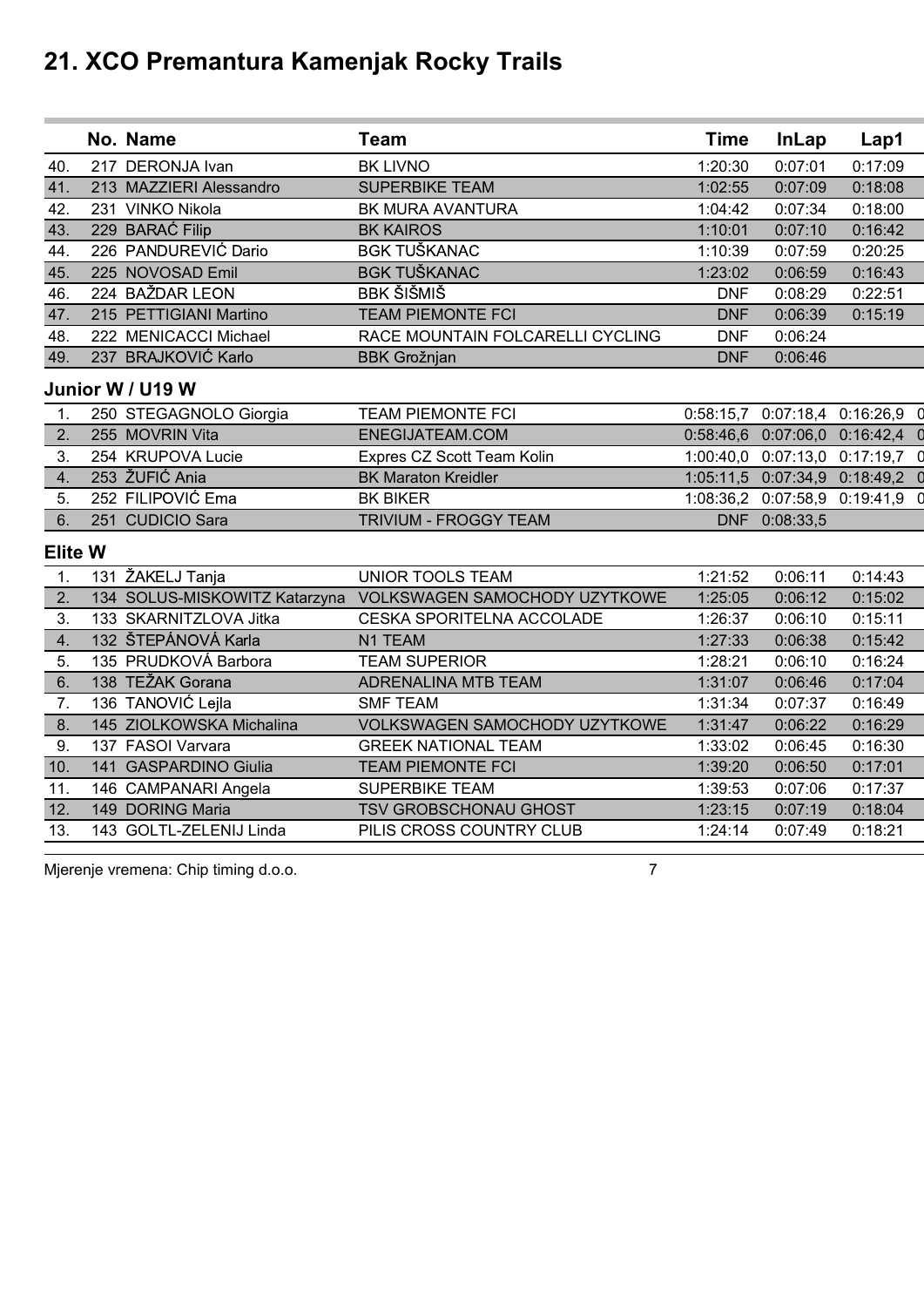|     | No. Name              | Team                       | Time    | <b>InLap</b> | Lap1    |
|-----|-----------------------|----------------------------|---------|--------------|---------|
| 14. | 139 STROUMPOULI Danai | <b>GREEK NATIONAL TEAM</b> | 1:24:43 | 0:07:35      | 0:18:58 |
| 15. | 142 TACHE Marike      | SPEED-WAY TEAM             | 1:29:03 | 0:07:47      | 0:19:26 |
| 16. | 140 HORVAT Majda      | <b>BK MURA AVANTURA</b>    | 1:08:40 | 0:08:15      | 0:19:53 |
| 17. | 147 LJUBA Maja Ena    | BK FAUST VRANČIĆ           | 0:51:42 | 0:08:00      | 0:22:00 |
| 18. | 144 ŠAROTAR Jasmina   | <b>BK CIKLUS</b>           | 0:51:56 | 0:08:40      | 0:21:46 |
| 19. | 150 JERBIĆ Lucija     | <b>BK BIKER</b>            | 0:53:54 | 0:09:30      | 0:22:00 |

Number of records: 214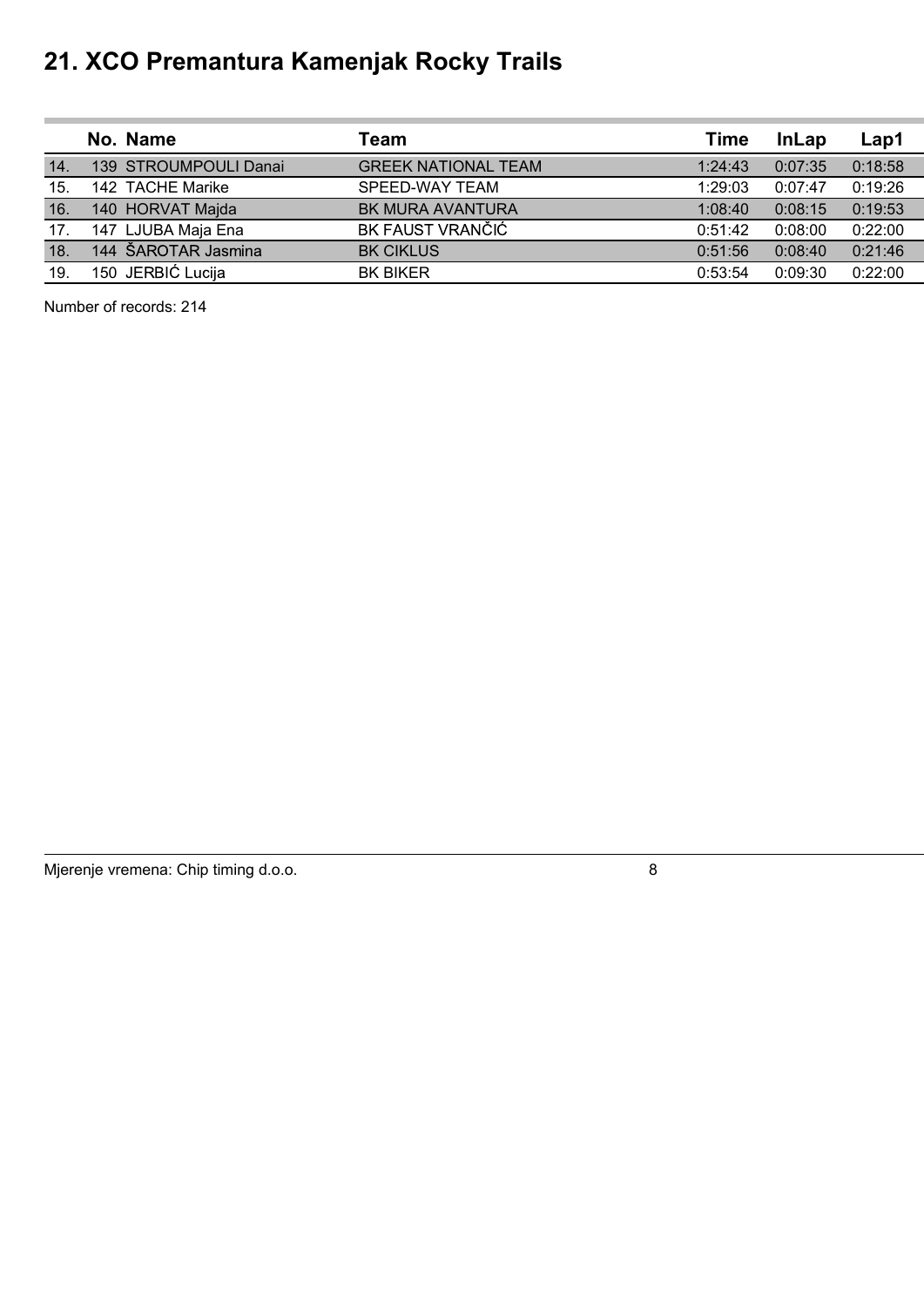### **Ukupno / Overall**

|                  | Pos. No. Name           |            | Nat. UCI                   | Team                             | Laps           | <b>Tot.Time</b> | Gap                   |
|------------------|-------------------------|------------|----------------------------|----------------------------------|----------------|-----------------|-----------------------|
| <b>Elite Men</b> |                         |            |                            |                                  |                |                 |                       |
| 1.               | 13 ULMAN Matous         | <b>CZE</b> | 100 058 724 23 CESKA       |                                  | $\overline{7}$ | 1:35:08,2       |                       |
| 2.               | 5 NOVAK JIRI            | <b>CZE</b> | 100 040 001 21             | <b>DMT RACING</b>                | $\overline{7}$ |                 | 1:35:59,0 +00:50.77   |
| 3.               | 37 KONWA Marek          | <b>POL</b> |                            | 100 056 790 29 VOLKSWAGEN        | $\overline{7}$ |                 | 1:36:14,3 +01:06.05   |
| 4.               | 2 FERREIRA Tiago        | <b>POR</b> | 100 058 004 79 DMT RACING  |                                  | $\overline{7}$ | 1:36:37,1       | $+01:28.85$           |
| 5.               | 3 ANTONIADIS Dimitrios  | <b>GRE</b> | 100 076 935 95             | <b>GREEK</b>                     | $\overline{7}$ |                 | 1:37:07,2 +01:58.94   |
| 6.               | 7 NESVADBA Jan          | <b>CZE</b> |                            | 100 064 562 41 Expres CZ Scott   | $\overline{7}$ |                 | $1:37:19,3$ +02:11.03 |
| 7.               | 6 PAPRSTKA Tomaš        | <b>CZE</b> |                            | 100 066 295 28 Expres CZ Scott   | $\overline{7}$ |                 | 1:37:28,4 +02:20.18   |
| 8.               | 8 PRUDEK Matej          | <b>CZE</b> |                            | 100 095 447 80 TEAM SUPERIOR     | $\overline{7}$ |                 | 1:37:46,8 +02:38.58   |
| 9.               | 19 BRZOZKA Adrian       | <b>POL</b> | 100 053 258 86 JBG-2       |                                  | $\overline{7}$ |                 | $1:37:53,1$ +02:44.88 |
| 10.              | 17 HOLZ Maximilian      | <b>GER</b> | 100 074 546 34             | <b>GERMAN</b>                    | 7              |                 | $1:38:25,7$ +03:17.41 |
| 11.              | 4 BRAIDOT Daniele       | <b>ITA</b> | 100 064 447 23 CARABINIERI |                                  | $\overline{7}$ |                 | 1:38:53,0 +03:44.72   |
| 12.              | 41 KANERA Michal        | <b>CZE</b> | 100 065 693 08 GHOST TEAM  |                                  | $\overline{7}$ |                 | 1:39:07,7 +03:59.50   |
| 13.              | 34 ZAMROZNIAK Jakub     | <b>POL</b> |                            | 100 088 222 33 VOLKSWAGEN        | $\overline{7}$ |                 | 1:39:15,3 +04:07.10   |
| 14.              | 119 RAUCHFUSS Marek     | <b>CZE</b> |                            | 100 069 123 43 Kallys bike ranch | $\overline{7}$ |                 | 1:39:58,5 +04:50.23   |
| 15.              | 86 BONELLI Efrem        | <b>ITA</b> |                            | 100 081 713 23 CARBONHUBO        | $\overline{7}$ |                 | 1:40:53,4 +05:45.10   |
| 16.              | 27 SIBILLE Vincent      | <b>FRA</b> |                            | 100 081 515 19 TEAM VOSGES       | $\overline{7}$ |                 | 1:41:02,4 +05:54.14   |
| 17.              | 97 FOLCARELLI Antonio   | <b>ITA</b> | 100 097 462 58 RACE        |                                  | $\overline{7}$ |                 | 1:41:19,0 +06:10.71   |
| 18.              | 49 BOUDNY Pavel         | <b>CZE</b> | 100 032 797 92 CESKA       |                                  | $\overline{7}$ |                 | 1:41:30,4 +06:22.19   |
| 19.              | 55 MALACARNE DAVIDE     | <b>ITA</b> | 100 032 738 33 DMT RACING  |                                  | $\overline{7}$ |                 | 1:41:52,2 +06:43.92   |
| 20.              | 16 NAGLIČ Rok           | <b>SLO</b> | 100 090 791 80 CALCIT BIKE |                                  | $\overline{7}$ |                 | $1:42:19,2$ +07:10.91 |
| 21.              | 78 SAMPARISI Lorenzo    | <b>ITA</b> | 100 069 134 54 KTM PROTEK  |                                  | $\overline{7}$ |                 | 1:42:36,7 +07:28.49   |
| 22.              | 33 RAJCHART Jan         | <b>CZE</b> | 100 088 202 13 CESKA       |                                  | $\overline{7}$ |                 | 1:42:48,0 +07:39.71   |
| 23.              | 25 BOGUSLAWSKI Marceli  | <b>POL</b> | 100 095 475 11             | <b>VOLKSWAGEN</b>                | $\overline{7}$ |                 | 1:42:57,3 +07:49.07   |
| 24.              | 29 STRÄHLE Sven         | <b>GER</b> | 100 088 158 66 GERMAN      |                                  | $\overline{7}$ |                 | 1:43:18,6 +08:10.32   |
| 25.              | 11 FOIDL Maximilian     | <b>AUT</b> | 100 080 799 79             | <b>BIKE TEAM</b>                 | $\overline{7}$ |                 | 1:43:31,4 +08:23.17   |
| 26.              | 10 GRICK Matthias       | <b>AUT</b> | 100 069 072 89 JUNIOR      |                                  | $\overline{7}$ |                 | 1:43:31,5 +08:23.21   |
| 27.              | 24 HRIBOVŠEK Boštjan    | <b>SLO</b> | 100 176 045 71             | <b>CALCIT BIKE</b>               | $\overline{7}$ |                 | 1:43:39,6 +08:31.38   |
| 28.              | 39 BSCHERER Moritz      | <b>AUT</b> |                            | <b>KTM PRO TEAM</b>              | $\overline{7}$ |                 | 1:44:24,2 +09:15.91   |
| 29.              | 15 HALEJAK Wojciech     | <b>POL</b> | 100 037 289 25             | JBG-2                            | $\overline{7}$ |                 | 1:44:37,7 +09:29.48   |
| 30.              | 95 DE COSMO Gioele      | <b>ITA</b> | 100 098 238 58 TEAM TREK   |                                  | $\overline{7}$ |                 | 1:44:55,7 +09:47.44   |
| 31.              | 96 DUQUESNE Remy        | <b>FRA</b> |                            | 100 111 455 83 VTT VCA ANJOS     | $\overline{7}$ |                 | 1:45:12,9 +10:04.65   |
| 32.              | 32 COSTA Fabian         | AUT        |                            | 100 077 026 89 BIKE & RUN IMST   | $\overline{7}$ |                 | 1:45:25,0 +10:16.76   |
| 33.              | 108 OLIVETTI Simone     | <b>ITA</b> |                            | 100 098 240 60 TEAM PIEMONTE     | $\overline{7}$ |                 | 1:45:30,6 +10:22.30   |
| 34.              | 26 SIMČIĆ Đani          | <b>CRO</b> | 100 033 464 80 ADRENALINA  |                                  | $\overline{7}$ |                 | $1:45:43,8$ +10:35.51 |
| 35.              | 36 KOZAK Mariusz        | <b>POL</b> | 100 078 491 02 JBG-2       |                                  | $\overline{7}$ |                 | 1:46:09,8 +11:01.56   |
| 36.              | 104 LENZI Alberto       | <b>ITA</b> | 100 143 490 11 TEAM RUDY   |                                  | $\overline{7}$ |                 | 1:46:35,2 +11:26.93   |
| 37.              | 77 RIDOLFI Riccardo     | <b>ITA</b> | 100 089 245 86 ASD CENTRO  |                                  | $\overline{7}$ |                 | $1:46:45,4$ +11:37.17 |
| 38.              | 21 ZÖGER Manfred        | <b>AUT</b> |                            | 100 068 383 79 PICHER RACING     | $\overline{7}$ |                 | $1:46:49,6$ +11:41.37 |
| 39.              | 54 WETZELBERGER Philipp | <b>AUT</b> |                            | 100 081 458 59 BIKE TOTAL RC     | $\overline{7}$ |                 | $1:46:50,7$ +11:42.46 |
| 40.              | 30 BELAK Jure           | <b>SLO</b> | 100 091 643 59 CALCIT BIKE |                                  | $\overline{7}$ |                 | 1:47:08,8 +12:00.55   |
| 41.              | 48 AGOSTINELLI Alessio  | <b>ITA</b> | 100 111 334 59 SUPERBIKE   |                                  | $\overline{7}$ |                 | 1:47:16,3 +12:08.03   |
| 42.              | 111 PRUDEK Dominik      | <b>CZE</b> |                            | 100 107 771 85 MORAVEC TEAM      | $\overline{7}$ |                 | 1:47:51,9 +12:43.66   |
| 43.              | 65 GEHBAUER Robert      | <b>AUT</b> | AUT19870717                | RC ARBÖ ASKÖ                     | $\overline{7}$ |                 | $1:48:19,7$ +13:11.42 |
| 44.              | 93 DAL PIVA Lorenzo     | <b>ITA</b> | 100 088 329 43 TEAM RUDY   |                                  | $\overline{7}$ |                 | 1:48:26,1 +13:17.84   |
| 45.              | 44 PALUMBY Zsombor      | <b>HUN</b> | 100 088 212 23 WABERERS    |                                  | $\overline{7}$ |                 | $1:50:22,9$ +15:14.68 |
| 46.              | 18 SZATMARY Andras      | <b>HUN</b> | 100 064 480 56 WABERERS    |                                  | $\overline{7}$ |                 | $1:50:23,5$ +15:15.25 |
| 47.              | 35 THOMA Dario          | <b>SUI</b> |                            | 100 094 170 64 SUSO BIKE TREK    | $\overline{7}$ |                 | 1:53:40,0 +18:31.80   |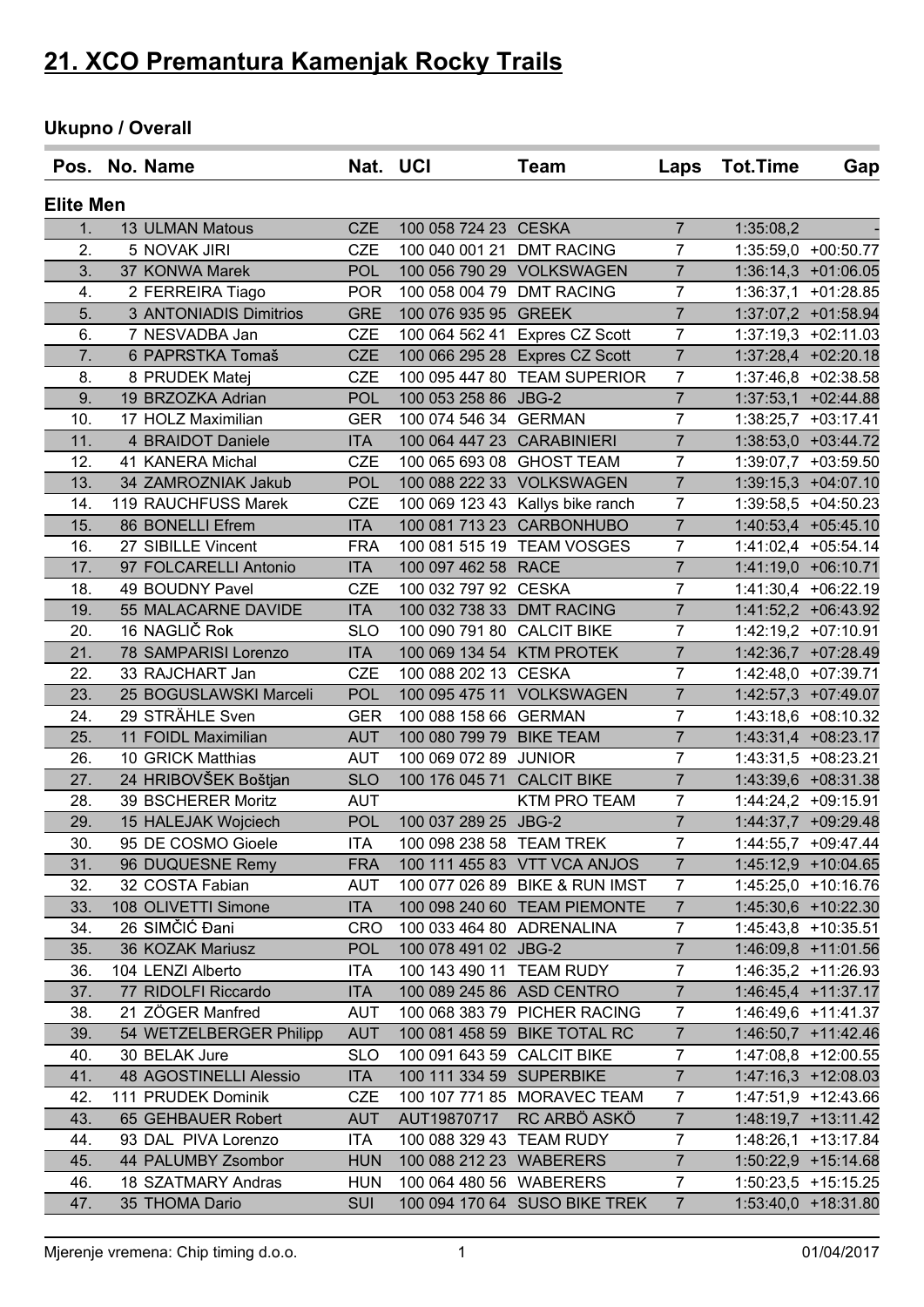### **Ukupno / Overall**

| Pos. | No. Name                       |            | Nat. UCI                     | <b>Team</b>                    | Laps                    | Tot.Time   | Gap      |
|------|--------------------------------|------------|------------------------------|--------------------------------|-------------------------|------------|----------|
| 48.  | 81 SCHMID Beltain              | <b>ITA</b> | 100 078 852 72 KTM PROTEK    |                                | 6                       | 1:35:31,3  | $-1$ LAP |
| 49.  | 89 BARBARIN Maxime             | <b>FRA</b> |                              | 100 111 389 17 VTT VCA ANJOS   | $6\phantom{1}$          | 1:38:14,3  | $-1$ LAP |
| 50.  | 109 PELIZZON Moreno            | <b>ITA</b> | 100 086 253 04 TEAM RUDY     |                                | 5                       | 1:19:35,5  | $-2$ LAP |
| 51.  | 110 PIACENTINI Matteo          | <b>ITA</b> | 100 157 069 10 RACE          |                                | 5                       | 1:19:36,5  | $-2$ LAP |
| 52.  | 83 SYRGIOS Orfeas              | <b>GRE</b> | 100 109 066 22 GREEK         |                                | 5                       | 1:19:38,5  | $-2$ LAP |
| 53.  | 117 ZETAK Michael              | <b>CZE</b> |                              | 100 101 275 88 Expres CZ Scott | 5                       | 1:19:39,5  | $-2$ LAP |
| 54.  | 107 MOLINARI RUDY              | <b>ITA</b> |                              | 100 106 022 82 UC CAPRIVESI    | 5                       | 1:19:40,5  | $-2$ LAP |
| 55.  | 31 PILSKI Milo                 | <b>CRO</b> |                              | 100 074 552 40 BGK TUŠKANAC    | 5                       | 1:19:41,5  | $-2$ LAP |
| 56.  | 91 CERUTTI Gregorio            | <b>ITA</b> |                              | 100 098 236 56 TEAM PIEMONTE   | 5                       | 1:19:42,5  | $-2$ LAP |
| 57.  | 120 TANCIK Mitja               | <b>SLO</b> | 100 042 240 29 ŠD ENERGIJA   |                                | 5                       | 1:19:43,5  | $-2$ LAP |
| 58.  | 90 CAROZZO Marco               | <b>ITA</b> | 100 098 383 09 VALLERBIKE    |                                | 5                       | 1:19:44,5  | $-2$ LAP |
| 59.  | 50 SERRES Lorenzo              | <b>FRA</b> |                              | 100 108 452 87 Team PIVOT EC   | 5                       | 1:19:45,5  | $-2$ LAP |
| 60.  | 60 BAŽON Sandi                 | <b>CRO</b> | 100 091 287 91 BBK Grožnjan  |                                | 5                       | 1:19:46,5  | $-2$ LAP |
| 61.  | 14 KRAJNC Grega                | <b>SLO</b> | 100 081 967 83 CALCIT BIKE   |                                | 5                       | 1:31:17,0  | $-2$ LAP |
| 62.  | 56 CORENTIN Fromont            | <b>FRA</b> |                              | 100 105 854 11 TEAM VTT VCA    | 4                       | 1:04:35,5  | $-3$ LAP |
| 63.  | 100 GARINO Cristiano           | <b>ITA</b> |                              | 100 156 334 51 TEAM PIEMONTE   | $\overline{4}$          | 1:04:36,5  | $-3$ LAP |
| 64.  | 22 CEROVIC Goran               | <b>MNE</b> | 100 059 738 67 MARTIGUES     |                                | $\overline{4}$          | 1:04:38,5  | $-3$ LAP |
| 65.  | 72 MESARIĆ Ivica               | <b>CRO</b> | 100 039 475 77 BBK ORLOV     |                                | $\overline{4}$          | 1:04:39,5  | $-3$ LAP |
| 66.  | 42 TICCO' Marco                | ITA        | 100 106 294 63 TEAM          |                                | 4                       | 1:04:40,5  | $-3$ LAP |
| 67.  | 38 TOMAŠEV Alen                | <b>CRO</b> |                              | 100 085 953 92 BK CRIKVENICA   | $\overline{4}$          | 1:04:41,5  | $-3$ LAP |
| 68.  | 61 D'AGOSTINO Marco            | <b>ITA</b> |                              | 100 157 112 53 CARBONHUBO      | $\overline{4}$          | 1:04:42,5  | $-3$ LAP |
| 69.  | 59 BORSOS Benedek              | <b>HUN</b> | 100 108 341 73 WABERERS      |                                | $\overline{4}$          | 1:04:43,5  | $-3$ LAP |
| 70.  | 57 SKUZIN Matej                | <b>CRO</b> | 100 086 070 15 BBK POŽEGA    |                                | $\overline{4}$          | 1:04:44,5  | $-3$ LAP |
| 71.  | 66 HEISS Lucas                 | <b>GER</b> | 100 150 747 90 M-WAVE PRO    |                                | $\overline{4}$          | 1:04:45,0  | $-3$ LAP |
| 72.  | 98 FORNELLI BARDINA Giulio ITA |            |                              | 100 098 243 63 TEAM PIEMONTE   | $\overline{4}$          | 1:04:45,5  | $-3$ LAP |
| 73.  | 92 CUDICIO Alberto             | <b>ITA</b> | 100 156 315 32 TRIVIUM -     |                                | $\overline{4}$          | 1:04:46,5  | $-3$ LAP |
| 74.  | 112 RECHENMACHER Klaus         | <b>ITA</b> |                              | 100 155 141 22 ASV KORTSCH     | $\overline{4}$          | 1:04:47,5  | $-3$ LAP |
| 75.  | 102 KOMPATSCHER Jakob          | <b>ITA</b> | 100 150 123 48 SUNSHINE      |                                | $\overline{4}$          | 1:04:48,5  | $-3$ LAP |
| 76.  | 58 POZZECCO Daniele            | <b>ITA</b> | 100 061 075 46 ASD FLAMME    |                                | 3                       | 0:49:36,5  | $-4$ LAP |
| 77.  | 115 TOLJAN Josip               | <b>CRO</b> | 100 592 409 14 BBK ORLOV     |                                | 3                       | 0:49:36,5  | $-4$ LAP |
| 78.  | 52 POPOVIĆ Eugen               | <b>CRO</b> |                              | 100 094 217 14 BGK TUŠKANAC    | 3                       | 0:49:38,5  | $-4$ LAP |
| 79.  | 75 PETKOVIĆ Carlo              |            | CRO 100 149 906 25 BBK ORLOV |                                | 3 <sup>1</sup>          | 0:56:52,6  | -4 LAP   |
| 80.  | 67 JEFTINIĆ Saša               | CRO        |                              | 100 106 632 13 BGK TUŠKANAC    | 3                       | 0:57:06,5  | $-4$ LAP |
| 81.  | 103 LAKOTA Luka                | <b>SLO</b> |                              | 100 157 202 46 KK ZAVRŠNICA    | $\mathfrak{S}$          | 0:57:54,7  | $-4$ LAP |
| 82.  | 79 SATINOVIĆ Antonio           | CRO        |                              | 100 070 583 48 BGK TUŠKANAC    | $\overline{2}$          | 0:39:36,5  | $-5$ LAP |
| 83.  | 105 MARENZI Lorenzo            | <b>CRO</b> | 100 152 596 96 BK Rijeka     |                                | $\mathbf{2}$            | 0:39:37,5  | $-5$ LAP |
| 84.  | 69 ŽGALIN Matej                | <b>CRO</b> |                              | 100 099 803 71 BK DUGO SELO    | $\overline{2}$          | 0:39:38,5  | $-5$ LAP |
| 85.  | 73 PAVLINUŠIĆ Roko             | <b>CRO</b> |                              | 100 157 197 41 BK KAMEŠNICA    | $\overline{2}$          | 0:39:39,5  | $-5$ LAP |
| 86.  | 123 BUHIN Alan                 | <b>CRO</b> |                              | CRO19720410 BGK TUŠKANAC       | $\overline{2}$          | 0:39:40,5  | $-5$ LAP |
| 87.  | 12 MICHALEK Mariusz            | <b>POL</b> | 100 098 301 24 JBG-2         |                                | $\,6$                   | <b>DNF</b> | $-1$ LAP |
| 88.  | 46 GOURC Simon                 | <b>FRA</b> | 100 095 541 77 VOSGES VTT    |                                | $\overline{\mathbf{4}}$ | <b>DNF</b> | $-3$ LAP |
| 89.  | 121 LEISLING Matthias          | <b>GER</b> | 100 059 273 87 MTB TEXPA     |                                | 3                       | <b>DNF</b> | -4 LAP   |
| 90.  | 43 ROSET Pavao                 | <b>CRO</b> |                              | 100 025 820 02 BGK TUŠKANAC    | 3                       | <b>DNF</b> | $-4$ LAP |
| 91.  | 20 MEŠTRIĆ Matija              | <b>CRO</b> | 100 107 202 01 BK Maraton    |                                | $\mathfrak{S}$          | <b>DNF</b> | $-4$ LAP |
| 92.  | 122 SOUKUP Christoph           | <b>AUT</b> | 100 021 008 40 MTB TEXPA     |                                | $\overline{2}$          | <b>DNF</b> | $-5$ LAP |
| 93.  | 74 PELLEGRINI Lorenzo          | <b>ITA</b> | 100 134 924 78 VALLERBIKE    |                                | $\overline{2}$          | <b>DNF</b> | $-5$ LAP |
| 94.  | 101 GUERRI Gabriele            | <b>ITA</b> | 100 110 194 83 GS LAGORAI    |                                | $\overline{2}$          | <b>DNF</b> | $-5$ LAP |
| 95.  | 85 VITTORIO Oliva              | <b>ITA</b> |                              | 100 063 512 58 CARBONHUBO      | $\overline{2}$          | <b>DNF</b> | $-5$ LAP |
|      |                                |            |                              |                                |                         |            |          |
| 96.  | 94 DALLA PRIA Andrea           | <b>ITA</b> | 100 142 096 72 TEAM RUDY     |                                | $\overline{2}$          | <b>DNF</b> | $-5$ LAP |

Mjerenje vremena: Chip timing d.o.o. 2 01/04/2017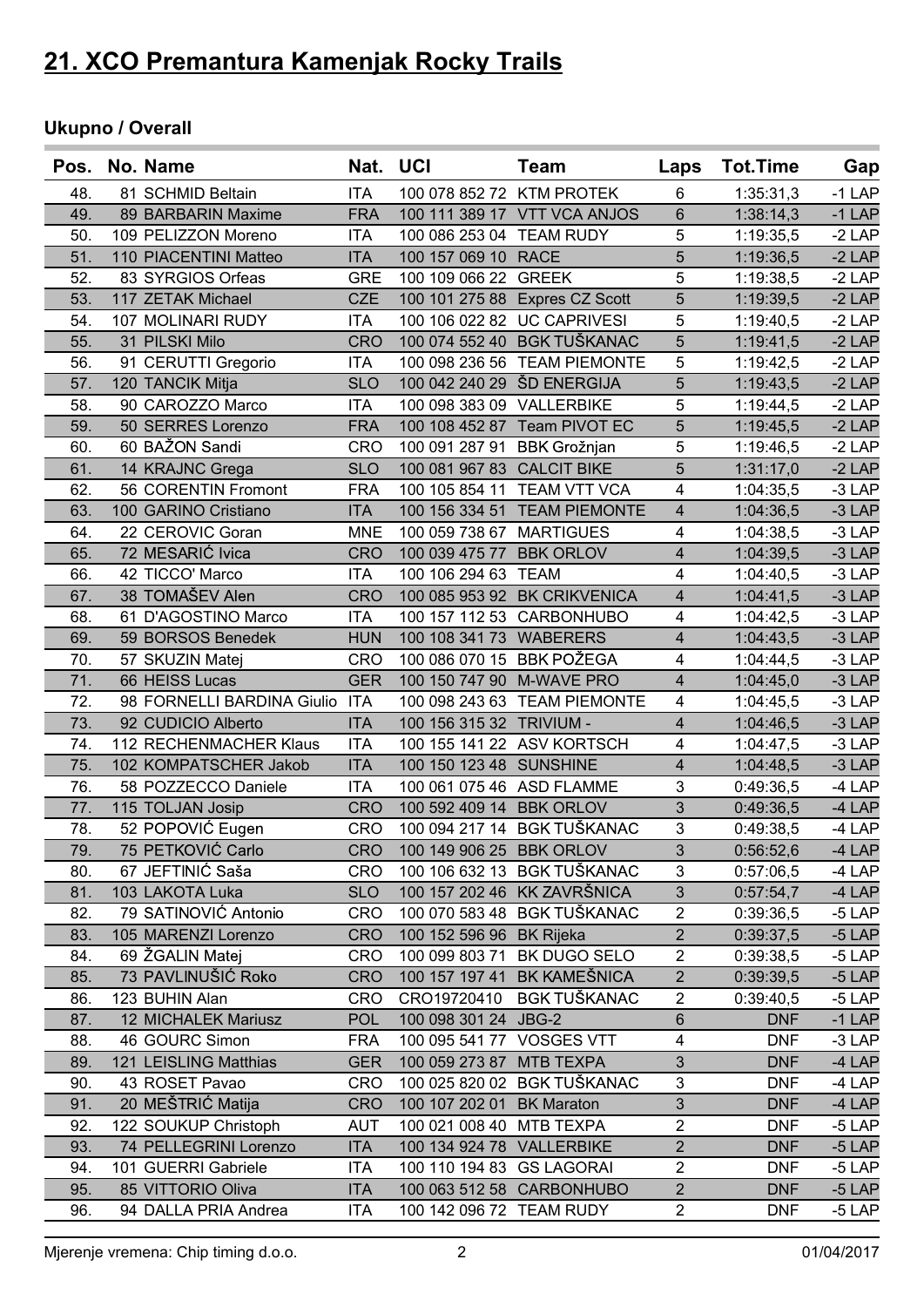### **Ukupno / Overall**

| Pos. | No. Name           | Nat. UCI   |                           | Team                          | Laps     | <b>Tot.Time</b> | Gap      |
|------|--------------------|------------|---------------------------|-------------------------------|----------|-----------------|----------|
| 97.  | 28 HARTMANN Jakob  | <b>GER</b> |                           | <b>GERMAN</b>                 |          | <b>DNF</b>      | $-6$ LAP |
| 98.  | 51 CZARNOTA Bogdan | <b>POL</b> |                           | 100 030 086 00 VOLKSWAGEN     |          | <b>DNF</b>      | $-6$ LAP |
| 99.  | 99 GAMPERL Dominik | <b>AUT</b> |                           | 100 143 503 24 PICHER RACING  |          | <b>DNF</b>      | $-6$ LAP |
| 100. | 70 LAKATOS Tádé    | HUN        |                           | 100 148 265 33 Merida Maraton |          | <b>DNF</b>      | $-6$ LAP |
| 101. | 114 STULLE Giacomo | <b>ITA</b> | 100 550 545 54 ASD FLAMME |                               |          | <b>DNF</b>      | $-6$ LAP |
| 102. | 82 STEIBLE Eddy    | <b>FRA</b> |                           | 100 151 598 68 TEAM VOSGES    | 0        | <b>DNF</b>      | $-7$ LAP |
| 103. | 71 LJUBIČIĆ Nenad  | CRO        | 100 090 263 37            | <b>BK BUZET</b>               | $\Omega$ | <b>DNF</b>      | $-7$ LAP |

Number of records: 103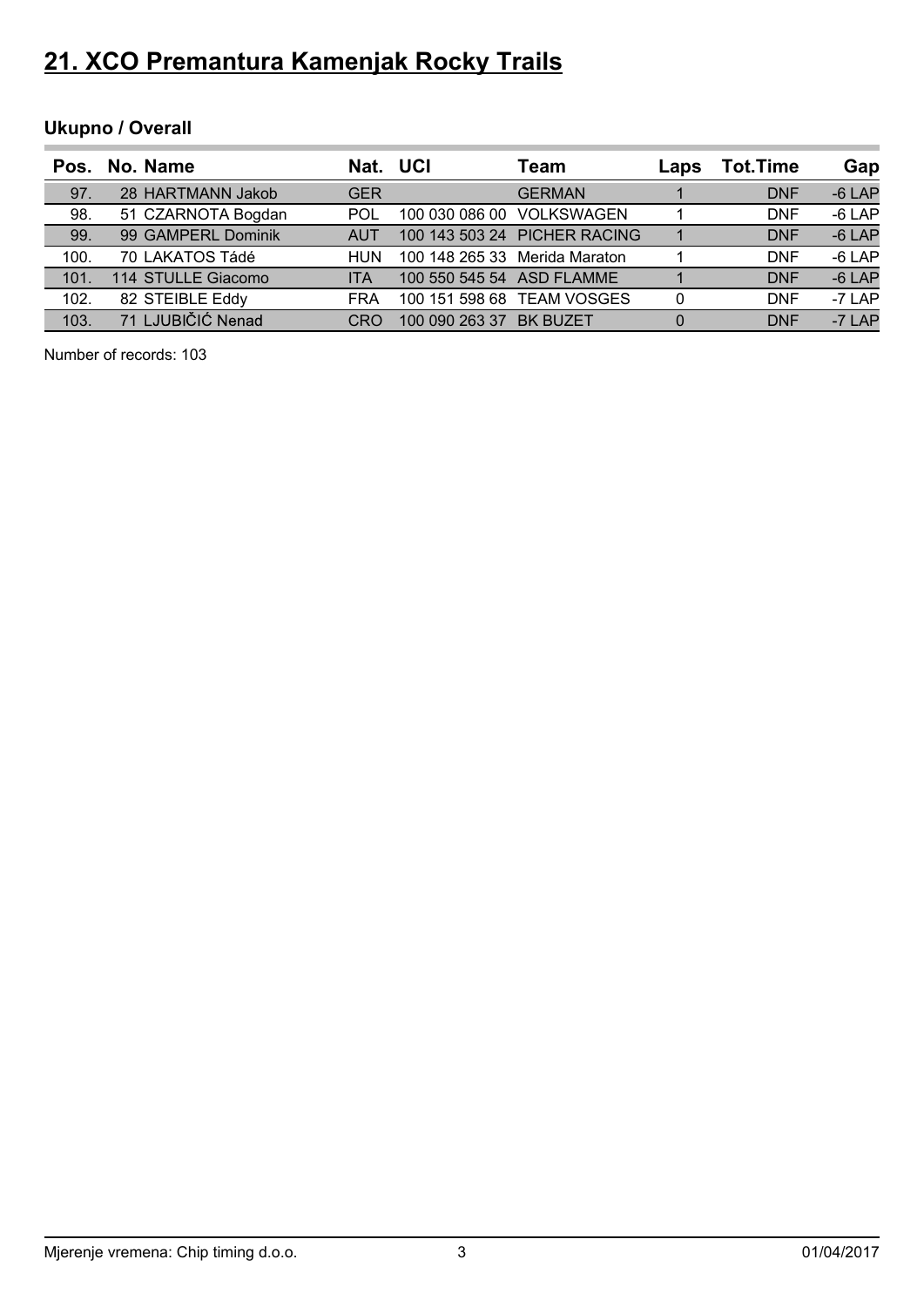|                  | No Name                                                                                | <b>Team</b>                      |  | Time InLap | Lap1                                    | Lap2                                    |  |  |
|------------------|----------------------------------------------------------------------------------------|----------------------------------|--|------------|-----------------------------------------|-----------------------------------------|--|--|
| <b>Elite Men</b> |                                                                                        |                                  |  |            |                                         |                                         |  |  |
| 1.13             | <b>ULMAN Matous</b>                                                                    | CESKA SPORITELNA ACCOLADE        |  |            |                                         | 1:35:08,2 0:05:25,8 0:12:34,0 0:13:02,7 |  |  |
| 2.5              | <b>NOVAK JIRI</b><br><b>DMT RACING TEAM</b><br>1:35:59,0 0:05:21,6 0:12:36,8 0:13:03,2 |                                  |  |            |                                         |                                         |  |  |
| 3.37             | <b>KONWA Marek</b>                                                                     | <b>VOLKSWAGEN SAMOCHODY</b>      |  |            | 1:36:14,3 0:05:23,0 0:12:37,5 0:13:02,9 |                                         |  |  |
| 4.2              | FERREIRA Tiago                                                                         | <b>DMT RACING TEAM</b>           |  |            | 1:36:37,1 0:05:18,5 0:12:43,3 0:13:03,2 |                                         |  |  |
| 5. 3             | <b>ANTONIADIS Dimitrios</b>                                                            | <b>GREEK NATIONAL TEAM</b>       |  |            | 1:37:07,2 0:05:19,1 0:12:39,8 0:13:02,0 |                                         |  |  |
| 6.7              | NESVADBA Jan                                                                           | Expres CZ Scott Team Kolin       |  |            | 1:37:19,3 0:05:18,7 0:12:39,3 0:13:02,6 |                                         |  |  |
| 7.6              | PAPRSTKA Tomaš                                                                         | Expres CZ Scott Team Kolin       |  |            | 1:37:28,4 0:05:20,8 0:14:46,3 0:13:03,4 |                                         |  |  |
| 8.8              | PRUDEK Matej                                                                           | <b>TEAM SUPERIOR</b>             |  |            | 1:37:46,8 0:05:26,6 0:12:48,2 0:12:57,8 |                                         |  |  |
| 9.19             | <b>BRZOZKA Adrian</b>                                                                  | <b>JBG-2 PROFESSIONAL</b>        |  |            | 1:37:53,1 0:05:24,3 0:13:00,8 0:13:08,6 |                                         |  |  |
| 10.17            | <b>HOLZ Maximilian</b>                                                                 | <b>GERMAN TECNOLOGY RACING</b>   |  |            | 1:38:25,7 0:05:21,9 0:12:49,6 0:13:13,4 |                                         |  |  |
| 11.4             | <b>BRAIDOT Daniele</b>                                                                 | <b>CARABINIERI</b>               |  |            | 1:38:53,0 0:05:27,7 0:12:38,6 0:12:57,6 |                                         |  |  |
| 12.41            | <b>KANERA Michal</b>                                                                   | <b>GHOST TEAM</b>                |  |            | 1:39:07,7 0:06:04,2 0:13:04,1 0:12:57,7 |                                         |  |  |
| 13.34            | ZAMROZNIAK Jakub                                                                       | <b>VOLKSWAGEN SAMOCHODY</b>      |  |            | 1:39:15,3 0:05:44,6 0:13:16,9 0:13:04,1 |                                         |  |  |
| 14.119           | <b>RAUCHFUSS Marek</b>                                                                 | Kallys bike ranch                |  |            | 1:39:58,5 0:06:27,7 0:13:21,5 0:13:09,5 |                                         |  |  |
| 15.86            | <b>BONELLI Efrem</b>                                                                   | CARBONHUBO CMQ INFOTRE           |  |            | 1:40:53,4 0:06:19,1 0:13:17,8 0:13:17,4 |                                         |  |  |
| 16.27            | <b>SIBILLE Vincent</b>                                                                 | <b>TEAM VOSGES VTT</b>           |  |            | 1:41:02,4 0:05:34,3 0:12:51,8 0:13:08,9 |                                         |  |  |
| 17.97            | <b>FOLCARELLI Antonio</b>                                                              | RACE MOUNTAIN FOLCARELLI CYCLING |  |            | 1:41:19,0 0:06:03,0 0:13:11,4 0:13:20,7 |                                         |  |  |
| 18.49            | <b>BOUDNY Pavel</b>                                                                    | CESKA SPORITELNA ACCOLADE        |  |            | 1:41:30,4 0:06:09,8 0:13:20,2 0:13:23,6 |                                         |  |  |
| 19.55            | <b>MALACARNE DAVIDE</b>                                                                | <b>DMT RACING TEAM</b>           |  |            | 1:41:52,2 0:06:15,1 0:13:13,3 0:13:23,8 |                                         |  |  |
| 20.16            | NAGLIČ Rok                                                                             | <b>CALCIT BIKE TEAM</b>          |  |            | 1:42:19,2 0:05:39,0 0:13:30,1 0:13:31,6 |                                         |  |  |
| 21.78            | <b>SAMPARISI Lorenzo</b>                                                               | <b>KTM PROTEK DAMA</b>           |  |            | 1:42:36,7 0:05:54,4 0:13:13,3 0:13:05,2 |                                         |  |  |
| 22.33            | RAJCHART Jan                                                                           | CESKA SPORITELNA ACCOLADE        |  |            | 1:42:48,0 0:05:30,7 0:13:03,5 0:13:32,3 |                                         |  |  |
| 23.25            | <b>BOGUSLAWSKI Marceli</b>                                                             | <b>VOLKSWAGEN SAMOCHODY</b>      |  |            | 1:42:57,3 0:05:26,9 0:14:17,2 0:13:35,0 |                                         |  |  |
| 24.29            | STRÄHLE Sven                                                                           | <b>GERMAN TECNOLOGY RACING</b>   |  |            | 1:43:18,6 0:05:51,4 0:13:11,1 0:13:38,5 |                                         |  |  |
| 25.11            | <b>FOIDL Maximilian</b>                                                                | <b>BIKE TEAM KIRCHBERG</b>       |  |            | 1:43:31,4 0:05:21,2 0:17:27,5 0:13:10,1 |                                         |  |  |
| 26.10            | <b>GRICK Matthias</b>                                                                  | JUNIOR CYCLING TEAM GRAZ         |  |            | 1:43:31,5 0:07:12,8 0:13:45,0 0:13:41,5 |                                         |  |  |
| 27.24            | HRIBOVŠEK Boštjan                                                                      | <b>CALCIT BIKE TEAM</b>          |  |            | 1:43:39,6 0:06:01,0 0:13:28,6 0:13:28,5 |                                         |  |  |
| 28.39            | <b>BSCHERER Moritz</b>                                                                 | <b>KTM PRO TEAM</b>              |  |            | 1:44:24,2 0:05:47,4 0:13:44,3 0:13:58,4 |                                         |  |  |
| 29.15            | <b>HALEJAK Wojciech</b>                                                                | <b>JBG-2 PROFESSIONAL</b>        |  |            | 1:44:37,7 0:05:40,0 0:13:27,1 0:13:40,3 |                                         |  |  |
| 30.95            | DE COSMO Gioele                                                                        | TEAM TREK SELLE SAN MARCO        |  |            | 1:44:55,7 0:06:03,9 0:13:30,3 0:13:35,9 |                                         |  |  |
| 31.96            | <b>DUQUESNE Remy</b>                                                                   | <b>VTT VCA ANJOS</b>             |  |            |                                         | 1:45:12,9 0:06:15,3 0:13:29,6 0:13:44,7 |  |  |
| 32. 32           | <b>COSTA Fabian</b>                                                                    | <b>BIKE &amp; RUN IMST</b>       |  |            | 1:45:25,0 0:05:29,7 0:14:05,7 0:14:25,0 |                                         |  |  |
| 33.108           | <b>OLIVETTI Simone</b>                                                                 | <b>TEAM PIEMONTE FCI</b>         |  |            | 1:45:30,6 0:06:37,6 0:13:49,2 0:13:48,5 |                                         |  |  |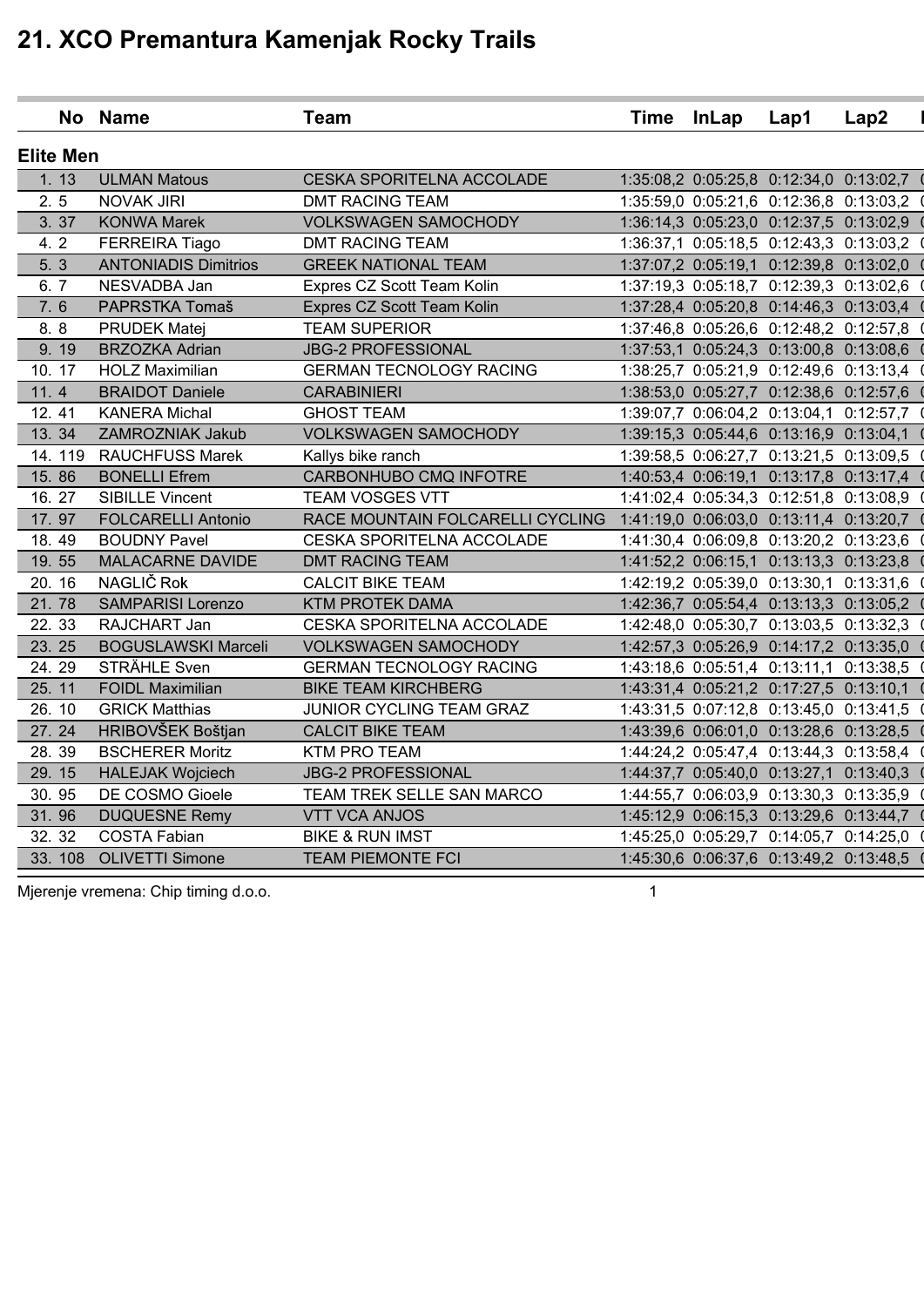|         | No Name                     | <b>Team</b>                                                              | <b>Time</b> | <b>InLap</b> | Lap1                                    | Lap2                                    |
|---------|-----------------------------|--------------------------------------------------------------------------|-------------|--------------|-----------------------------------------|-----------------------------------------|
| 34.26   | SIMČIĆ Đani                 | ADRENALINA MTB TEAM                                                      |             |              | 1:45:43,8 0:05:57,2 0:14:12,4 0:14:18,5 |                                         |
| 35.36   | <b>KOZAK Mariusz</b>        | <b>JBG-2 PROFESSIONAL</b>                                                |             |              | 1:46:09,8 0:05:46,8 0:13:41,4 0:14:09,1 |                                         |
| 36.104  | <b>LENZI Alberto</b>        | TEAM RUDY PROJECT XCR                                                    |             |              | 1:46:35,2 0:06:43,1 0:13:33,6 0:13:38,0 |                                         |
| 37.77   | <b>RIDOLFI Riccardo</b>     | ASD CENTRO ITALIA BIKE MONTANINI                                         |             |              | 1:46:45,4 0:06:27,3 0:14:01,9 0:13:47,4 |                                         |
| 38.21   | ZÖGER Manfred               | PICHER RACING TEAM                                                       |             |              | 1:46:49,6 0:06:17,9 0:13:43,9 0:14:05,4 |                                         |
| 39.54   | <b>WETZELBERGER Philipp</b> | <b>BIKE TOTAL RC FRIEDBERG</b>                                           |             |              | 1:46:50,7 0:06:26,6 0:13:59,5 0:14:18,0 |                                         |
| 40.30   | <b>BELAK Jure</b>           | <b>CALCIT BIKE TEAM</b>                                                  |             |              | 1:47:08,8 0:06:22,0 0:13:55,1 0:14:01,3 |                                         |
| 41.48   | <b>AGOSTINELLI Alessio</b>  | <b>SUPERBIKE TEAM</b>                                                    |             |              | 1:47:16,3 0:06:24,3 0:13:17,5 0:13:22,3 |                                         |
| 42. 111 | <b>PRUDEK Dominik</b>       | MORAVEC TEAM                                                             |             |              | 1:47:51,9 0:06:36,8 0:14:13,1 0:14:15,6 |                                         |
| 43.65   | <b>GEHBAUER Robert</b>      | RC ARBÖ ASKÖ Klagenfurt                                                  |             |              | 1:48:19,7 0:06:46,4 0:14:01,9 0:13:55,5 |                                         |
| 44.93   | DAL PIVA Lorenzo            | TEAM RUDY PROJECT XCR                                                    |             |              | 1:48:26,1 0:07:13,5 0:13:58,2 0:14:14,9 |                                         |
| 45.44   | PALUMBY Zsombor             | <b>WABERERS EVOPRO MTB</b>                                               |             |              | 1:50:22,9 0:06:03,2 0:13:58,4 0:14:13,5 |                                         |
| 46.18   | <b>SZATMARY Andras</b>      | <b>WABERERS EVOPRO MTB</b>                                               |             |              | 1:50:23,5 0:05:47,4 0:13:51,4 0:14:21,1 |                                         |
| 47.35   | <b>THOMA Dario</b>          | <b>SUSO BIKE TREK</b>                                                    |             |              | 1:53:40,0 0:05:55,6 0:14:41,7 0:13:45,8 |                                         |
| 48.81   | <b>SCHMID Beltain</b>       | <b>KTM PROTEK DAMA</b>                                                   |             |              | 1:35:31,3 0:06:08,9 0:13:44,2 0:14:08,0 |                                         |
| 49.89   | <b>BARBARIN Maxime</b>      | <b>VTT VCA ANJOS</b>                                                     |             |              | 1:38:14,3 0:05:49,3 0:16:04,9 0:13:49,9 |                                         |
| 50.109  | PELIZZON Moreno             | TEAM RUDY PROJECT XCR                                                    |             |              | 1:19:35,5 0:05:59,9 0:13:16,5 0:13:23,6 |                                         |
| 51.110  | <b>PIACENTINI Matteo</b>    | RACE MOUNTAIN FOLCARELLI CYCLING 1:19:36,5 0:07:14,7 0:13:57,7 0:14:31,3 |             |              |                                         |                                         |
| 52.83   | <b>SYRGIOS Orfeas</b>       | <b>GREEK NATIONAL TEAM</b>                                               |             |              | 1:19:38,5 0:07:15,6 0:14:10,3 0:14:26,7 |                                         |
| 53.117  | <b>ZETAK Michael</b>        | Expres CZ Scott Team Kolin                                               |             |              | 1:19:39,5 0:07:11,5 0:14:09,3 0:14:47,7 |                                         |
| 54. 107 | <b>MOLINARI RUDY</b>        | <b>UC CAPRIVESI</b>                                                      |             |              | 1:19:40,5 0:06:29,2 0:14:21,1 0:14:27,7 |                                         |
| 55.31   | PILSKI Milo                 | <b>BGK TUŠKANAC</b>                                                      |             |              | 1:19:41,5 0:07:24,6 0:14:27,8 0:14:25,2 |                                         |
| 56.91   | <b>CERUTTI Gregorio</b>     | <b>TEAM PIEMONTE FCI</b>                                                 |             |              | 1:19:42,5 0:06:20,9 0:13:54,8 0:14:02,4 |                                         |
| 57.120  | <b>TANCIK Mitja</b>         | ŠD ENERGIJA                                                              |             |              | 1:19:43,5 0:07:04,4 0:14:17,1 0:14:28,4 |                                         |
| 58.90   | CAROZZO Marco               | VALLERBIKE CASTELFIORENTINO                                              |             |              | 1:19:44,5 0:07:06,4 0:14:21,9 0:14:44,8 |                                         |
| 59.50   | <b>SERRES Lorenzo</b>       | Team PIVOT EC ANDUZE                                                     |             |              | 1:19:45,5 0:05:42,5 0:13:58,4 0:14:44,9 |                                         |
| 60.60   | <b>BAŽON Sandi</b>          | <b>BBK Grožnjan</b>                                                      |             |              | 1:19:46,5 0:06:44,8 0:14:11,4 0:14:37,0 |                                         |
| 61.14   | <b>KRAJNC Grega</b>         | <b>CALCIT BIKE TEAM</b>                                                  |             |              | 1:31:17,0 0:05:37,7 0:13:42,9 0:13:31,1 |                                         |
| 62.56   | <b>CORENTIN Fromont</b>     | TEAM VTT VCA ANJOS                                                       |             |              | 1:04:35,5 0:06:37,1 0:14:02,9 0:14:19,7 |                                         |
| 63.100  | <b>GARINO Cristiano</b>     | <b>TEAM PIEMONTE FCI</b>                                                 |             |              | 1:04:36,5 0:06:35,6 0:14:20,0 0:14:38,2 |                                         |
| 64.22   | <b>CEROVIC Goran</b>        | MARTIGUES SPORT CYCLISME                                                 |             |              | 1:04:38,5 0:05:59,5 0:14:46,6 0:15:17,4 |                                         |
| 65.72   | MESARIĆ Ivica               | <b>BBK ORLOV KRUG</b>                                                    |             |              |                                         | 1:04:39,5 0:07:20,3 0:14:43,2 0:15:13,6 |
| 66.42   | <b>TICCO' Marco</b>         | <b>TEAM VELOCIRAPTORS</b>                                                |             |              |                                         | 1:04:40,5 0:06:07,9 0:17:43,1 0:14:48,7 |
| 67.38   | TOMAŠEV Alen                | <b>BK CRIKVENICA</b>                                                     |             |              | 1:04:41,5 0:06:16,3 0:14:54,7 0:15:31,8 |                                         |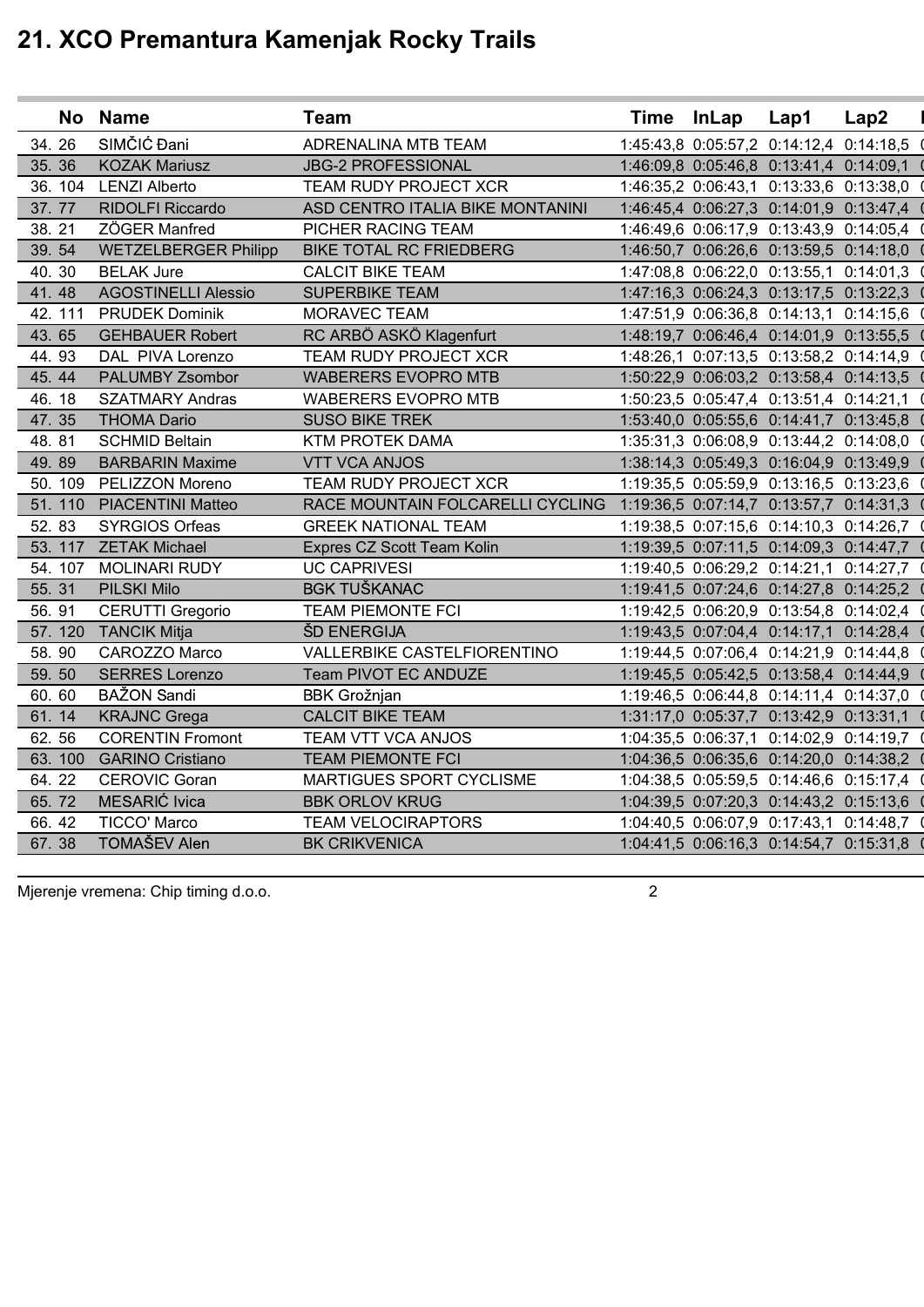|        |         | No Name                                   | <b>Team</b>                        |            | Time InLap | Lap1                                    | Lap2 |
|--------|---------|-------------------------------------------|------------------------------------|------------|------------|-----------------------------------------|------|
| 68.61  |         | D'AGOSTINO Marco                          | CARBONHUBO CMQ INFOTRE             |            |            | 1:04:42,5 0:07:16,8 0:14:12,2 0:14:28,5 |      |
|        | 69.59   | <b>BORSOS Benedek</b>                     | <b>WABERERS EVOPRO MTB</b>         |            |            | 1:04:43,5 0:07:12,8 0:14:39,3 0:15:02,8 |      |
|        | 70.57   | <b>SKUZIN Matej</b>                       | <b>BBK POŽEGA</b>                  |            |            | 1:04:44,5 0:07:18,0 0:14:53,7 0:15:14,8 |      |
|        | 71.66   | <b>HEISS Lucas</b>                        | <b>M-WAVE PRO TEAM</b>             |            |            | 1:04:45,0 0:06:15,8 0:14:51,4 0:14:53,8 |      |
|        | 72.98   | FORNELLI BARDINA Giulio TEAM PIEMONTE FCI |                                    |            |            | 1:04:45,5 0:06:43,9 0:14:32,1 0:15:38,2 |      |
|        | 73.92   | <b>CUDICIO Alberto</b>                    | TRIVIUM - FROGGY TEAM              |            |            | 1:04:46,5 0:07:37,7 0:15:12,1 0:15:16,1 |      |
|        | 74.112  | <b>RECHENMACHER Klaus</b>                 | ASV KORTSCH RAIFFEISEN             |            |            | 1:04:47,5 0:07:11,0 0:15:59,8 0:15:10,4 |      |
|        |         | 75. 102 KOMPATSCHER Jakob                 | SUNSHINE RACERS NALS               |            |            | 1:04:48,5 0:06:23,3 0:15:36,2 0:16:00,9 |      |
|        | 76.58   | POZZECCO Daniele                          | <b>ASD FLAMME ROUGE</b>            |            |            | 0:49:36,5 0:06:18,6 0:15:01,3 0:15:54,6 |      |
|        | 77.115  | <b>TOLJAN Josip</b>                       | <b>BBK ORLOV KRUG</b>              |            |            | 0:49:36,5 0:07:34,8 0:15:30,1 0:16:02,6 |      |
|        | 78.52   | POPOVIĆ Eugen                             | <b>BGK TUŠKANAC</b>                |            |            | 0:49:38,5 0:07:35,3 0:15:48,1 0:17:00,7 |      |
|        | 79.75   | PETKOVIĆ Carlo                            | <b>BBK ORLOV KRUG</b>              |            |            | 0:56:52,6 0:07:25,1 0:16:39,5 0:16:01,4 |      |
|        | 80.67   | JEFTINIĆ Saša                             | <b>BGK TUŠKANAC</b>                |            |            | 0:57:06,5 0:07:45,0 0:15:55,5 0:16:32,8 |      |
|        |         | 81. 103 LAKOTA Luka                       | <b>KK ZAVRŠNICA</b>                |            |            | 0:57:54,7 0:07:47,7 0:15:50,0 0:16:41,5 |      |
|        | 82.79   | SATINOVIĆ Antonio                         | <b>BGK TUŠKANAC</b>                |            |            | 0:39:36,5 0:07:51,3 0:16:35,7 0:15:09,3 |      |
|        | 83. 105 | <b>MARENZI Lorenzo</b>                    | <b>BK Rijeka</b>                   |            |            | 0:39:37,5 0:07:45,2 0:16:58,4 0:14:53,8 |      |
|        | 84.69   | ŽGALIN Matej                              | BK DUGO SELO                       |            |            | 0:39:38,5 0:07:16,0 0:16:15,0 0:16:07,3 |      |
|        | 85.73   | PAVLINUŠIĆ Roko                           | <b>BK KAMEŠNICA</b>                |            |            | 0:39:39,5 0:07:47,6 0:17:55,1 0:13:56,7 |      |
|        | 86. 123 | <b>BUHIN Alan</b>                         | <b>BGK TUŠKANAC</b>                |            |            | 0:39:40,5 0:05:32,8 0:13:16,2 0:20:51,4 |      |
|        | 87.12   | <b>MICHALEK Mariusz</b>                   | <b>JBG-2 PROFESSIONAL</b>          | <b>DNF</b> |            | 0:05:48,7 0:13:13,2 0:13:33,6           |      |
|        | 88.46   | <b>GOURC Simon</b>                        | <b>VOSGES VTT</b>                  | <b>DNF</b> |            | 0:05:35,6 0:12:47,6 0:13:05,0           |      |
|        | 89. 121 | <b>LEISLING Matthias</b>                  | <b>MTB TEXPA SIMPLON</b>           | <b>DNF</b> |            | 0:05:54,1 0:13:47,4 0:13:47,8           |      |
|        | 90.43   | <b>ROSET Pavao</b>                        | <b>BGK TUŠKANAC</b>                | <b>DNF</b> |            | 0:06:34,7 0:14:48,6 0:14:56,5           |      |
|        | 91.20   | MEŠTRIĆ Matija                            | <b>BK Maraton Kreidler</b>         | <b>DNF</b> |            | 0:06:43,5 0:14:54,7 0:15:35,5           |      |
|        | 92. 122 | <b>SOUKUP Christoph</b>                   | <b>MTB TEXPA SIMPLON</b>           | <b>DNF</b> |            | 0:05:32,8 0:13:16,2 0:13:48,4           |      |
|        | 93.74   | PELLEGRINI Lorenzo                        | <b>VALLERBIKE CASTELFIORENTINO</b> | <b>DNF</b> |            | 0:06:21,2 0:13:52,7 0:13:59,3           |      |
|        | 94. 101 | <b>GUERRI Gabriele</b>                    | <b>GS LAGORAI BIKE</b>             | <b>DNF</b> |            | 0:06:33,5 0:14:23,7 0:14:20,6           |      |
|        | 95.85   | <b>VITTORIO Oliva</b>                     | CARBONHUBO CMQ INFOTRE             | <b>DNF</b> |            | 0:07:08,4 0:13:52,7 0:14:31,1           |      |
|        | 96.94   | DALLA PRIA Andrea                         | TEAM RUDY PROJECT XCR              | <b>DNF</b> |            | 0:06:16,3 0:14:17,0 0:15:34,1           |      |
|        | 97.28   | <b>HARTMANN Jakob</b>                     | <b>GERMAN TECNOLOGY RACING</b>     | <b>DNF</b> |            | 0:05:38,4 0:13:37,1                     |      |
|        | 98.51   | <b>CZARNOTA Bogdan</b>                    | <b>VOLKSWAGEN SAMOCHODY</b>        | <b>DNF</b> |            | 0:06:04,7 0:14:04,2                     |      |
|        | 99.99   | <b>GAMPERL Dominik</b>                    | PICHER RACING TEAM                 | <b>DNF</b> |            | 0:06:51,2 0:16:10,0                     |      |
| 100.70 |         | LAKATOS Tádé                              | Merida Maraton team cst            | <b>DNF</b> |            | 0:08:37,1 0:16:28,7                     |      |
|        |         | 101. 114 STULLE Giacomo                   | <b>ASD FLAMME ROUGE</b>            | <b>DNF</b> |            | 0:07:49,1 0:20:06,4                     |      |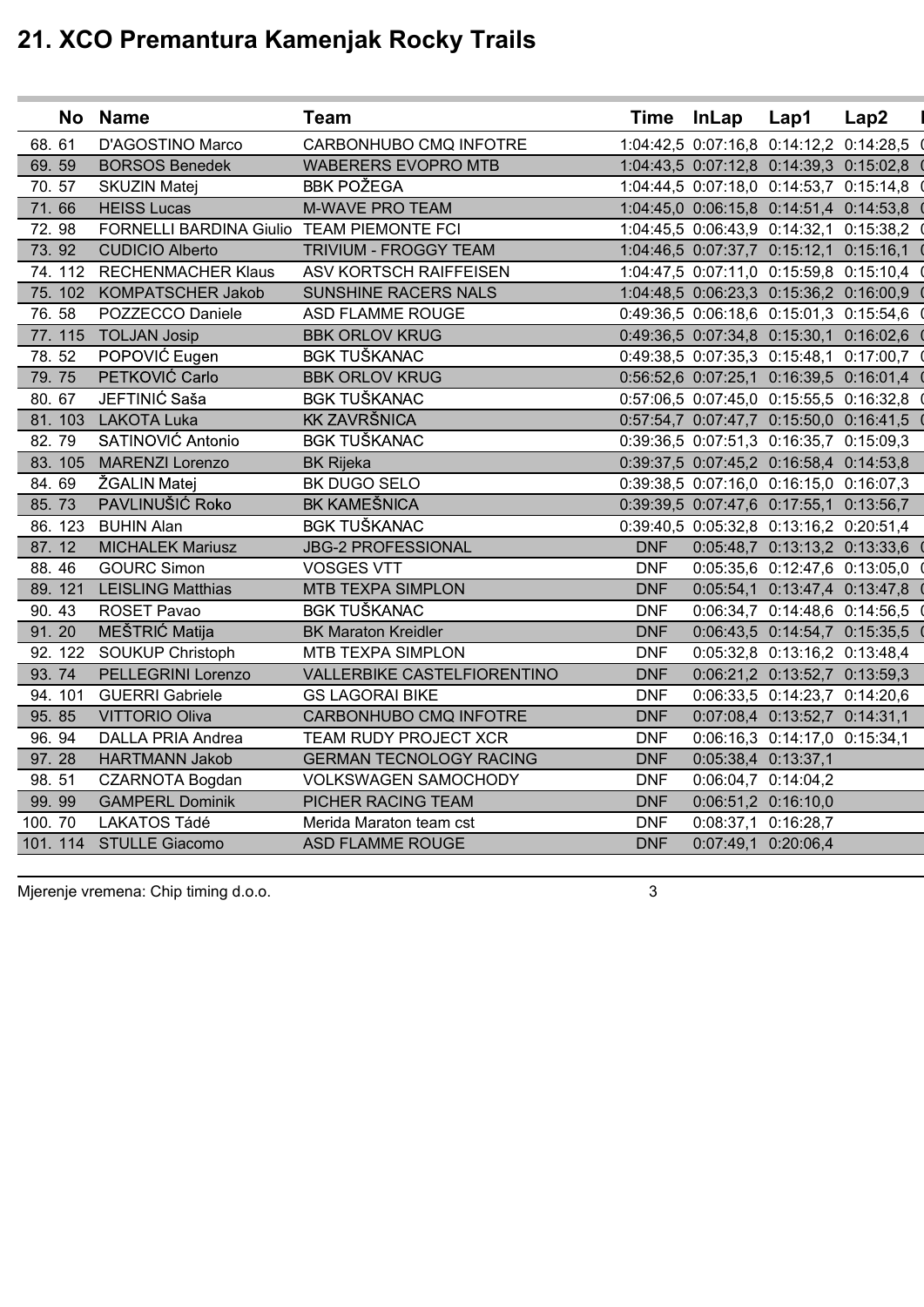| No     | <b>Name</b>         | ™eam                   | Time | <b>InLap</b> | Lap1 | Lap2 |  |
|--------|---------------------|------------------------|------|--------------|------|------|--|
| 102.82 | <b>STEIBLE Eddy</b> | <b>TEAM VOSGES VTT</b> | DNF  | 0:05:58.2    |      |      |  |
| 103.71 | LJUBIČIĆ Nenad      | <b>BK BUZET</b>        | DNF  | 0:07:51.1    |      |      |  |

Number of records: 103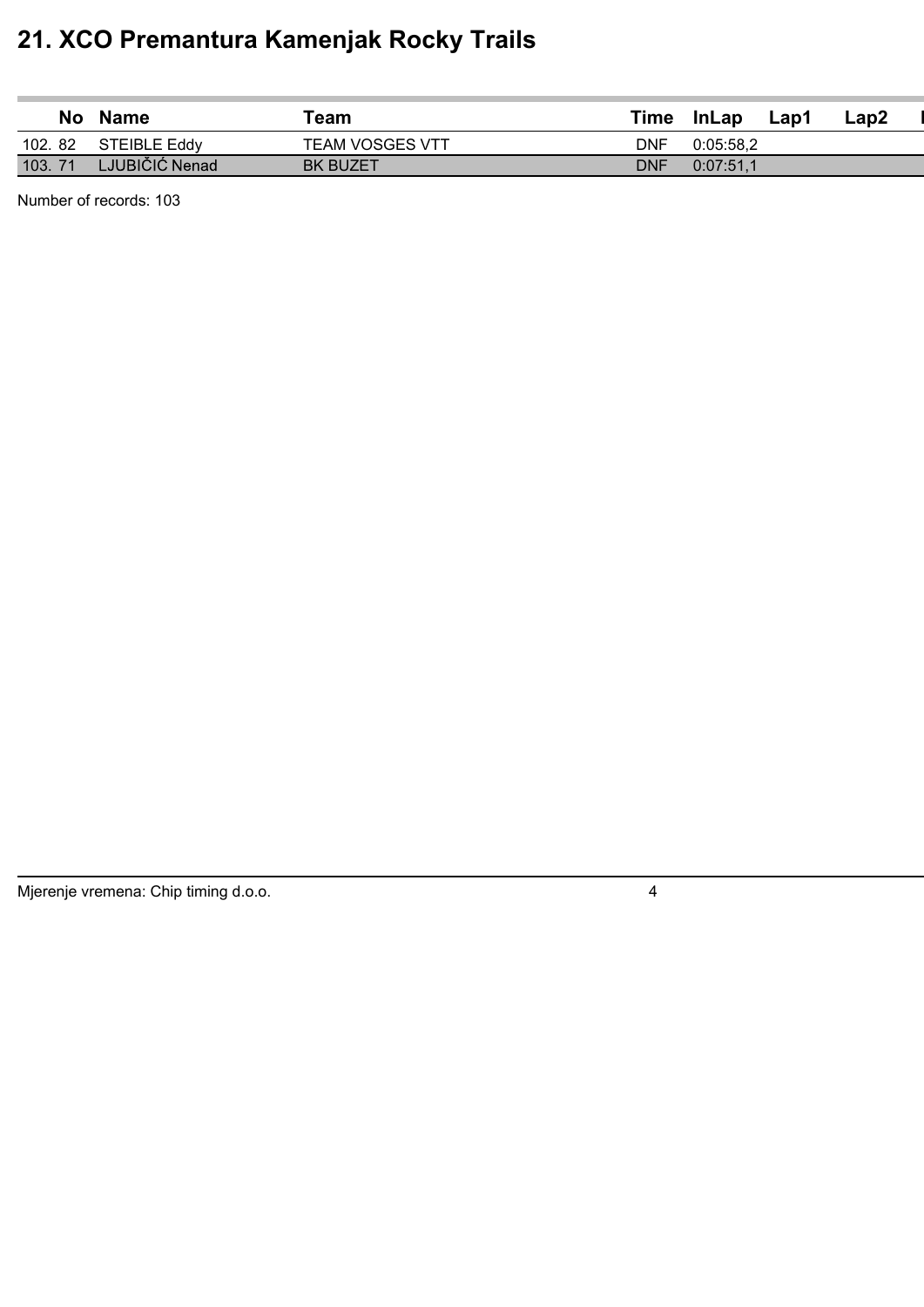### **Ukupno / Overall**

| Pos.             | No. Name                  |            | Nat. UCI ID                  | Team                            | Laps           | <b>Time</b> | Gap                   |
|------------------|---------------------------|------------|------------------------------|---------------------------------|----------------|-------------|-----------------------|
| <b>U7 M</b>      |                           |            |                              |                                 |                |             |                       |
| 1.               | 351 MLAKAR Tine           | <b>SLO</b> | 100 175 887 10 MBK sportR.si |                                 | $\overline{2}$ | 0:06:14,9   |                       |
| 2.               | 350 KRIŽAN Bor            | <b>SLO</b> | 100 176 436 74               | ENEGIJATEAM.COM                 | $\overline{2}$ |             | 0:07:32,6 +01:17.64   |
| <b>U9 M</b>      |                           |            |                              |                                 |                |             |                       |
| 1.               | 345 MLAKAR Jakob          | <b>SLO</b> | 100 175 786 06               | MBK sportR.si                   | 4              | 0:08:41,9   |                       |
| 2.               | 344 KUNC Lovro            | <b>SLO</b> | 100 175 787 07               | MBK sportR.si                   | 4              | 0:09:11,2   | $+00:29.35$           |
| 3.               | 346 KLEMENČIČ Urban       | <b>SLO</b> | 100 175 885 08               | MBK sportR.si                   | 4              |             | $0:09:22,9$ +00:41.07 |
| 4.               | 343 MILUN Toni            | <b>CRO</b> | 100 582 822 30               | <b>BK MONTES</b>                | 4              |             | $0:09:51,5$ +01:09.67 |
| 5.               | 341 MAJCAN Tino           | <b>CRO</b> | 100 284 459 39               | <b>MTB Istra Pazin</b>          | 3              | 0:08:43,8   | $-1$ LAP              |
| 6.               | 340 MAŽAR Filip           | <b>CRO</b> | 10058658106                  | BK DUGO SELO                    | 3              | 0:09:31,8   | $-1$ LAP              |
| <b>U9W</b>       |                           |            |                              |                                 |                |             |                       |
| 1.               | 347 ŠOŠTARKO Tajda        | <b>SLO</b> | 100 175 667 81               | <b>CALCIT BIKE TEAM</b>         | 4              | 0:09:19,4   |                       |
| 2.               | 349 RADULOVIĆ Lucija Gita | <b>CRO</b> | 100 592 480 85               | <b>BBK Orlov krug</b>           | 3              | 0:11:34,9   | $-1$ LAP              |
| 3.               | 348 MRAK Metka            | <b>SLO</b> | 100 520 756 44               | <b>KD SLOGA</b>                 | $\overline{2}$ | 0:11:23,7   | $-2$ LAP              |
| <b>U11 M</b>     |                           |            |                              |                                 |                |             |                       |
| 1.               | 436 RUDOLF Jernej         | <b>SLO</b> | 100 175 782 02               | MBK sportR.si                   | 3              | 0:12:31,4   |                       |
| $\overline{2}$ . | 432 AŽMAN Juš             | <b>SLO</b> | 100 176 527 68               | <b>KK ZAVRŠNICA</b>             | 3              |             | $0:12:58,3$ +00:26.90 |
| 3.               | 428 PEČNIK Tian           | <b>SLO</b> | 10017650647                  | <b>KK RAVNE</b>                 | 3              |             | $0:13:00,0$ +00:28.58 |
| 4.               | 435 ZUPANIČ Jurij         | <b>SLO</b> | 100 176 140 69               | ENEGIJATEAM.COM                 | 3              |             | $0:13:01,7$ +00:30.31 |
| 5.               | 430 AUER Nik              | <b>SLO</b> | 100 175 769 86               | <b>CALCIT BIKE TEAM</b>         | 3              |             | $0:13:48,2$ +01:16.76 |
| 6.               | 434 TURČIĆ Marko          | <b>CRO</b> | 100 284 390 67               | <b>BBK Grožnjan</b>             | 3              |             | $0:14:06,2$ +01:34.78 |
| 7.               | 426 PRIVRAT Luka          | <b>CRO</b> | 10028419768                  | <b>ADRENALINA MTB</b>           | 3              |             | $0:14:16,9$ +01:45.54 |
| 8.               | 437 KUNC Ambrož           | <b>SLO</b> | 100 175 784 04               | MBK sportR.si                   | 3              |             | $0:14:20,2$ +01:48.82 |
| 9.               | 429 PEČNJAK Fran          | <b>CRO</b> | 10028430074                  | <b>BGK TUŠKANAC</b>             | 3              | 0:15:03,0   | $+02:31.57$           |
| 10.              | 433 MAJCAN Nino           | <b>CRO</b> | 100 284 225 96               | <b>MTB Istra Pazin</b>          | 3              |             | $0:15:57,7$ +03:26.34 |
| 11.              | 447 RADULOVIĆ Jurica      | <b>CRO</b> | 100 284 106 74               | <b>BBK Orlov krug</b>           | $\overline{2}$ | 0:11:49,9   | $-1$ LAP              |
| <b>U11W</b>      |                           |            |                              |                                 |                |             |                       |
| 1.               | 446 TERPIN Eva            | <b>SLO</b> | 100 175 785 05 MBK sportR.si |                                 | 3              | 0:12:25,3   |                       |
| 2.               | 443 TANCIK Meta           | <b>SLO</b> |                              | 100 176 461 02 ENEGIJATEAM.COM  | 3              |             | $0:14:12,2$ +01:46.95 |
| 3.               | 445 MIKUŽ Nika            | <b>SLO</b> | 100 175 783 03 MBK sportR.si |                                 | 3              |             | $0:14:25,8$ +02:00.51 |
| 4.               | 444 JANEŽIČ Meta          | <b>SLO</b> |                              | 100 176 438 76 ENEGIJATEAM.COM  | 3              |             | $0:14:31,4$ +02:06.06 |
| 5.               | 440 GNEZDA Hana           | <b>SLO</b> | 100 176 105 34 KD SLOGA      |                                 | $\mathfrak{S}$ |             | $0:15:16,5$ +02:51.21 |
| 6.               | 439 NOVAK Ivana Rosa      | <b>SLO</b> | 100 176 533 74 KD SLOGA      |                                 | 3              |             | $0:15:25,7$ +03:00.43 |
| 7.               | 438 NADU Lena             | <b>CRO</b> | 100 284 263 37 BK MONTES     |                                 | 3              |             | $0:16:15,7$ +03:50.40 |
| U13 M            |                           |            |                              |                                 |                |             |                       |
| 1.               | 549 GLADEK Marcel         | <b>SLO</b> | 100 175 888 11 MBK sportR.si |                                 | 3              | 0:11:01,5   |                       |
| 2.               | 542 STARMAN Gal           | <b>SLO</b> | 100 175 723 40               | <b>CALCIT BIKE TEAM</b>         | 3              |             | $0:11:14,2$ +00:12.66 |
| 3.               | 550 TERPIN Tine           | <b>SLO</b> | 100 175 832 52               | MBK sportR.si                   | 3              | 0:11:24,1   | $+00:22.52$           |
| 4.               | 535 ANTOLOVIĆ Noa         | <b>CRO</b> | 100 284 210 81 BK MONTES     |                                 | 3              |             | $0:11:51,6$ +00:50.01 |
| 5.               | 547 SVETLIČIČ Jošt        | <b>SLO</b> | 100 176 535 76 KD SLOGA      |                                 | 3              |             | $0:11:55,1$ +00:53.57 |
| 6.               | 541 BOLTAR Jan            | <b>SLO</b> |                              | 100 176 046 72 CALCIT BIKE TEAM | 3              |             | $0:11:58,1$ +00:56.52 |
| 7.               | 546 KEREC Matej           | <b>SLO</b> | 100 564 784 34               | <b>KK ZAVRŠNICA</b>             | 3              | 0:12:11,1   | $+01:09.54$           |
| 8.               | 532 ŽUFIĆ Vid             | <b>CRO</b> | 10028421283                  | <b>ADRENALINA MTB</b>           | 3              |             | $0:12:18,0$ +01:16.46 |
| 9.               | 531 PRIVRAT Leon          | <b>CRO</b> | 10028403196                  | <b>ADRENALINA MTB</b>           | 3              |             | $0:12:24,6$ +01:23.09 |
| 10.              | 538 MEDIĆ Frane           | <b>CRO</b> |                              | 100 441 058 80 BK CRIKVENICA    | 3              |             | $0:12:50,1$ +01:48.52 |
|                  |                           |            |                              |                                 |                |             |                       |

Mjerenje vremena: Chip timing d.o.o. 1 01/04/2017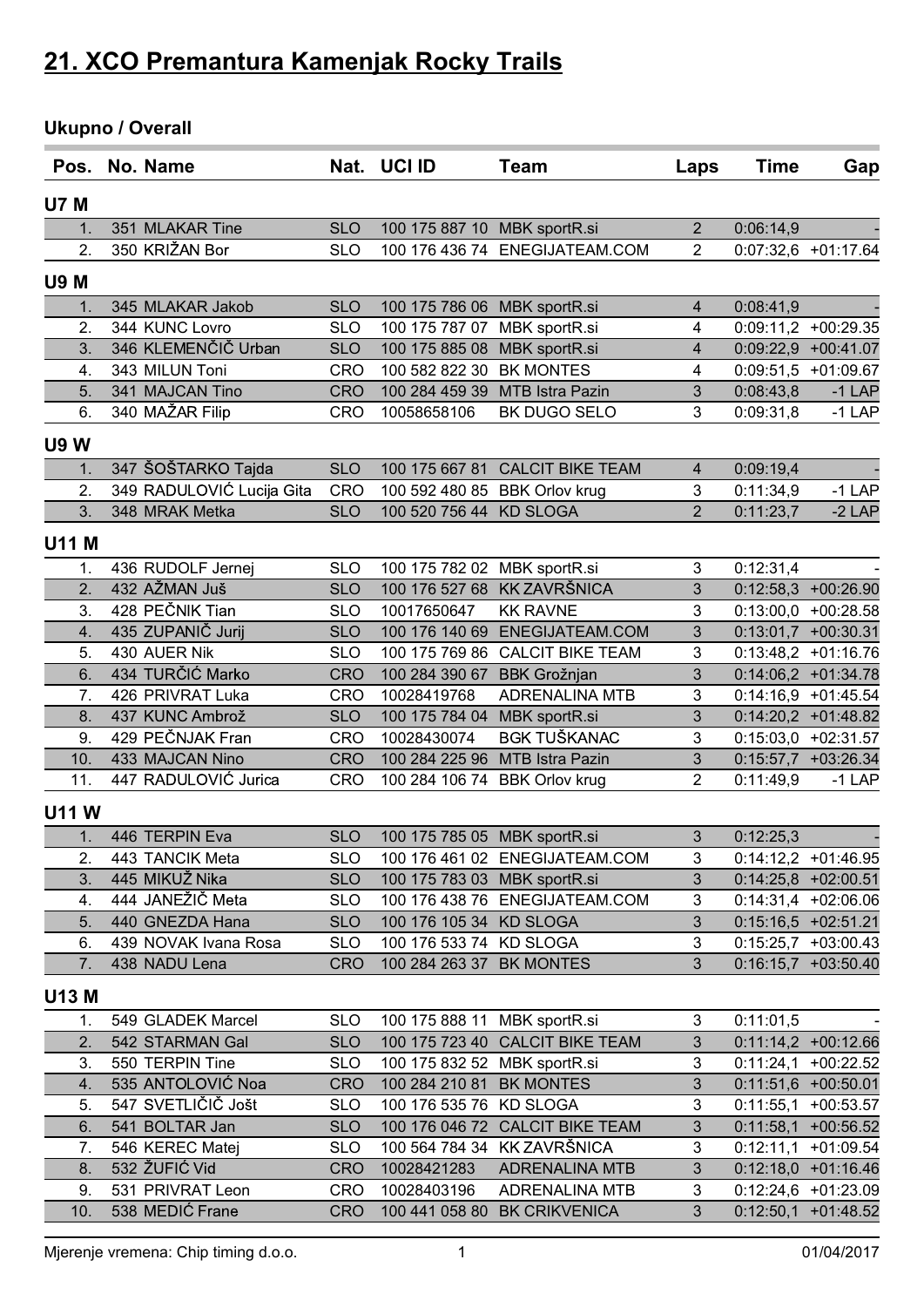#### **Ukupno / Overall**

| Pos.         | No. Name                             | Nat.       | UCI ID                       | Team                            | Laps                    | <b>Time</b> | Gap                   |
|--------------|--------------------------------------|------------|------------------------------|---------------------------------|-------------------------|-------------|-----------------------|
| 11.          | 543 PALLWEBER Niclas                 | <b>ITA</b> | 10032706057                  | <b>SUNSHINE RACERS</b>          | 3                       |             | $0:12:50,2$ +01:48.68 |
| 12.          | 425 VORKAPIĆ Erik                    | <b>CRO</b> | 10044105072                  | <b>BK GROBNIK</b>               | 3                       |             | $0:12:57,7$ +01:56.16 |
| 13.          | 545 KAVČIČ Blaž                      | <b>SLO</b> | 100 565 285 50               | <b>KK ZAVRŠNICA</b>             | 3                       |             | $0:13:29,0$ +02:27.44 |
| 14.          | 534 ARALICA Marin                    | <b>CRO</b> | 100 284 117 85               | <b>BK MONTES</b>                | 3                       |             | $0:13:50,7$ +02:49.19 |
| 15.          | 548 MAVROVIĆ Mirko                   | <b>CRO</b> | 100 590 895 52               | <b>BK MONTES</b>                | 3                       |             | $0:14:03,3$ +03:01.72 |
| 16.          | 536 PEČNJAK Filip                    | <b>CRO</b> | 10044106284                  | <b>BGK TUŠKANAC</b>             | 3                       |             | $0:15:12,9$ +04:11.31 |
| 17.          | 544 SEVER Gabrijel                   | <b>CRO</b> | 10058280715                  | BK MURA AVANTURA                | 3                       |             | $0:15:46,2$ +04:44.62 |
| 18.          | 539 MARČELJA Lovro                   | <b>CRO</b> | 100 582 768 73               | <b>BK CRIKVENICA</b>            | 3                       |             | 0:16:01,4 +04:59.84   |
| 19.          | 533 ŽUFIĆ Matia                      | <b>CRO</b> | 10028415425                  | <b>ADRENALINA MTB</b>           | 3                       |             | 0:16:06,4 +05:04.82   |
| 20.          | 540 GOLMAJER Juš                     | <b>SLO</b> | 100 175 646 60               | <b>CALCIT BIKE TEAM</b>         | 3                       |             | $0:16:42,7$ +05:41.12 |
| 21.          | 537 VUKAŠINOVIĆ Dominik              | <b>CRO</b> | 100 582 850 58               | BK VID ROČIĆ                    | 3                       |             | $0:16:54,7$ +05:53.17 |
| 22.          | 530 BARANOVIĆ Vice                   | <b>CRO</b> | 100 519 260 03               | <b>BK FORTICA</b>               | $\mathbf{1}$            | 0:10:41,7   | $-2$ LAP              |
|              |                                      |            |                              |                                 |                         |             |                       |
| <b>U13W</b>  |                                      |            |                              |                                 |                         |             |                       |
| 1.           | 554 KRANJEC ŽAGAR Hana               | <b>SLO</b> |                              | 100 175 544 55 CALCIT BIKE TEAM | 3                       | 0:11:20,5   |                       |
| 2.           | 555 KLEMENČIČ Ivana                  | <b>SLO</b> | 100 175 790 10 MBK sportR.si |                                 | 3                       |             | $0:12:22,5$ +01:01.97 |
| 3.           | 556 SMRDEL Tina                      | <b>SLO</b> | 100 175 826 46               | MBK sportR.si                   | 3                       |             | $0:12:25,8$ +01:05.27 |
| 4.           | 551 LIPOVAC Amelie                   | <b>CRO</b> | 100 284 081 49               | <b>BK MONTES</b>                | 3                       |             | $0:14:15,1$ +02:54.57 |
| 5.           | 553 PUŠEC MIRTA                      | <b>CRO</b> | 100 582 817 25               | <b>BK MONTES</b>                | 3                       |             | $0:14:17,0$ +02:56.42 |
| 6.           | 552 ČOGA SPASOVSKI Dora CRO          |            | 100 284 475 55 BK MONTES     |                                 | 3                       |             | $0:15:48,1$ +04:27.54 |
| <b>U14 M</b> |                                      |            |                              |                                 |                         |             |                       |
| 1.           | 654 OKMAŽIĆ Ivan                     | <b>CRO</b> | 10028417849                  | <b>BK MAKARSKA</b>              | 5                       | 0:16:52,0   |                       |
| 2.           | 651 RUS Jure                         | <b>SLO</b> | 100 175 828 48               | MBK sportR.si                   | 5                       |             | $0:18:11,4$ +01:19.39 |
| 3.           | 650 SMRDEL Miha                      | <b>SLO</b> | 100 175 827 47               | MBK sportR.si                   | 5                       |             | $0:18:28,6$ +01:36.62 |
| 4.           | 653 IVANČIĆ Giani                    | <b>CRO</b> | 10028426236                  | <b>ADRENALINA MTB</b>           | 5                       |             | $0:19:20,4$ +02:28.46 |
| 5.           | 658 MARKELJ Tim                      | <b>SLO</b> | 100 176 518 59               | <b>KK ZAVRŠNICA</b>             | 5                       |             | 0:19:21,8 +02:29.77   |
| 6.           | 657 TSCHORNER Samuel                 | <b>ITA</b> | 10031643202                  | <b>SUNSHINE RACERS</b>          | 5                       |             | $0:19:57,1$ +03:05.14 |
| 7.           | 652 BRALA Luciano                    | <b>CRO</b> | 100 582 826 34               | BK FAUST VRANČIĆ                | 5                       |             | $0:20:33,2$ +03:41.18 |
| 8.           | 659 ZUPAN Banjamin                   | <b>SLO</b> | 100 176 452 90               | <b>KK ZAVRŠNICA</b>             | $\overline{\mathbf{4}}$ | 0:17:12,0   | $-1$ LAP              |
| 9.           | 656 TRSTENJAK David                  | <b>CRO</b> | 10028415627                  | BK MURA AVANTURA                | 4                       | 0:18:15,4   | $-1$ LAP              |
| 10.          | 655 TRSTENJAK Matija                 | <b>CRO</b> | 10028452306                  | BK MURA AVANTURA                | 3                       | 0:17:08,6   | $-2$ LAP              |
|              |                                      |            |                              |                                 |                         |             |                       |
| <b>U14W</b>  |                                      |            |                              |                                 |                         |             |                       |
| 1.           | 729 MLAKAR Daša                      | <b>SLO</b> | 100 175 829 49 MBK sportR.si |                                 | 5                       | 0:19:36,1   |                       |
| 2.           | 662 MOROZ Nuša                       | <b>SLO</b> | 100 176 532 73 KD SLOGA      |                                 | 5                       |             | 0:20:08,8 +00:32.71   |
| 3.           | 664 PALLWEBER Jana                   | <b>ITA</b> | 10032706158                  | <b>SUNSHINE RACERS</b>          | 5                       |             | $0:21:13.5 +01:37.46$ |
| 4.           | 661 ČUK Špela                        | <b>SLO</b> | 100 176 546 87               | <b>KD SLOGA</b>                 | 4                       | 0:17:31,2   | $-1$ LAP              |
| 5.           | 665 KOFLER Veronika                  | <b>ITA</b> | 10055728100                  | <b>SUNSHINE RACERS</b>          | 4                       | 0:18:13,1   | $-1$ LAP              |
| 6.           | 663 BRČIĆ Nina<br>660 ŽUFIĆ Nikolina | <b>CRO</b> | 100 284 450 30               | <b>BBK Grožnjan</b>             | $\overline{4}$          | 0:19:05,9   | $-1$ LAP              |
| 7.           |                                      | <b>CRO</b> | 10028421586                  | <b>ADRENALINA MTB</b>           | 4                       | 0:20:43,9   | $-1$ LAP              |
| <b>U15 M</b> |                                      |            |                              |                                 |                         |             |                       |
| 1.           | 705 ROSANDA Dante                    | <b>CRO</b> | 100 284 393 70 BK MONTES     |                                 | 5                       | 0:17:00,9   |                       |
| 2.           | 709 MAIR Alex                        | <b>ITA</b> | 10032706259                  | <b>SUNSHINE RACERS</b>          | 5                       |             | $0:17:01,2$ +00:00.31 |
| 3.           | 703 BOŠNJAK FRAN                     | <b>CRO</b> | 100 582 800 08               | <b>BBK ŠIŠMIŠ</b>               | 5                       |             | $0:17:01,4$ +00:00.46 |
| 4.           | 718 GNEZDA Nace                      | <b>SLO</b> | 100 176 545 86               | <b>KD SLOGA</b>                 | 5                       |             | $0:17:35,5$ +00:34.60 |
| 5.           | 702 PERUŠKO Ivan                     | <b>CRO</b> | 10028453417                  | <b>BK AXA</b>                   | 5                       |             | $0:17:44,8$ +00:43.87 |
| 6.           | 719 JANEŽIČ Luka                     | <b>SLO</b> |                              | 100 176 440 78 ENEGIJATEAM.COM  | 5                       |             | $0:18:14,9$ +01:14.05 |
| 7.           | 710 TELSER Markus                    | <b>ITA</b> | 10032713333                  | <b>SUNSHINE RACERS</b>          | 5                       |             | 0:18:29,6 +01:28.72   |
|              |                                      |            |                              |                                 |                         |             |                       |

Mjerenje vremena: Chip timing d.o.o. 2 01/04/2017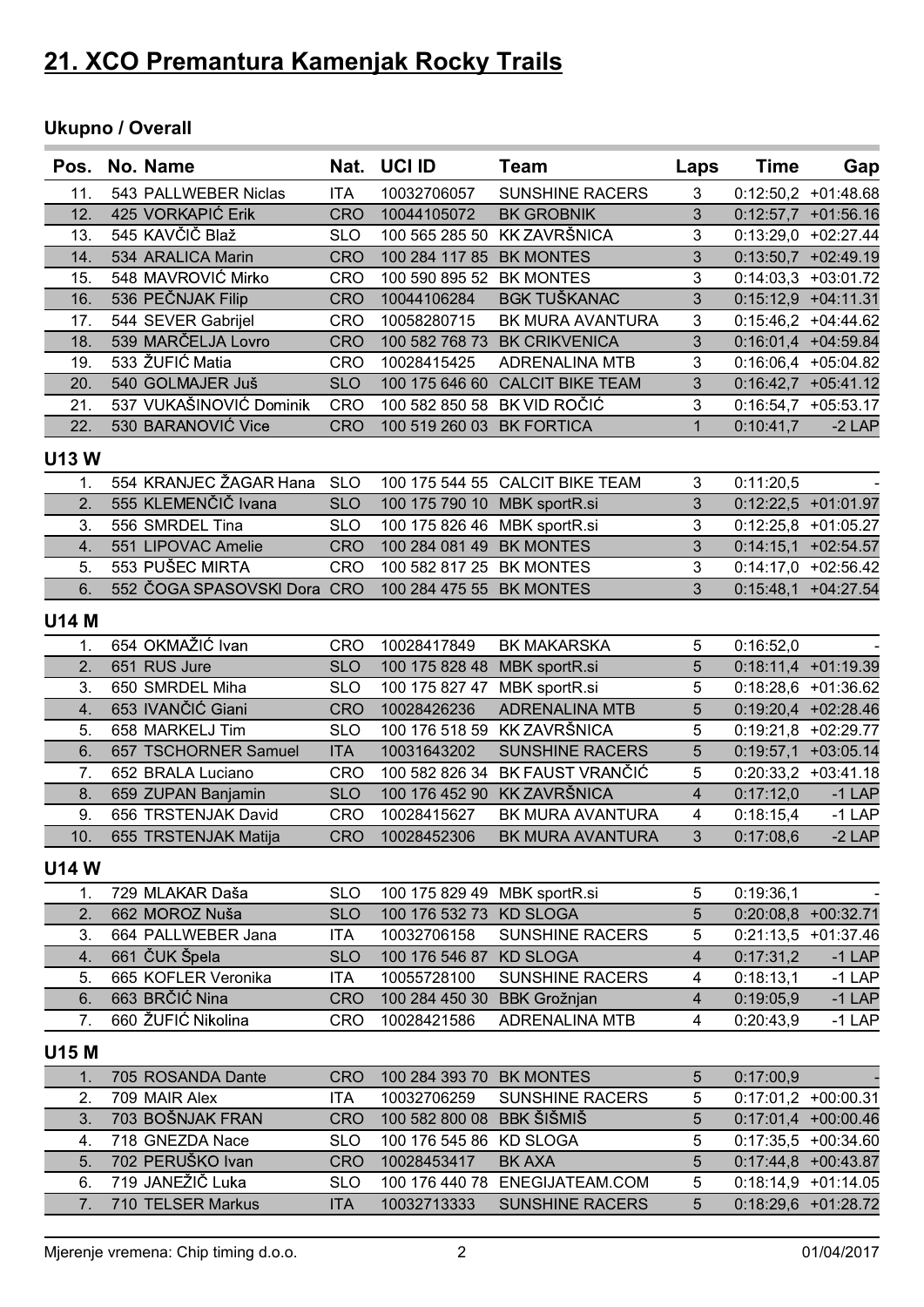### **Ukupno / Overall**

| Pos. | No. Name               | Nat.       | UCI ID         | Team                    | Laps | <b>Time</b> | Gap                   |
|------|------------------------|------------|----------------|-------------------------|------|-------------|-----------------------|
| 8.   | 711 ŠTERN Nejc         | <b>SLO</b> | 10017650445    | <b>KK RAVNE</b>         | 5    |             | $0:18:30,3$ +01:29.44 |
| 9.   | 713 KROBOT Mihael      | <b>CRO</b> | 10028449373    | <b>BK MURA AVANTURA</b> | 5    |             | $0:18:31,5$ +01:30.64 |
| 10.  | 700 JURAS Josip        | CRO        | 100 519 259 02 | <b>BK FORTICA</b>       | 5    |             | $0:18:48,8$ +01:47.89 |
| 11.  | 715 BAŠIĆ Petar        | <b>CRO</b> | 100582839      | <b>BK KAMEŠNICA</b>     | 5    |             | $0:19:07,2$ +02:06.29 |
| 12.  | 707 AUER Nal           | <b>SLO</b> | 100 175 759 76 | <b>CALCIT BIKE TEAM</b> | 5    |             | $0:19:36,3$ +02:35.42 |
| 13.  | 717 MRAK Matevž        | <b>SLO</b> | 100 176 133 62 | <b>KD SLOGA</b>         | 5    | 0:19:44.1   | $+02:43.19$           |
| 14.  | 716 NOVAK David Svit   | <b>SLO</b> | 100 176 534 75 | <b>KD SLOGA</b>         | 5    | 0:20:37.3   | $+03:36.37$           |
| 15.  | 704 ŠOIĆ LEON          | <b>CRO</b> | 100 441 047 69 | <b>BBK ŠIŠMIŠ</b>       | 5    | 0:20:50.4   | $+03:49.49$           |
| 16.  | 708 DEČMAN Jaka        | <b>SLO</b> | 100 175 649 63 | <b>CALCIT BIKE TEAM</b> | 4    | 0:16:54.5   | $-1$ LAP              |
| 17.  | 712 VINKO Marko        | <b>CRO</b> | 10028451393    | <b>BK MURA AVANTURA</b> | 4    | 0:17:59.4   | $-1$ LAP              |
| 18.  | 714 KOLAC Karlo        | <b>CRO</b> | 10028404311    | BK MURA AVANTURA        | 4    | 0:18:21.1   | $-1$ LAP              |
| 19.  | 701 ŽIVKOVIĆ Sebastian | <b>CRO</b> | 10028451696    | <b>BK GROBNIK</b>       | 4    | 0:19:01.9   | $-1$ LAP              |

#### **U15 W**

| -721 NADU Ania       | CRO. | 100 284 526 09 BK MONTES |                                | 0:19:56.4 |                       |
|----------------------|------|--------------------------|--------------------------------|-----------|-----------------------|
| 2. 723 TRSTENJAK Ida | CRO. | 10028441087              | BK MURA AVANTURA               |           | $0:21:11,0$ +01:14.62 |
| 3. 724 MOVRIN Ema    |      |                          | 100 176 441 79 ENEGIJATEAM.COM | 0:17:36.1 | $-1$ I AP             |

Number of records: 96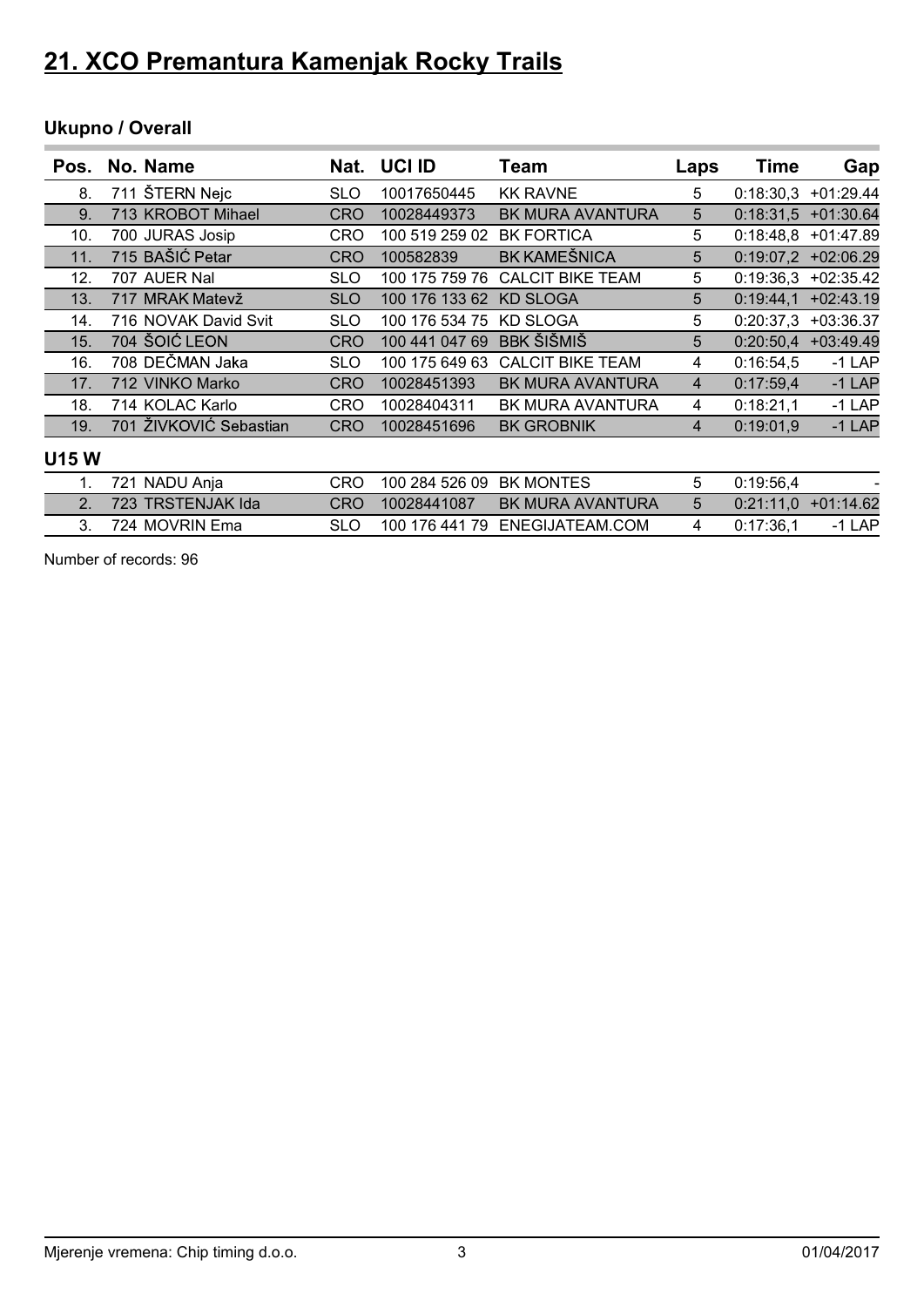|                  | No. | <b>Name</b>           | <b>Team</b>             | <b>Time</b> | Lap1      | La     |
|------------------|-----|-----------------------|-------------------------|-------------|-----------|--------|
| <b>U7 M</b>      |     |                       |                         |             |           |        |
| 1.               | 351 | <b>MLAKAR Tine</b>    | MBK sportR.si           | 0:06:14,9   | 0:03:02,8 | 0:03:1 |
| 2.               | 350 | KRIŽAN Bor            | ENEGIJATEAM.COM         | 0:07:32,6   | 0:03:34,7 | 0:03:5 |
| <b>U9 M</b>      |     |                       |                         |             |           |        |
| 1.               | 345 | <b>MLAKAR Jakob</b>   | MBK sportR.si           | 0:08:41,9   | 0:02:04,5 | 0:02:0 |
| 2.               | 344 | <b>KUNC Lovro</b>     | MBK sportR.si           | 0:09:11,2   | 0:02:26,2 | 0:02:1 |
| 3.               | 346 | KLEMENČIČ Urban       | MBK sportR.si           | 0:09:22,9   | 0:02:18,7 | 0:02:1 |
| $\overline{4}$ . | 343 | <b>MILUN Toni</b>     | <b>BK MONTES</b>        | 0:09:51,5   | 0:02:18,4 | 0:02:3 |
| 5.               | 341 | <b>MAJCAN Tino</b>    | <b>MTB Istra Pazin</b>  | 0:08:43,8   | 0:02:53,0 | 0:02:5 |
| 6.               | 340 | MAŽAR Filip           | BK DUGO SELO            | 0:09:31,8   | 0:03:01,8 | 0:03:2 |
| <b>U9W</b>       |     |                       |                         |             |           |        |
| 1.               | 347 | ŠOŠTARKO Tajda        | <b>CALCIT BIKE TEAM</b> | 0:09:19,4   | 0:02:10,1 | 0:02:2 |
| 2.               | 349 | RADULOVIĆ Lucija Gita | <b>BBK Orlov krug</b>   | 0:11:34,9   | 0:03:59,4 | 0:03:5 |
| 3.               | 348 | <b>MRAK Metka</b>     | <b>KD SLOGA</b>         | 0:11:23,7   | 0:03:42,4 | 0:07:4 |
| <b>U11 M</b>     |     |                       |                         |             |           |        |
| 1.               | 436 | RUDOLF Jernej         | MBK sportR.si           | 0:12:31,4   | 0:04:23,6 | 0:03:5 |
| 2.               | 432 | AŽMAN Juš             | <b>KK ZAVRŠNICA</b>     | 0:12:58,3   | 0:04:26,0 | 0:04:1 |
| 3.               | 428 | PEČNIK Tian           | <b>KK RAVNE</b>         | 0:13:00,0   | 0:04:27,1 | 0:04:1 |
| 4.               | 435 | ZUPANIČ Jurij         | ENEGIJATEAM.COM         | 0:13:01,7   | 0:04:20,1 | 0:04:2 |
| 5.               | 430 | <b>AUER Nik</b>       | <b>CALCIT BIKE TEAM</b> | 0:13:48,2   | 0:04:30,8 | 0:04:3 |
| 6.               | 434 | <b>TURČIĆ Marko</b>   | <b>BBK Grožnjan</b>     | 0:14:06,2   | 0:05:05,8 | 0:04:3 |
| 7.               | 426 | <b>PRIVRAT Luka</b>   | ADRENALINA MTB TEAM     | 0:14:16,9   | 0:05:07,1 | 0:04:3 |
| 8.               | 437 | <b>KUNC Ambrož</b>    | MBK sportR.si           | 0:14:20,2   | 0:05:13,1 | 0:04:3 |
| 9.               | 429 | PEČNJAK Fran          | <b>BGK TUŠKANAC</b>     | 0:15:03,0   | 0:05:22,0 | 0:04:5 |
| 10.              | 433 | <b>MAJCAN Nino</b>    | <b>MTB Istra Pazin</b>  | 0:15:57,7   | 0:05:11,1 | 0:05:2 |
| 11.              | 447 | RADULOVIĆ Jurica      | <b>BBK Orlov krug</b>   | 0:11:49.9   | 0:05:45,8 | 0:06:0 |
| <b>U11W</b>      |     |                       |                         |             |           |        |
| 1.               | 446 | <b>TERPIN Eva</b>     | MBK sportR.si           | 0:12:25,3   | 0:04:07,4 | 0:04:0 |
| 2.               | 443 | <b>TANCIK Meta</b>    | ENEGIJATEAM.COM         | 0:14:12,2   | 0:05:01,3 | 0:04:3 |
|                  |     |                       |                         |             |           |        |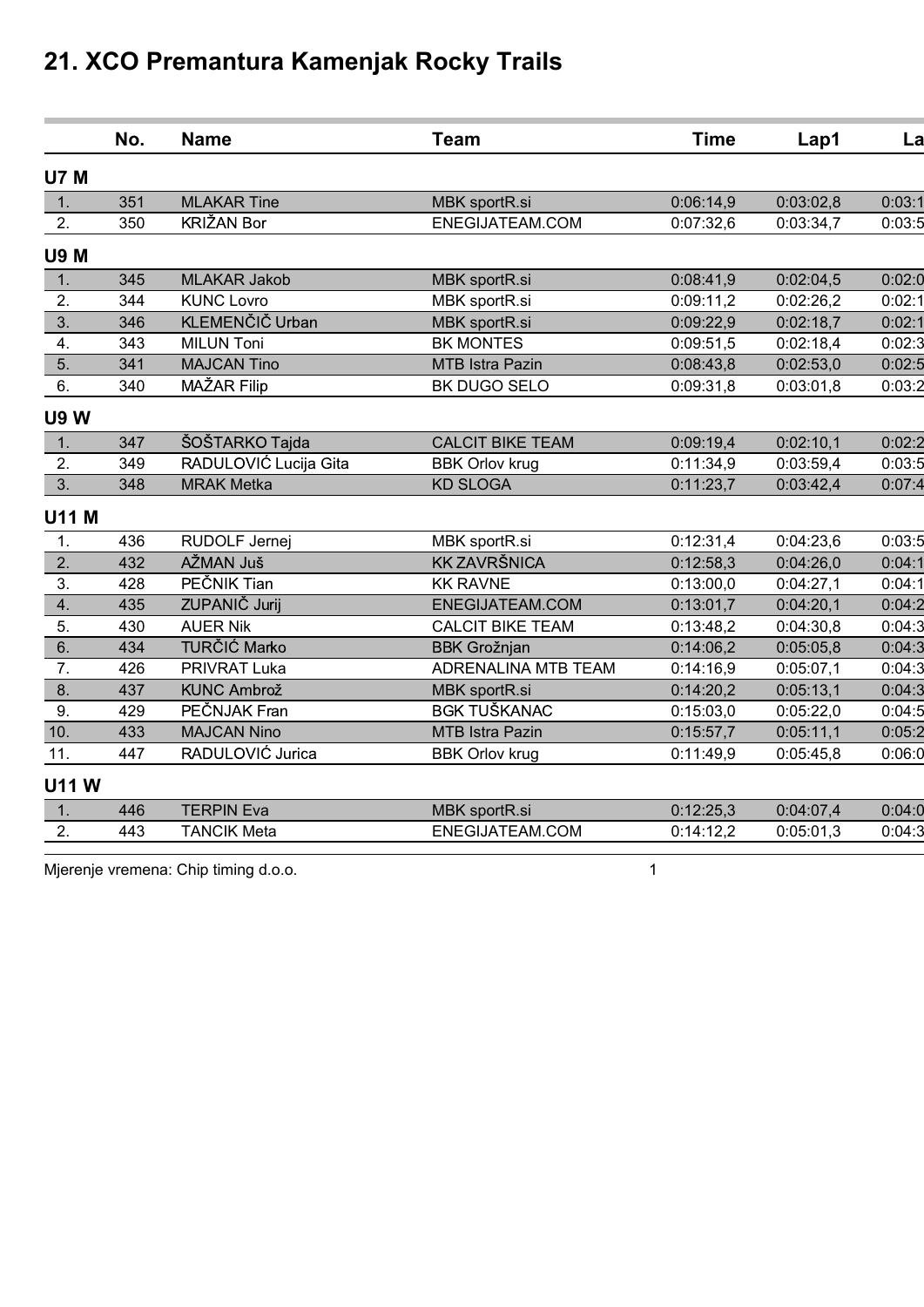|                  | No. | <b>Name</b>               | <b>Team</b>                | <b>Time</b> | Lap1      | La     |
|------------------|-----|---------------------------|----------------------------|-------------|-----------|--------|
| 3.               | 445 | MIKUŽ Nika                | MBK sportR.si              | 0:14:25,8   | 0:04:58,5 | 0:04:4 |
| $\overline{4}$ . | 444 | JANEŽIČ Meta              | ENEGIJATEAM.COM            | 0:14:31,4   | 0:05:04,7 | 0:04:4 |
| 5.               | 440 | <b>GNEZDA Hana</b>        | <b>KD SLOGA</b>            | 0:15:16,5   | 0:05:23,0 | 0:04:5 |
| 6.               | 439 | NOVAK Ivana Rosa          | <b>KD SLOGA</b>            | 0:15:25,7   | 0:05:25,6 | 0:05:1 |
| 7.               | 438 | <b>NADU Lena</b>          | <b>BK MONTES</b>           | 0:16:15,7   | 0:05:27,7 | 0:05:2 |
| <b>U13 M</b>     |     |                           |                            |             |           |        |
| $\mathbf{1}$ .   | 549 | <b>GLADEK Marcel</b>      | MBK sportR.si              | 0:11:01,5   | 0:03:49,1 | 0:03:3 |
| 2.               | 542 | <b>STARMAN Gal</b>        | <b>CALCIT BIKE TEAM</b>    | 0:11:14,2   | 0:03:38,1 | 0:03:4 |
| 3.               | 550 | <b>TERPIN Tine</b>        | MBK sportR.si              | 0:11:24,1   | 0:03:50,7 | 0:03:4 |
| 4.               | 535 | <b>ANTOLOVIĆ Noa</b>      | <b>BK MONTES</b>           | 0:11:51,6   | 0:03:52,9 | 0:03:5 |
| 5.               | 547 | SVETLIČIČ Jošt            | <b>KD SLOGA</b>            | 0:11:55,1   | 0:03:54,1 | 0:03:5 |
| 6.               | 541 | <b>BOLTAR Jan</b>         | <b>CALCIT BIKE TEAM</b>    | 0:11:58,1   | 0:04:04,0 | 0:03:5 |
| 7.               | 546 | <b>KEREC Matej</b>        | <b>KK ZAVRŠNICA</b>        | 0:12:11,1   | 0:03:52,4 | 0:04:0 |
| 8.               | 532 | ŽUFIĆ Vid                 | <b>ADRENALINA MTB TEAM</b> | 0:12:18,0   | 0:03:55,5 | 0:04:1 |
| $\overline{9}$ . | 531 | PRIVRAT Leon              | ADRENALINA MTB TEAM        | 0:12:24,6   | 0:04:05,0 | 0:04:0 |
| 10.              | 538 | <b>MEDIĆ Frane</b>        | <b>BK CRIKVENICA</b>       | 0:12:50,1   | 0:04:24,1 | 0:04:1 |
| 11.              | 543 | <b>PALLWEBER Niclas</b>   | SUNSHINE RACERS NALS       | 0:12:50,2   | 0:04:02,6 | 0:04:3 |
| 12.              | 425 | <b>VORKAPIĆ Erik</b>      | <b>BK GROBNIK</b>          | 0:12:57,7   | 0:04:20,4 | 0:04:1 |
| 13.              | 545 | KAVČIČ Blaž               | <b>KK ZAVRŠNICA</b>        | 0:13:29,0   | 0:04:22,6 | 0:04:3 |
| 14.              | 534 | <b>ARALICA Marin</b>      | <b>BK MONTES</b>           | 0:13:50,7   | 0:04:30,0 | 0:04:3 |
| 15.              | 548 | MAVROVIĆ Mirko            | <b>BK MONTES</b>           | 0:14:03,3   | 0:04:36,9 | 0:04:5 |
| 16.              | 536 | PEČNJAK Filip             | <b>BGK TUŠKANAC</b>        | 0:15:12,9   | 0:04:35,6 | 0:05:0 |
| 17.              | 544 | <b>SEVER Gabrijel</b>     | BK MURA AVANTURA           | 0:15:46,2   | 0:05:21,2 | 0:05:1 |
| 18.              | 539 | MARČELJA Lovro            | <b>BK CRIKVENICA</b>       | 0:16:01,4   | 0:05:18,8 | 0:05:2 |
| 19.              | 533 | ŽUFIĆ Matia               | ADRENALINA MTB TEAM        | 0:16:06,4   | 0:05:08,3 | 0:05:3 |
| 20.              | 540 | <b>GOLMAJER Juš</b>       | <b>CALCIT BIKE TEAM</b>    | 0:16:42,7   | 0:04:58,2 | 0:05:5 |
| 21.              | 537 | VUKAŠINOVIĆ Dominik       | BK VID ROČIĆ               | 0:16:54,7   | 0:05:34,1 | 0:05:2 |
| 22.              | 530 | <b>BARANOVIĆ Vice</b>     | <b>BK FORTICA</b>          | 0:10:41,7   | 0:10:41,7 |        |
| <b>U13W</b>      |     |                           |                            |             |           |        |
| 1.               | 554 | <b>KRANJEC ŽAGAR Hana</b> | <b>CALCIT BIKE TEAM</b>    | 0:11:20,5   | 0:03:37,8 | 0:03:4 |
| 2.               | 555 | KLEMENČIČ Ivana           | MBK sportR.si              | 0:12:22,5   | 0:04:06,2 | 0:04:0 |
|                  |     |                           |                            |             |           |        |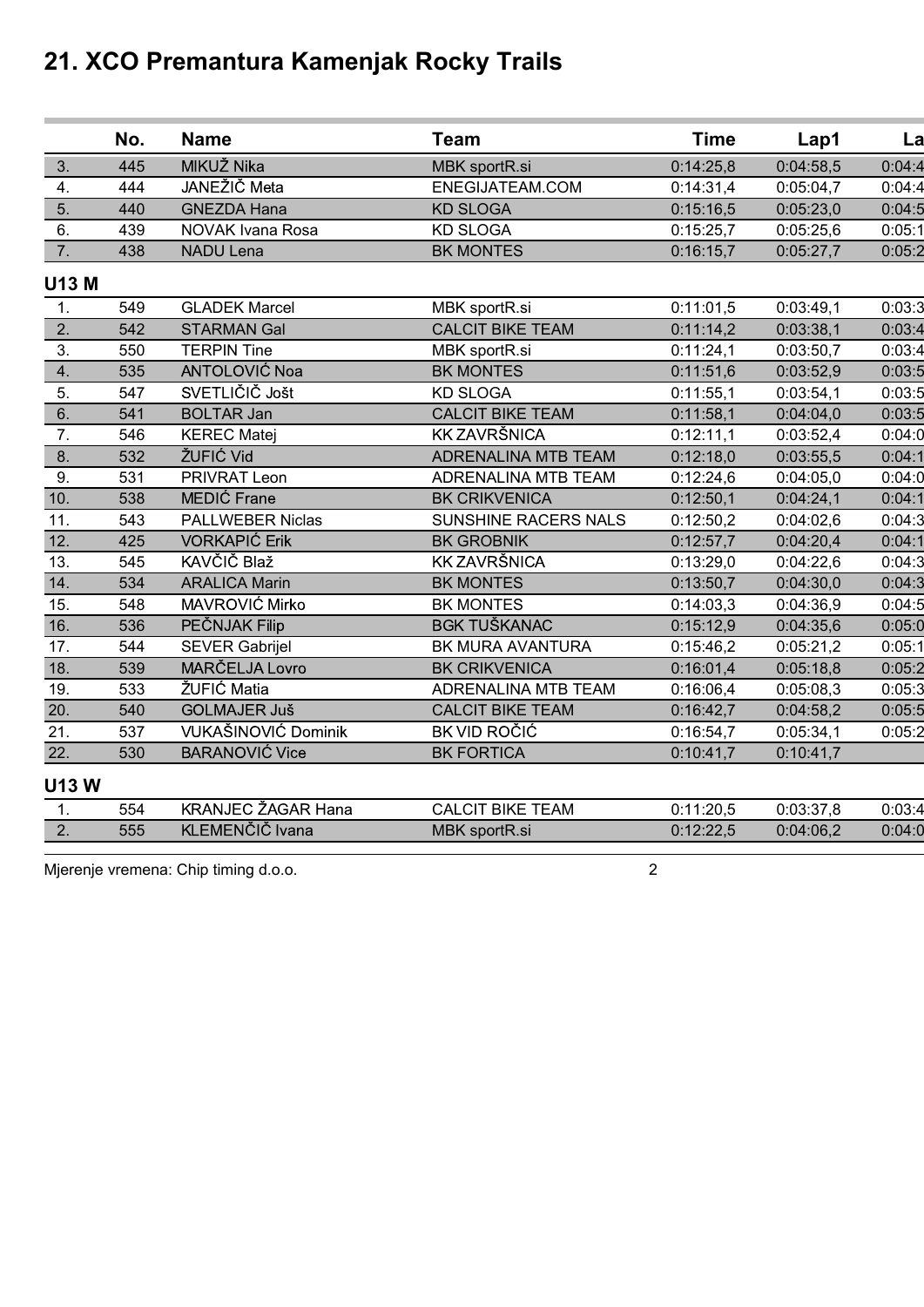|                  | No. | <b>Name</b>                    | <b>Team</b>          | <b>Time</b> | Lap1      | La     |
|------------------|-----|--------------------------------|----------------------|-------------|-----------|--------|
| 3.               | 556 | SMRDEL Tina                    | MBK sportR.si        | 0:12:25,8   | 0:04:13,8 | 0:04:1 |
| 4.               | 551 | <b>LIPOVAC Amelie</b>          | <b>BK MONTES</b>     | 0:14:15,1   | 0:04:51,0 | 0:04:4 |
| 5.               | 553 | <b>PUŠEC MIRTA</b>             | <b>BK MONTES</b>     | 0:14:17,0   | 0:04:53,7 | 0:04:4 |
| 6.               | 552 | ČOGA SPASOVSKI Dora            | <b>BK MONTES</b>     | 0:15:48,1   | 0:05:17,1 | 0:05:1 |
| <b>U14 M</b>     |     |                                |                      |             |           |        |
| 1.               | 654 | OKMAŽIĆ Ivan                   | <b>BK MAKARSKA</b>   | 0:16:52,0   | 0:03:21,2 | 0:03:2 |
| 2.               | 651 | <b>RUS Jure</b>                | MBK sportR.si        | 0:18:11,4   | 0:03:45,2 | 0:03:3 |
| 3.               | 650 | <b>SMRDEL Miha</b>             | MBK sportR.si        | 0:18:28,6   | 0:03:37,2 | 0:03:4 |
| 4.               | 653 | <b>IVANČIĆ Giani</b>           | ADRENALINA MTB TEAM  | 0:19:20,4   | 0:03:52,3 | 0:03:4 |
| 5.               | 658 | <b>MARKELJ Tim</b>             | <b>KK ZAVRŠNICA</b>  | 0:19:21,8   | 0:04:08,9 | 0:03:4 |
| 6.               | 657 | <b>TSCHORNER Samuel Markus</b> | SUNSHINE RACERS NALS | 0:19:57,1   | 0:03:59,5 | 0:03:5 |
| 7.               | 652 | <b>BRALA Luciano</b>           | BK FAUST VRANČIĆ     | 0:20:33,2   | 0:04:11,1 | 0:04:0 |
| 8.               | 659 | <b>ZUPAN Banjamin</b>          | <b>KK ZAVRŠNICA</b>  | 0:17:12,0   | 0:04:23,2 | 0:04:2 |
| 9.               | 656 | <b>TRSTENJAK David</b>         | BK MURA AVANTURA     | 0:18:15,4   | 0:04:40,1 | 0:04:2 |
| 10.              | 655 | <b>TRSTENJAK Matija</b>        | BK MURA AVANTURA     | 0:17:08,6   | 0:03:57,9 | 0:03:3 |
| <b>U14W</b>      |     |                                |                      |             |           |        |
| 1.               | 729 | MLAKAR Daša                    | MBK sportR.si        | 0:19:36,1   | 0:04:09,2 | 0:03:4 |
| 2.               | 662 | MOROZ Nuša                     | <b>KD SLOGA</b>      | 0:20:08,8   | 0:03:57,6 | 0:03:5 |
| $\overline{3}$ . | 664 | PALLWEBER Jana                 | SUNSHINE RACERS NALS | 0:21:13,5   | 0:04:15,2 | 0:04:1 |
| 4.               | 661 | ČUK Špela                      | <b>KD SLOGA</b>      | 0:17:31,2   | 0:04:21,6 | 0:04:1 |
| 5.               | 665 | <b>KOFLER Veronika</b>         | SUNSHINE RACERS NALS | 0:18:13,1   | 0:04:17,9 | 0:04:2 |
| 6.               | 663 | <b>BRČIĆ Nina</b>              | <b>BBK Grožnjan</b>  | 0:19:05,9   | 0:04:32,4 | 0:04:3 |
| 7.               | 660 | ŽUFIĆ Nikolina                 | ADRENALINA MTB TEAM  | 0:20:43,9   | 0:05:26,6 | 0:04:5 |
| U15 M            |     |                                |                      |             |           |        |
| 1.               | 705 | <b>ROSANDA Dante</b>           | <b>BK MONTES</b>     | 0:17:00,9   | 0:03:16,0 | 0:03:2 |
| 2.               | 709 | <b>MAIR Alex</b>               | SUNSHINE RACERS NALS | 0:17:01,2   | 0:03:14,0 | 0:03:3 |
| 3.               | 703 | <b>BOŠNJAK FRAN</b>            | <b>BBK ŠIŠMIŠ</b>    | 0:17:01,4   | 0:03:21,1 | 0:03:2 |
| 4.               | 718 | <b>GNEZDA Nace</b>             | <b>KD SLOGA</b>      | 0:17:35,5   | 0:03:28,4 | 0:03:3 |
| 5.               | 702 | PERUŠKO Ivan                   | <b>BK AXA</b>        | 0:17:44,8   | 0:03:37,0 | 0:03:2 |
| 6.               | 719 | JANEŽIČ Luka                   | ENEGIJATEAM.COM      | 0:18:14,9   | 0:03:42,5 | 0:03:3 |
|                  |     |                                |                      |             |           |        |